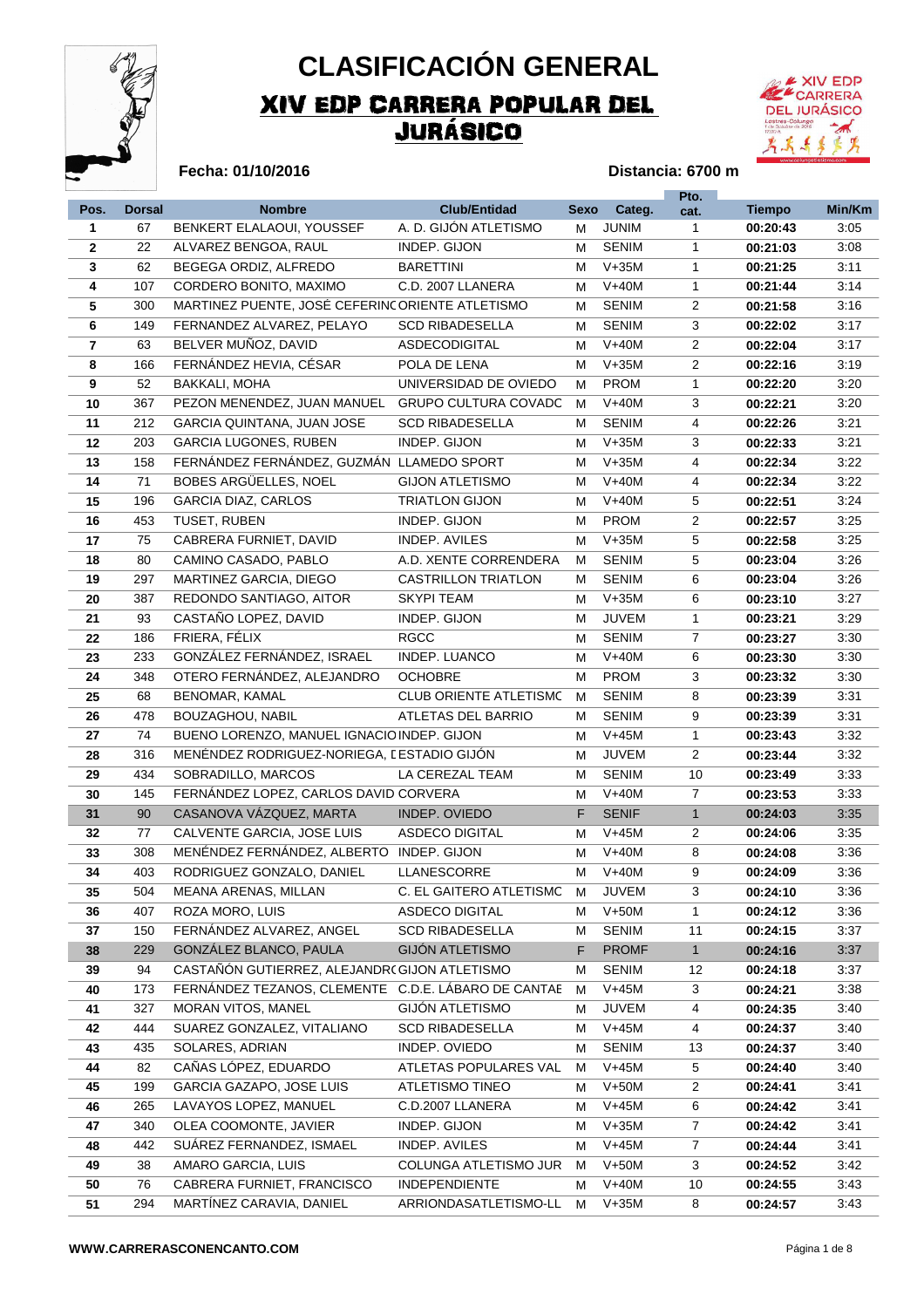|          |                |                                                  |                                              |             |                             | Pto.           |                      |              |
|----------|----------------|--------------------------------------------------|----------------------------------------------|-------------|-----------------------------|----------------|----------------------|--------------|
| Pos.     | <b>Dorsal</b>  | <b>Nombre</b><br>RIVAS LLERA, DANIEL             | <b>Club/Entidad</b>                          | <b>Sexo</b> | Categ.                      | cat.           | <b>Tiempo</b>        | Min/Km       |
| 52<br>53 | 390<br>194     | GARCÍA ÁLVAREZ, ADRIÁN                           | UNIVERSIDAD DE OVIEDO<br><b>PASSION BIKE</b> | м<br>м      | <b>PROM</b><br><b>SENIM</b> | 4<br>14        | 00:24:57<br>00:25:00 | 3:43<br>3:43 |
| 54       | 125            | DEL BUSTO SANCHEZ, IGNACIO                       | <b>SCD RIBADESELLA</b>                       | м           | <b>SENIM</b>                | 15             | 00:25:10             | 3:45         |
| 55       | 124            | DEL BUSTO SANCHEZ, ALEJANDRO SCD RIBADESELLA     |                                              | м           | <b>SENIM</b>                | 16             | 00:25:10             | 3:45         |
| 56       | 303            | MENDEZ LOPEZ, ITZIAR                             | <b>SCD RIBADESELLA</b>                       | F.          | <b>SENIF</b>                | $\overline{2}$ | 00:25:11             | 3:45         |
| 57       | 122            | DE LA VEGA, LUIS FRANCISCO                       | <b>GIJON ATLETISMO</b>                       | м           | $V+50M$                     | 4              | 00:25:29             | 3:48         |
| 58       | 416            | SANCHEZ BERBES, ROBERTO                          | <b>SCD RIBADESELLA</b>                       | м           | $V+55M$                     | $\mathbf{1}$   | 00:25:29             | 3:48         |
| 59       | 190            | <b>GAO ALADRO, ENRIQUE</b>                       | INDEP. GIJON                                 | м           | <b>SENIM</b>                | 17             | 00:25:30             | 3:48         |
| 60       | 326            | MORALA RODRÍGUEZ, ALVARO                         | <b>CLUB CORRER ASTURIAS</b>                  | м           | $V+40M$                     | 11             | 00:25:32             | 3:48         |
| 61       | 252            | HORREO ALONSO, DANIEL                            | INDEP. VILLAVICIOSA                          | м           | $V+35M$                     | 9              | 00:25:35             | 3:49         |
| 62       | 378            | PRIDA ENCINAS, JUAN CARLOS                       | CANGAS DE ONIS CICLISMO                      | м           | $V+45M$                     | 8              | 00:25:37             | 3:49         |
| 63       | 245            | GORRIA, PEDRO                                    | ABLES-LLANERA                                | м           | $V+45M$                     | 9              | 00:25:38             | 3:49         |
| 64       | 328            | MOREDA OTERO, ALBERTO                            | INDEP. GIJON                                 | м           | $V+40M$                     | 12             | 00:25:50             | 3:51         |
| 65       | 426            | SANTANA GARCIA, JOSE                             | S.M.R.A                                      | м           | $V+50M$                     | 5              | 00:25:51             | 3:51         |
| 66       | 460            | VÁZQUEZ RODRIGUEZ, RUBEN                         | <b>GIJON ATLETISMO</b>                       | м           | $V+35M$                     | 10             | 00:25:52             | 3:51         |
| 67       | 402            | RODRÍGUEZ GONZÁLEZ, ALFONSO                      | INDEP. GIJON                                 | М           | $V+35M$                     | 11             | 00:25:56             | 3:52         |
| 68       | 267            | LLANIO PUENTE. MIGUEL ANGEL                      | INDEP. AVILES                                | м           | $V+45M$                     | 10             | 00:25:57             | 3:52         |
| 69       | 30             | ALVAREZ LOPEZ, MONCHY                            | <b>COLUNGA ATLETISMO JUR</b>                 | м           | $V+40M$                     | 13             | 00:26:02             | 3:53         |
| 70       | 3              | ALARCON CORTES, JESUS                            | <b>XIXON RUNNERS</b>                         | м           | <b>SENIM</b>                | 18             | 00:26:04             | 3:53         |
| $71$     | 162            | FERNANDEZ GARCIA, TAMARA                         | LA CEREZAL TEAM                              | F           | <b>SENIF</b>                | $\mathbf{3}$   | 00:26:06             | 3:53         |
| 72       | 472            | VILLAR ALVAREZ, EDUARDO                          | INDEP. GIJON                                 | м           | $V+45M$                     | 11             | 00:26:08             | 3:54         |
| 73       | 366            | PEREZ ESCRIBANO, FRANCISCANO (INDEP. LUANCO      |                                              | м           | $V+45M$                     | 12             | 00:26:17             | 3:55         |
| 74       | 285            | LOUZAO SUAREZ, ALFREDO                           | INDEP. GIJON                                 | м           | $V+35M$                     | 12             | 00:26:18             | 3:55         |
| 75       | 257            | <b>IGLESIAS POSTIGO, RAMÓN</b>                   | <b>EMC-TRIATLON</b>                          | м           | $V+40M$                     | 14             | 00:26:21             | 3:56         |
| 76       | 101            | CIMENTADA GÓMEZ, PEDRO                           | INDEP. SAN SEBASTIAN                         | м           | $V+40M$                     | 15             | 00:26:24             | 3:56         |
| 77       | 89             | CARUS IGLESIAS, RICARDO                          | INDEP. GIJON                                 | м           | $V+40M$                     | 16             | 00:26:25             | 3:56         |
| 78       | $\overline{2}$ | ALARCON CORTES, DIEGO                            | INDEP. LUANCO                                | м           | <b>SENIM</b>                | 19             | 00:26:25             | 3:56         |
| 79       | 349            | OTERO IGLESIAS, LILIANA                          | <b>ESPOETATE BIKILA</b>                      | F           | $V+40F$                     | $\mathbf{1}$   | 00:26:25             | 3:56         |
| 80       | 132            | DIAZ MARTINEZ, SANTIAGO                          | <b>FISIOTERAPIA BARRETO</b>                  | м           | $V+65M$                     | $\mathbf{1}$   | 00:26:28             | 3:57         |
| 81       | 49             | AVANZAS RODRIGUEZ, MANUEL ANT GIJON ATLETISMO    |                                              | м           | $V+50M$                     | 6              | 00:26:30             | 3:57         |
| 82       | 477            | PARRA ALVAREZ, SERGIO                            | C.D. RELIEVE                                 | м           | $V+35M$                     | 13             | 00:26:32             | 3:57         |
| 83       | 277            | LÓPEZ DE LA ROSA, IVÁN                           | <b>INDEP. AVILES</b>                         | м           | <b>JUVEM</b>                | 5              | 00:26:33             | 3:57         |
| 84       | 356            | PASCUAL DIEZ, JOSÉ MANUEL                        | INDEP. GIJON                                 | м           | $V+50M$                     | $\overline{7}$ | 00:26:45             | 3:59         |
| 85       | 433            | SMIRNOVS, PAVELS                                 | MULTIDEPORTES OVIEDO                         | м           | <b>JUVEM</b>                | 6              | 00:26:56             | 4:01         |
| 86       | 127            | DEL PALACIO LACAMBRA, MIGUEL A INDEP. OVIEDO     |                                              | м           | $V+40M$                     | 17             | 00:27:01             | 4:02         |
| 87       | 32             | ALVAREZ OROZCO, SERGIO JOSE                      | M.A.S.RUN                                    | М           | $V+40M$                     | 18             | 00:27:05             | 4:02         |
| 88       | 501            | PIQUERO ALVAREZ, JAVIER                          | RUN 04 GIJON                                 | м           | $V+40M$                     | 19             | 00:27:05             | 4:02         |
| 89       | 79             | CAMBIELLA AMANDI, FERNANDO                       | <b>INDEPENDIENTE</b>                         | м           | $V+50M$                     | 8              | 00:27:07             | 4:02         |
| 90       | 207            | GARCÍA MENDOZA, JOSÉ MANUEL                      | <b>EMC TRIATLON</b>                          | м           | $V+40M$                     | 20             | 00:27:09             | 4:03         |
| 91       | 240            | GONZALEZ MUIÑA, PABLO                            | INDEP. OVIEDO                                | м           | <b>SENIM</b>                | 20             | 00:27:11             | 4:03         |
| 92       | 521            | DIEZ MANZANO, MARTA                              | <b>ZAMORA</b>                                | F           | <b>SENIF</b>                | $\overline{4}$ | 00:27:16             | 4:04         |
| 93       | 57             | BARCIA LÓPEZ, JAVIER                             | PILOÑA DEPORTE                               | М           | $V+45M$                     | 13             | 00:27:17             | 4:04         |
| 94       | 21             | ALVAREZ BEDIA, PABLO                             | INDEP. OVIEDO                                | М           | $V+35M$                     | 14             | 00:27:19             | 4:04         |
| 95       | 230            | GONZÁLEZ CASO, DANIEL                            | INDEP. OVIEDO                                | м           | $V+35M$                     | 15             | 00:27:20             | 4:04         |
| 96       | 436            | SOLÉ DEL VALLE, JUAN                             | ATLETISMO VILLAVICOSA                        | м           | $V+45M$                     | 14             | 00:27:24             | 4:05         |
| 97       | 225            | GONZALEZ ALFARO, ALVARO                          | INDEP. OVIEDO                                | М           | <b>SENIM</b>                | 21             | 00:27:26             | 4:05         |
| 98       | 290            | MARIN CASERO, YONATAN                            | INDEP. GIJON                                 | м           | $V+40M$                     | 21             | 00:27:27             | 4:05         |
| 99       | 454            | VALEIRO ORVIZ, DAVID                             | INDEP. GIJON                                 | м           | <b>SENIM</b>                | 22             | 00:27:28             | 4:06         |
| 100      | 81             | CAMPORRO DEL CORRO, JUAN CARICAREVA TEAM         |                                              | м           | $V+45M$                     | 15             | 00:27:28             | 4:06         |
| 101      | 41             | ARBOLEYA CIFUENTES, SERGIO                       | INDEP. OVIEDO                                | м           | <b>SENIM</b>                | 23             | 00:27:35             | 4:07         |
| 102      | 384            | QUINTANA TAMES, CARLOS                           | LLANESCORRE                                  | м           | <b>SENIM</b>                | 24             | 00:27:36             | 4:07         |
| 103      | 336            | NORIEGA VIGIL, ALBERTO                           | COLUNGA ATLETISMO JUR                        | М           | $V+35M$                     | 16             | 00:27:36             | 4:07         |
| 104      | 409            | ROZA SERRANO, JUAN                               | INDEP. GIJON                                 | м           | $V+45M$                     | 16             | 00:27:36             | 4:07         |
| 105      | 467            | VILLAMANDOS LLANES, JOSE MARIA INDEP. GIJON      |                                              | м           | $V+50M$                     | 9              | 00:27:41             | 4:07         |
| 106      | 11             | ALONSO ÁLVAREZ, FRANCISCO                        | INDEP. OVIEDO                                | м           | $V+40M$                     | 22             | 00:27:42             | 4:08         |
| 107      | 488            | GUTIERREZ ALVAREZ, LUIS MAXIMIL C.D. RIBADESELLA |                                              | м           | <b>SENIM</b>                | 25             | 00:27:42             | 4:08         |
| 108      | 272            | LOPES ALFONSO, PABLO                             | <b>CLUB ATLETISMO MIERES</b>                 | м           | $V+40M$                     | 23             | 00:27:46             | 4:08         |
| 109      | 397            | RODRIGUEZ CASTRO, RICARDO                        | INDEP. GIJON                                 | м           | $V+45M$                     | 17             | 00:27:47             | 4:08         |
|          |                |                                                  |                                              |             |                             |                |                      |              |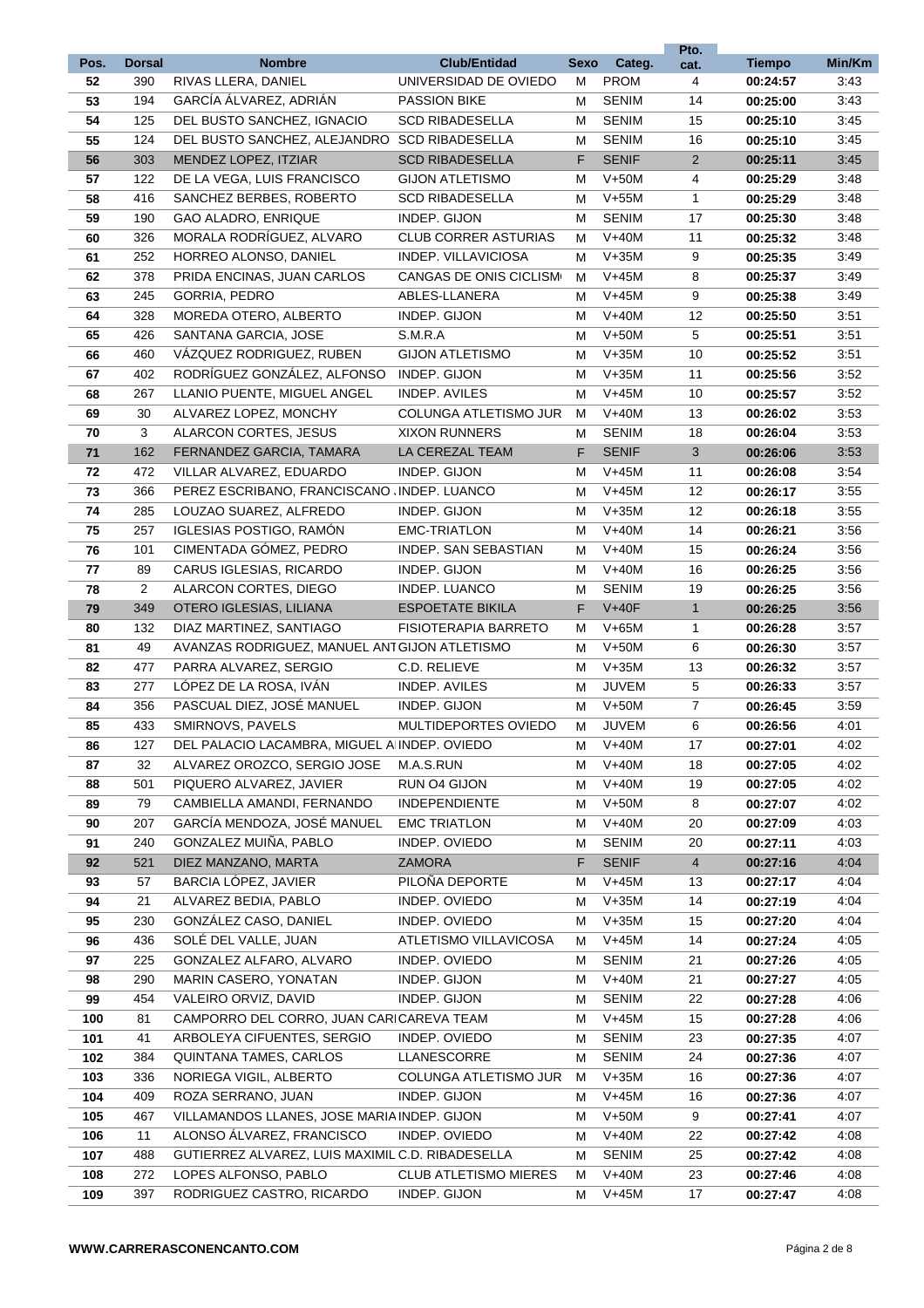|             |                      |                                                     |                                                      |           |                        | Pto.                 |                           |                |
|-------------|----------------------|-----------------------------------------------------|------------------------------------------------------|-----------|------------------------|----------------------|---------------------------|----------------|
| Pos.<br>110 | <b>Dorsal</b><br>439 | <b>Nombre</b><br>SUÁREZ, LUCÍA                      | <b>Club/Entidad</b><br><b>CLUB ORIENTE ATLETISMC</b> | Sexo<br>F | Categ.<br><b>JUVEF</b> | cat.<br>$\mathbf{1}$ | <b>Tiempo</b><br>00:27:50 | Min/Km<br>4:09 |
| 111         | 282                  | LOPEZ VIEJO, JESSICA                                | LA CEREZAL TEAM                                      | F.        | <b>SENIF</b>           | 5                    | 00:27:54                  | 4:09           |
| 112         | 137                  | DOS SANTOS GONZALEZ, JOSÉ ANT LA CEREZAL TEAM       |                                                      | м         | $V+50M$                | 10                   | 00:27:55                  | 4:10           |
| 113         | 192                  | GARCÍA DIAZ, RICARDO                                | CARLING GOAL BY MORO                                 | м         | $V+45M$                | 18                   | 00:27:58                  | 4:10           |
| 114         | 431                  | SILVA FERNANDEZ, NATALIA                            | CARLING GOAL BY MORO                                 | F.        | $V+35F$                | $\mathbf{1}$         | 00:27:58                  | 4:10           |
| 115         | 9                    | ALMEIDA MULLO, CARLOS VLADIMIR PYNOSPERDIUS         |                                                      | м         | $V+35M$                | 17                   | 00:27:58                  | 4:10           |
| 116         | 25                   | ALVAREZ FERNÁNDEZ, MANUEL JOS CIUDAD DE GIJÓN       |                                                      | м         | $V+55M$                | $\overline{2}$       | 00:28:03                  | 4:11           |
| 117         | 88                   | CARRIL DEL RIO, IGNACIO                             | S.C.D RIBADESELLA                                    | м         | <b>SENIM</b>           | 26                   | 00:28:06                  | 4:11           |
| 118         | 483                  | ARBOLEYA PAYO, JULIO CESAR                          | RUN 04 GIJON                                         | м         | $V+45M$                | 19                   | 00:28:07                  | 4:11           |
| 119         | 374                  | POSADA ALAS, TENSI                                  | <b>SCD RIBADESELLA</b>                               | F.        | $V+55F$                | 1                    | 00:28:08                  | 4:12           |
| 120         | 231                  | GONZALEZ CONDE, MAXI                                | <b>SCD RIBADESELLA</b>                               | м         | $V+55M$                | 3                    | 00:28:09                  | 4:12           |
| 121         | 227                  | GONZALEZ AZCARRATE, GONZALO RUN04 GIJON             |                                                      | м         | $V+45M$                | 20                   | 00:28:10                  | 4:12           |
| 122         | 209                  | GARCÍA MERINO, PABLO                                | INDEP. GIJON                                         | м         | $V+45M$                | 21                   | 00:28:11                  | 4:12           |
| 123         | 61                   | <b>BEDIA GARCIA, CONSUELO</b>                       | INDEP. GIJON                                         | F.        | $V+40F$                | $\overline{2}$       | 00:28:13                  | 4:12           |
| 124         | 391                  | RIVERA FERNANDEZ, FERNANDO                          | <b>SKYPI TEAM</b>                                    | м         | $V+40M$                | 24                   | 00:28:14                  | 4:12           |
| 125         | 510                  | MENXTAKA FERNANDEZ, JOGOBEA ORIENTE ATLETISMO       |                                                      | м         | $V+35M$                | 18                   | 00:28:17                  | 4:13           |
| 126         | 492                  | ORDIERES ORTAL, RAUL                                | INDEP. VILLAVICIOSA                                  | м         | <b>SENIM</b>           | 27                   | 00:28:20                  | 4:13           |
| 127         | 400                  | RODRÍGUEZ FERNÁNDEZ, ADRIÁN                         | INDEP. MADRID                                        | м         | <b>SENIM</b>           | 28                   | 00:28:20                  | 4:13           |
| 128         | 315                  | MENENDEZ MUÑOZ, ANTONIO                             | POSADA DE LLANERA                                    | м         | $V+45M$                | 22                   | 00:28:20                  | 4:13           |
| 129         | 302                  | MENDEZ FERNANDEZ, ALEJANDRO TRIAPA TEAM             |                                                      | м         | $V+35M$                | 19                   | 00:28:25                  | 4:14           |
| 130         | 341                  | ORDIZ RODRÍGUEZ, JAVIER                             | INDEP. SAMA DE LANGREC                               | м         | $V+40M$                | 25                   | 00:28:30                  | 4:15           |
| 131         | 91                   | CASTANEDO, ANA                                      | <b>INDEP. SANTANDER</b>                              | F.        | <b>PROMF</b>           | $\overline{2}$       | 00:28:30                  | 4:15           |
| 132         | 392                  | ROBLEDO PIÑERA, YOLANDA                             | <b>ELI TEAM</b>                                      | F.        | $V+45F$                | $\mathbf{1}$         | 00:28:31                  | 4:15           |
| 133         | 342                  | OROZCO GONZÁLEZ, MARIO                              | INDEP. OVIEDO                                        | м         | <b>SENIM</b>           | 29                   | 00:28:38                  | 4:16           |
| 134         | 406                  | ROIZ GALLINAR, MIGUEL                               | MULTIDEPORTES OVIEDO                                 | м         | $V+40M$                | 26                   | 00:28:43                  | 4:17           |
| 135         | 461                  | VEGA, ALBA                                          | <b>ELI TEAM</b>                                      | F.        | <b>JUNIF</b>           | $\mathbf{1}$         | 00:28:44                  | 4:17           |
| 136         | 138                  | DOSANTOS CASTAÑON, ELIAS                            | <b>CHANWAS</b>                                       | м         | $V+50M$                | 11                   | 00:28:44                  | 4:17           |
| 137         | 92                   | CASTANEDO, GUILLERMO                                | INDEP. OVIEDO                                        | м         | <b>SENIM</b>           | 30                   | 00:28:49                  | 4:18           |
|             | 50                   | AVIN PIÑERO, RUBEN                                  | <b>SCD RIBADESELLA</b>                               | м         | $V+35M$                | 20                   |                           | 4:18           |
| 138<br>139  | 355                  | PASCUAL AMADO, ENOL                                 | INDEP. GIJON                                         |           | <b>PROM</b>            | 5                    | 00:28:49<br>00:28:51      | 4:18           |
|             | 451                  | TOYOS CAYADO, JOSE ANGEL                            | COLUNGA ATLETISMO JUR                                | м<br>м    | $V+40M$                | 27                   |                           | 4:19           |
| 140         |                      |                                                     | INDEP. GIJON                                         |           | <b>SENIM</b>           |                      | 00:28:57<br>00:28:58      |                |
| 141         | 177<br>420           | FERREIRO IGLESIAS, PABLO<br>SANCHEZ GUIJO, ANDRES   | <b>LLANESCORRE</b>                                   | м         | $V+40M$                | 31<br>28             |                           | 4:19<br>4:19   |
| 142<br>143  | 19                   | ÁLVAREZ, ELSA                                       | AD GIJÓN ATLETISMO                                   | м<br>F    | <b>JUVEF</b>           | $\overline{2}$       | 00:29:01<br>00:29:03      | 4:20           |
|             |                      | RUS CARRETERO, EDUARDO                              |                                                      |           | $V+40M$                |                      |                           |                |
| 144<br>145  | 413<br>305           | MENENDEZ, JUAN                                      | <b>SPORTATE</b><br>A0075                             | м         | <b>SENIM</b>           | 29                   | 00:29:06<br>00:29:06      | 4:20<br>4:20   |
| 146         | 151                  | FERNÁNDEZ ARTACHO, JONATHAN GRASIAS                 |                                                      | м<br>м    | $V+35M$                | 32<br>21             |                           | 4:20           |
| 147         | 218                  | GARCIA VALDES, FRANCISCO JOSE COLUNGA ATLETISMO JUR |                                                      | м         | $V+40M$                | 30                   | 00:29:06<br>00:29:07      | 4:20           |
| 148         |                      | RENDUELES GARCIA, PABLO                             | INDEP. GIJON                                         |           | $V+35M$                |                      |                           | 4:20           |
| 149         | 388                  | ALENUS, LUDO                                        | RUN04 GIJON                                          | м         | $V+65M$                | 22<br>$\overline{2}$ | 00:29:07                  | 4:21           |
| 150         | 8<br>142             | FELGUERES GONZALEZ, RAFAEL                          | <b>SCD RIBADESELLA</b>                               | м         | $V+50M$                | 12                   | 00:29:09<br>00:29:10      | 4:21           |
|             |                      | VILLAR GUTIERREZ, EDUARDO                           | INDEP. NOREÑA                                        | м         | $V+35M$                |                      |                           | 4:21           |
| 151         | 473                  | VEGA PEREZ, FRANCISCO JAVIER                        | INDEP. OVIEDO                                        | м         | $V+55M$                | 23                   | 00:29:13                  |                |
| 152         | 463                  | DELGADO CHAMORRO, FRANCISCO GIJON ATLETISMO         |                                                      | м         | $V+55M$                | 4<br>5               | 00:29:16                  | 4:22           |
| 153         | 128                  |                                                     |                                                      | м         |                        |                      | 00:29:17                  | 4:22           |
| 154         | 83                   | CARAVES SOBERADO, JULIO                             | <b>INDEP. SUARIAS</b>                                | м         | $V+50M$                | 13                   | 00:29:18                  | 4:22           |
| 155         | 482                  | GONZALEZ LOPEZ, GONZALO                             | INDEP. GIJON                                         | м         | $V+40M$                | 31                   | 00:29:18                  | 4:22           |
| 156         | 180                  | FIDALGO, ALBERTO                                    | INDEP. CARAVIA                                       | м         | $V+40M$                | 32                   | 00:29:20                  | 4:22           |
| 157         | 105                  | COLINAS FERRERAS, JUAN PABLO                        | RUN04 GIJON                                          | м         | $V+35M$                | 24                   | 00:29:22                  | 4:23           |
| 158         | 116                  | DAVILA GARCIA, ISMAEL                               | <b>INDEP. MIERES</b>                                 | м         | $V+40M$                | 33                   | 00:29:24                  | 4:23           |
| 159         | 519                  | CORRAL CORRAL, JOSE LUIS                            | INDEP. RIBADESELLA                                   | м         | $V+50M$                | 14                   | 00:29:24                  | 4:23           |
| 160         | 360                  | PEÑA JIMENEZ, PABLO                                 | INDEP. SORIA                                         | м         | $V+55M$                | 6                    | 00:29:25                  | 4:23           |
| 161         | 243                  | GONZÁLEZ RODRÍGUEZ, VÍCTOR M. INDEP. OVIEDO         |                                                      | м         | $V+65M$                | 3                    | 00:29:30                  | 4:24           |
| 162         | 428                  | SANTOS FERNÁNDEZ, LUIS MIGUEL INDEP. GIJON          |                                                      | м         | $V+45M$                | 23                   | 00:29:33                  | 4:24           |
| 163         | 187                  | FUENTES CERNUDA, CARLOS                             | INDEP. GIJON                                         | м         | $V+40M$                | 34                   | 00:29:33                  | 4:24           |
| 164         | 210                  | GARCIA PEREZ, ALBERTO                               | LAS VEGAS-CORVERA DE /                               | м         | $V+40M$                | 35                   | 00:29:35                  | 4:24           |
| 165         | 53                   | <b>BALBIN SAN MIGUEL, CATALINA</b>                  | A. D. GIJON ATLETISMO                                | F.        | <b>SENIF</b>           | 6                    | 00:29:38                  | 4:25           |
| 166         | 258                  | INDAKOETXEA, MIGUEL                                 | INDEP. GIJON                                         | м         | <b>SENIM</b>           | 33                   | 00:29:39                  | 4:25           |
| 167         | 111                  | COSTALES ALONSO, ADRIAN                             | COLUNGA ATLETISMO JUR                                | м         | $V+40M$                | 36                   | 00:29:44                  | 4:26           |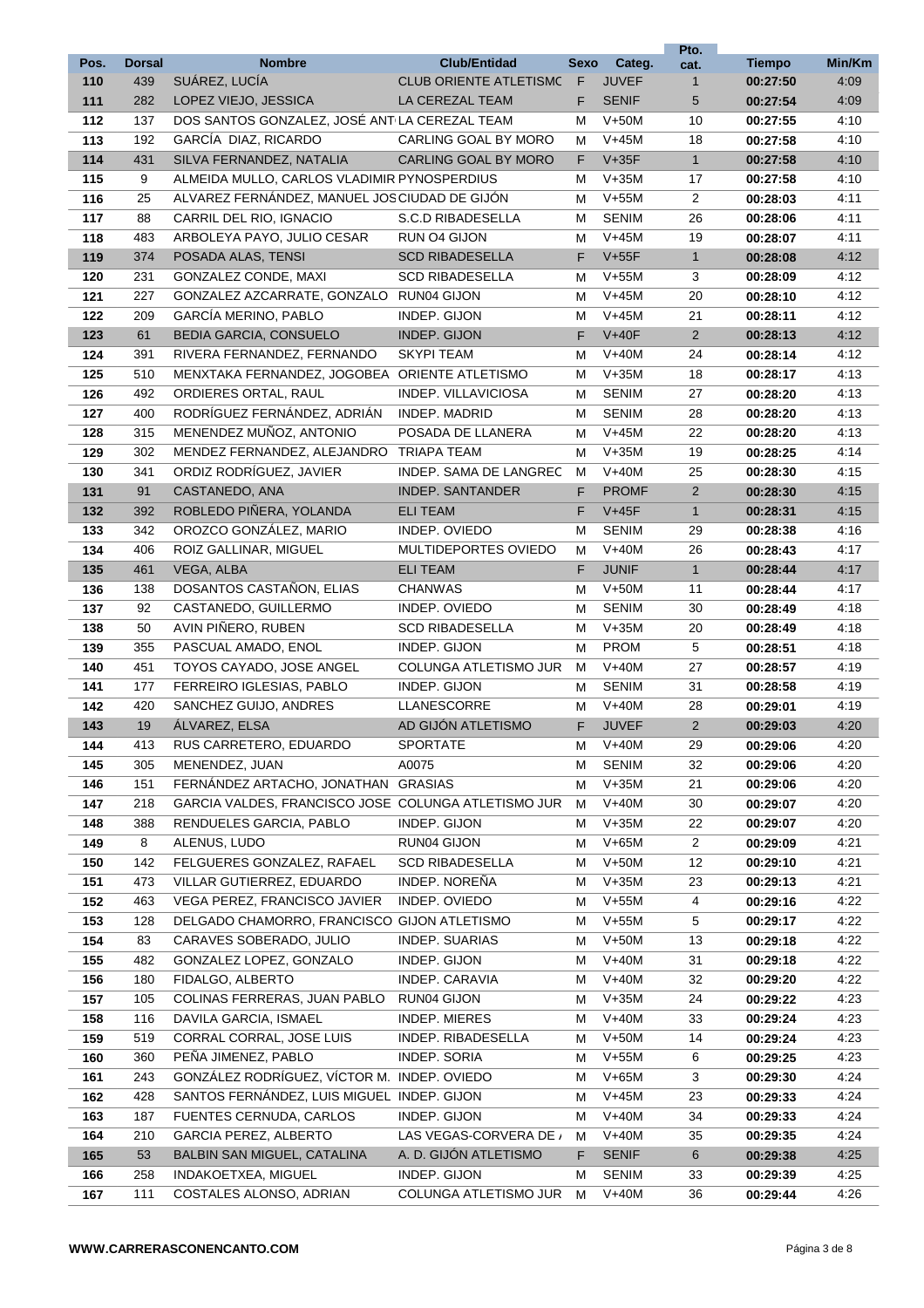| Pos.       | <b>Dorsal</b>  | <b>Nombre</b>                                                             | <b>Club/Entidad</b>           | Sexo   | Categ.             | Pto.                 | <b>Tiempo</b>        | Min/Km       |
|------------|----------------|---------------------------------------------------------------------------|-------------------------------|--------|--------------------|----------------------|----------------------|--------------|
| 168        | 215            | <b>GARCIA SUAREZ, AVELINO</b>                                             | <b>INDEP. AVILES</b>          | м      | $V+60M$            | cat.<br>$\mathbf{1}$ | 00:29:45             | 4:26         |
| 169        | 455            | VALLINA, MARCOS                                                           | EL ENTREGO                    | м      | $V+40M$            | 37                   | 00:29:53             | 4:27         |
| 170        | 499            | RODRIGUEZ MARTINEZ, MORAIMA                                               | RUN O4 GIJON                  | F      | $V+40F$            | 3                    | 00:29:54             | 4:27         |
| 171        | 369            | PIÑERA, RAUL                                                              | INDEP. GIJON                  | м      | <b>SENIM</b>       | 34                   | 00:29:55             | 4:27         |
| 172        | 112            | COSTOYA VEGA, MARCO ANTONIO                                               | <b>SCD RIBADESELLA</b>        | м      | $V+35M$            | 25                   | 00:29:55             | 4:27         |
| 173        | 487            | <b>BUSTA ROSALES, RAFAEL</b>                                              | <b>INDEP. LASTRES</b>         | м      | $V+40M$            | 38                   | 00:29:55             | 4:28         |
| 174        | 270            | LOBO SUAREZ, JOSE LUIS                                                    | OCHOBRE EL ENTREGO            | м      | $V+60M$            | $\overline{2}$       | 00:29:56             | 4:28         |
| 175        | 241            | GONZALEZ PEREZ, VIVIANA                                                   | INDEP. GIJON                  | F      | $V+35F$            | $\overline{2}$       | 00:30:00             | 4:28         |
| 176        | 498            | <b>MORILLO OTERO, MIGUEL</b>                                              | RUN 04 GIJON                  | м      | $V+40M$            | 39                   | 00:30:05             | 4:29         |
| 177        | 376            | PRALLONG ÁLVAREZ, PEDRO                                                   | INDEP. GIJON                  | м      | $V+65M$            | $\overline{4}$       | 00:30:07             | 4:29         |
| 178        | 405            | RODRÍGUEZ VÉLEZ, MIGUEL                                                   | INDEP. VALLADOLID             | м      | <b>SENIM</b>       | 35                   | 00:30:09             | 4:30         |
| 179        | 114            | CUE BERRIO, JUAN MANUE L                                                  | LLANESCORRE                   | м      | $V+40M$            | 40                   | 00:30:09             | 4:30         |
| 180        | $\overline{7}$ | ALEJANDRO YUSTE, JUAN LUIS                                                | CD ATLETAS POPULARES \        | м      | $V+50M$            | 15                   | 00:30:16             | 4:31         |
| 181        | 386            | REDONDO QUIES, ISRAEL                                                     | RUN04 GIJON                   | м      | $V+40M$            | 41                   | 00:30:16             | 4:31         |
| 182        | 347            | OTERO ALVAREZ, LETICIA                                                    | LA CEREZAL TEAM               | F.     | $V+40F$            | $\overline{4}$       | 00:30:18             | 4:31         |
| 183        | 235            | GONZÁLEZ GONZÁLEZ, FRANCISCO INDEP. AVILES                                |                               | м      | <b>SENIM</b>       | 36                   | 00:30:19             | 4:31         |
| 184        | 350            | OVIES MUSLERA, JOSÉ MANUEL                                                | INDEP. OVIEDO                 | м      | $V+45M$            | 24                   | 00:30:22             | 4:31         |
| 185        | 474            | VILLAR MORODO, JOSÉ MIGUEL                                                | <b>LLANESCORRE</b>            | м      | $V+45M$            | 25                   | 00:30:22             | 4:32         |
| 186        | 14             | ALONSO BLANCO, ANGELES                                                    | <b>SKYPI TEAM</b>             | F      | $V+35F$            | 3                    | 00:30:27             | 4:32         |
| 187        | 280            | LOPEZ RODRIGUEZ, IVAN ROGELIO RUNNERCERONTES                              |                               | М      | $V+40M$            | 42                   | 00:30:31             | 4:33         |
| 188        | 244            | GONZÁLEZ VEGA, JAVIER                                                     | <b>INDEP. LUGONES</b>         | м      | $V+35M$            | 26                   | 00:30:32             | 4:33         |
| 189        | 443            | SUÁREZ GARCIA, SAUL                                                       | INDEP. OVIEDO                 | м      | <b>JUVEM</b>       | $\overline{7}$       | 00:30:33             | 4:33         |
| 190        | 329            | MORILLA GONZÁLEZ, ANDRES                                                  | <b>GRUPO CULTURA COVADO</b>   | м      | <b>SENIM</b>       | 37                   | 00:30:33             | 4:33         |
| 191        | 380            | PRIETO VALLE, EVA                                                         | INDEP. NOREÑA                 | F      | <b>SENIF</b>       | $\overline{7}$       | 00:30:33             | 4:33         |
| 192        | 24             | ALVAREZ FERNANDEZ, MANUEL                                                 | INDEP. GIJON                  | м      | $V+45M$            | 26                   | 00:30:34             | 4:33         |
| 193        | 103            | COBIELLA RODRIGUEZ, JOSE MANUI INDEP. GIJON                               |                               | м      | $V+40M$            | 43                   | 00:30:34             | 4:33         |
| 194        | 309            | MENENDEZ GARCIA, MARTA                                                    | <b>CLUB ATLETISMO MIERES</b>  | F.     | <b>JUVEF</b>       | 3                    | 00:30:35             | 4:33         |
| 195        | 271            | LOMBARDERO BADA, PABLO                                                    | INDEP. GIJON                  | м      | $V+35M$            | 27                   | 00:30:35             | 4:33         |
| 196        | 102            | CISNEROS JIMENEZ, PEDRO LUIS                                              | INDEP. GIJON                  | м      | $V+40M$            | 44                   | 00:30:38             | 4:34         |
| 197        | $\mathbf{1}$   | ACEBEDO BAYON, LUIS ALBERTO                                               | RUN04 GIJON                   | м      | <b>SENIM</b>       | 38                   | 00:30:39             | 4:34         |
| 198        | 497            | AGUILAR GALINDO, JAVIER                                                   | RUN 04 GIJON                  | м      | $V+50M$            | 16                   | 00:30:42             | 4:34         |
| 199        | 452            | TOYOS SUÁREZ, JOSÉ MIGUEL                                                 | INDEP. OVIEDO                 | м      | <b>SENIM</b>       | 39                   | 00:30:45             | 4:35         |
| 200        | 286            | LUZURIAGA GARCIA, ANA ISABEL                                              | <b>INDEP. OVIEDO</b>          | F      | $V+40F$            | 5                    | 00:30:45             | 4:35         |
| 201        | 126            | DEL CAMPO NORIEGA, AINHOA                                                 | <b>NUEVA DE LLANES</b>        | F      | <b>SENIF</b>       | 8                    | 00:30:47             | 4:35         |
| 202        | 220            | GIL MUÑIZ, JAVIER                                                         | <b>CD ATLETAS POPULARES \</b> | M      | $V+55M$            | 7                    | 00:30:48             | 4:35         |
| 203        | 248            | GUTIERREZ CUERVO, JORGE                                                   | INDEP. VILLAVICIOSA           | М      | $V+45M$            | 27                   | 00:30:49             | 4:36         |
| 204        | 164            | FERNANDEZ GONZALEZ, ANTONIO F INDEP. GIJON                                |                               | м      | $V+45M$            | 28                   | 00:30:49             | 4:36         |
| 205        | 262            | LAGO LAMAS, FERNANDO                                                      | INDEP. OVIEDO                 | м      | $V+40M$            | 45                   | 00:30:52             | 4:36         |
| 206<br>207 | 106            | COLLAZO MARIÑAS, MARIA DEL CAR INDEP. MIERES<br>FERNANDEZ RODRIGUEZ, ABEL | PIEDRAS BLANCAS               | F      | $V+50F$<br>$V+40M$ | $\mathbf{1}$<br>46   | 00:30:56<br>00:30:57 | 4:37         |
| 208        | 171<br>505     | MIRAVALLES MARTINEZ, JOSE MANLINDEP. VILLAVICIOSA                         |                               | М<br>М | $V+45M$            | 29                   | 00:31:02             | 4:37<br>4:37 |
| 209        | 518            | PAREDES GONZALEZ, JOSE ALBERT INDEP. OVIEDO                               |                               | м      | $V+45M$            | 30                   | 00:31:02             | 4:38         |
| 210        | 43             | ARCE SÁNCHEZ, SERGIO                                                      | INDEP. GIJON                  | м      | <b>SENIM</b>       | 40                   | 00:31:02             | 4:38         |
| 211        | 475            | VILLAR RODRÍGUEZ, MARCOS                                                  | CIUDAD DE GIJÓN               | м      | $V+45M$            | 31                   | 00:31:02             | 4:38         |
| 212        | 332            | MUÑOZ MACIAS, ALEJANDRO                                                   | RUN04 GIJON                   | м      | $V+50M$            | 17                   | 00:31:04             | 4:38         |
| 213        | 118            | DE DIEGO DOMINGUEZ, MARCOS                                                | INDEP. AVILES                 | м      | <b>SENIM</b>       | 41                   | 00:31:06             | 4:38         |
| 214        | 449            | TOBIO FERNANDEZ, JONATAN                                                  | INDEP. GIJON                  | м      | $V+40M$            | 47                   | 00:31:10             | 4:39         |
| 215        | 253            | HUERGA MARTINEZ, ALVARO                                                   | INDEP. OVIEDO                 | м      | <b>SENIM</b>       | 42                   | 00:31:13             | 4:39         |
| 216        | 208            | GARCÍA MENENDEZ, JOSÉ LUIS                                                | INDEP. OVIEDO                 | м      | $V+45M$            | 32                   | 00:31:14             | 4:39         |
| 217        | 226            | GONZÁLEZ ÁLVAREZ, MARCO A.                                                | INDEP. LASTRES                | м      | $V+35M$            | 28                   | 00:31:16             | 4:40         |
| 218        | 69             | BERMEJO MORATE, ENRIQUE                                                   | <b>INDEPENDIENTE</b>          | М      | $V+50M$            | 18                   | 00:31:21             | 4:40         |
| 219        | 134            | DIAZ REQUEJO, FAUSTINO                                                    | LA ESPINA                     | м      | $V+40M$            | 48                   | 00:31:22             | 4:40         |
| 220        | 362            | PEREZ GONZALEZ, JAVIER                                                    | INDEP. OVIEDO                 | м      | $V+40M$            | 49                   | 00:31:26             | 4:41         |
| 221        | 322            | MIYAR FERNÁNDEZ, IRENE                                                    | INDEP. VILLAVICIOSA           | F      | <b>SENIF</b>       | 9                    | 00:31:29             | 4:41         |
| 222        | 86             | CARRASCAL FERNÁNDEZ, JESÚS                                                | INDEP. OVIEDO                 | м      | $V+40M$            | 50                   | 00:31:29             | 4:42         |
| 223        | 175            | FERNÁNDEZ VEGA, JOSE LUIS                                                 | <b>COLUNGA FIT</b>            | м      | $V+40M$            | 51                   | 00:31:31             | 4:42         |
| 224        | 139            | EGÜEN FELGUERES, FERNANDO                                                 | COLUNGA ATLETISMO JUR         | м      | $V+60M$            | 3                    | 00:31:31             | 4:42         |
| 225        | 450            | TORAL SÁNCHEZ, JUAN                                                       | LAS PALMAS DE GRAN CAM        | м      | <b>SENIM</b>       | 43                   | 00:31:31             | 4:42         |
|            |                |                                                                           |                               |        |                    |                      |                      |              |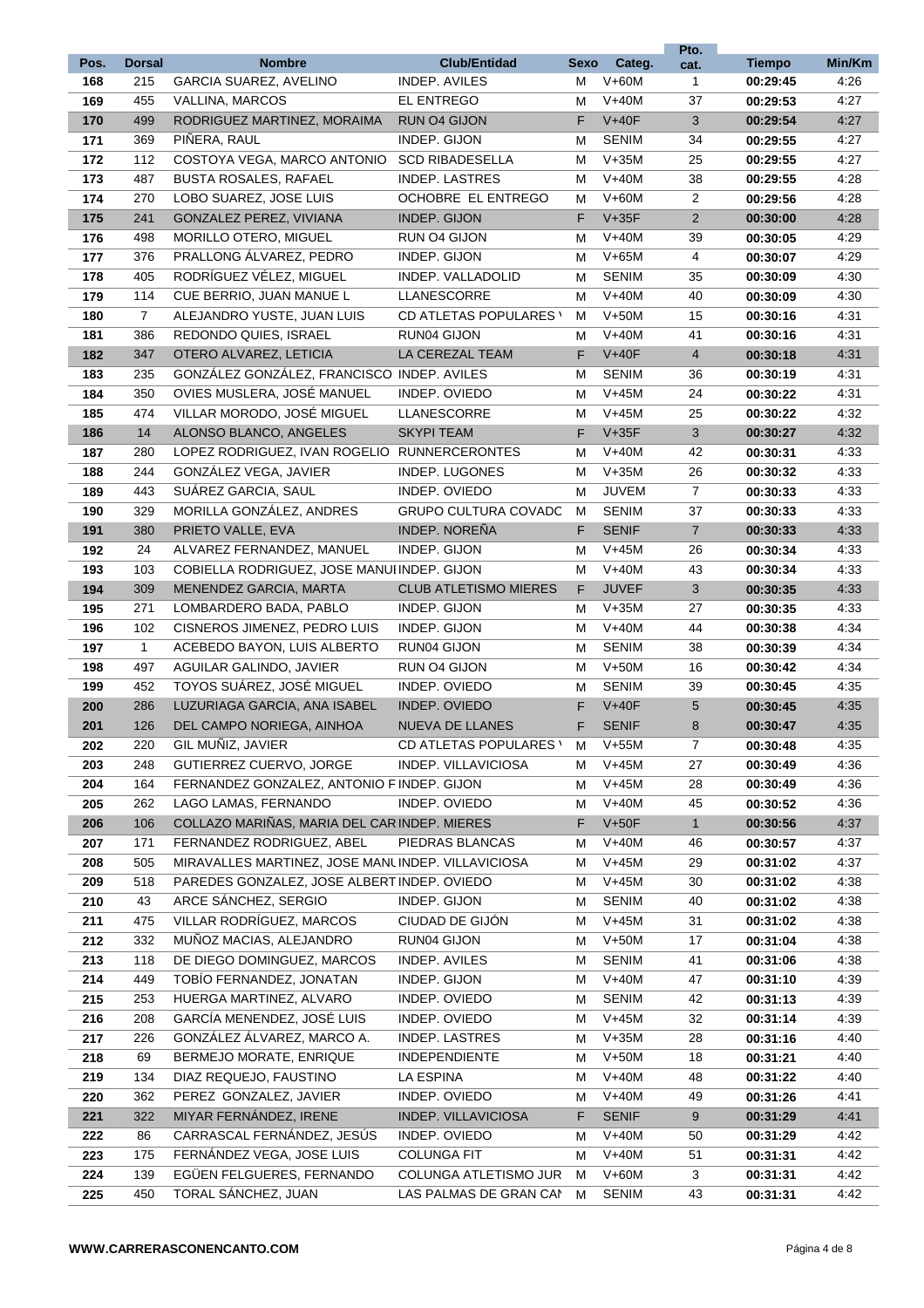|      |               |                                                |                              |      |              | Pto.            |               |        |
|------|---------------|------------------------------------------------|------------------------------|------|--------------|-----------------|---------------|--------|
| Pos. | <b>Dorsal</b> | <b>Nombre</b>                                  | <b>Club/Entidad</b>          | Sexo | Categ.       | cat.            | <b>Tiempo</b> | Min/Km |
| 226  | 268           | LLERA BUSTA, JOSE ENRIQUE                      | INDEP. VILLAVICIOSA          | М    | <b>SENIM</b> | 44              | 00:31:35      | 4:42   |
| 227  | 310           | MENENDEZ GARCIA, PAULA                         | <b>CLUB ATLETISMO MIERES</b> | F    | <b>JUVEF</b> | $\overline{4}$  | 00:31:37      | 4:43   |
| 228  | 382           | QUESADA LAFUENTE, ALBERTO                      | INDEP. OVIEDO                | м    | <b>SENIM</b> | 45              | 00:31:43      | 4:44   |
| 229  | 520           | FERNANDEZ CRISTOBAL, DIEGO                     | INDEP. COLUNGA               | м    | <b>SENIM</b> | 46              | 00:31:44      | 4:44   |
| 230  | 358           | PELAYO MERINO, LUIS                            | INDEP. SANTANDER             | м    | $V+45M$      | 33              | 00:31:47      | 4:44   |
| 231  | 404           | RODRIGUEZ MARTINEZ, VALENTIN J. RUN04 GIJON    |                              | м    | $V+50M$      | 19              | 00:31:48      | 4:44   |
| 232  | 491           | DIAZ GARCIA, RUBEN                             | INDEP. GIJON                 | м    | $V+35M$      | 29              | 00:31:48      | 4:44   |
| 233  | 359           | PEÑA BLANCO, RIKI                              | <b>INDEP. NORENA</b>         | м    | $V+40M$      | 52              | 00:31:49      | 4:45   |
| 234  | 46            | ARGUELLES, PABLO                               | INDEP. GIJON                 | м    | $V+45M$      | 34              | 00:31:54      | 4:45   |
| 235  | 481           | <b>MORAN MARTINEZ, AGUSTIN</b>                 | <b>CAPITANES DEL RUNNING</b> | м    | $V+35M$      | 30              | 00:31:56      | 4:45   |
| 236  | 34            | ALVAREZ RAMOS, CARLOS                          | RUN04 GIJON                  | м    | $V+50M$      | 20              | 00:31:56      | 4:45   |
| 237  | 120           | DE HEREDIA DÍAZ DEL RIGUERO, MA INDEP. OVIEDO  |                              | F    | $V+55F$      | $\overline{2}$  | 00:31:59      | 4:46   |
| 238  | 15            | ALONSO FELGUERES, PABLO                        | INDEP. VILLAVICIOSA          | м    | <b>SENIM</b> | 47              | 00:32:10      | 4:48   |
| 239  | 466           | VIGON FERNANDEZ, JAVIER                        | <b>CLUB CORRER ASTURIAS</b>  | м    | $V+35M$      | 31              | 00:32:11      | 4:48   |
| 240  | 278           | LOPEZ GONZALEZ, JUAN ANTONIO                   | INDEP. GIJON                 | м    | $V+55M$      | 8               | 00:32:11      | 4:48   |
| 241  | 371           | POLADURA RUIZ, CESAR                           | SOMOANO SPORT TEAM           | м    | $V+35M$      | 32              | 00:32:13      | 4:48   |
| 242  | 37            | ALVES TORRE, RICARDO                           | INDEP. OVIEDO                | м    | <b>SENIM</b> | 48              | 00:32:14      | 4:48   |
| 243  | 123           | DEL BARRIO BEATO, JAVIER                       | CD ATLETAS POPULARES \       | м    | $V+50M$      | 21              | 00:32:16      | 4:49   |
| 244  | 500           | COE. CLELLAN                                   | INDEP. GIJÓN                 | F    | $V+50F$      | $\overline{2}$  | 00:32:19      | 4:49   |
| 245  | 456           | VALLINA SÁNCHEZ, MANUEL JESÚS INDEPENDIENTE    |                              | м    | $V+55M$      | 9               | 00:32:21      | 4:49   |
| 246  | 429           | SANTOS MIGOYA, CARLOS                          | <b>BEER RUNNERS</b>          | м    | $V+35M$      | 33              | 00:32:21      | 4:49   |
| 247  | 47            | ARTIME SIRGO, CARLOS                           | LAS VEGAS-CORVERA DE /       | м    | $V+45M$      | 35              | 00:32:27      | 4:50   |
| 248  | 299           | MARTÍNEZ MARTÍNEZ, SERGIO                      | <b>ARRIONDAS</b>             | м    | <b>SENIM</b> | 49              | 00:32:28      | 4:50   |
| 249  | 195           | GARCÍA CASO, SERGIO                            | INDEP. VILLAVICIOSA          | м    | <b>SENIM</b> | 50              | 00:32:28      | 4:50   |
| 250  | 424           | SANCHIDRIAN CONDE, JAVIER                      | 3&RUN - NAVA ATLETISMO       | м    | $V+40M$      | 53              | 00:32:31      | 4:51   |
| 251  | 193           | <b>GARCIA ALVAREZ, BRUNO</b>                   | INDEP. VILLAVICIOSA          | м    | <b>SENIM</b> | 51              | 00:32:32      | 4:51   |
| 252  | 26            | ALVAREZ FREILE, MANUEL                         | COLUNGA ATLETISMO JUR        | м    | <b>JUVEM</b> | 8               | 00:32:32      | 4:51   |
| 253  | 141           | FEITO ARECES, PELAYO                           | INDEP. OVIEDO                | м    | <b>PROM</b>  | 6               | 00:32:32      | 4:51   |
| 254  | 70            | BETEGÓN PEREDO, CARLOS                         | <b>CORRIENDO DESDE ZERO</b>  | м    | $V+60M$      | 4               | 00:32:34      | 4:51   |
| 255  | 275           | LÓPEZ CAMPO, TOÑO                              | INDEP. AVILES                | м    | $V+50M$      | 22              | 00:32:36      | 4:51   |
| 256  | 368           | PILOÑETA ZAPICO. RUBÉN                         | INDEP. OVIEDO                | м    | $V+40M$      | 54              | 00:32:43      | 4:53   |
| 257  | 100           | CID RODRIGUEZ, ALEJANDRO                       | <b>INDEPENDIENTE</b>         | м    | $V+35M$      | 34              | 00:32:45      | 4:53   |
| 258  | 296           | MARTÍNEZ DOCAMPO, MARÍA                        | INDEP. GIJON                 | F    | $V+40F$      | $6\phantom{1}$  | 00:32:48      | 4:53   |
| 259  | 314           | MENENDEZ MONTESERIN, JOSE MAI INDEP. MIERES    |                              | м    | $V+55M$      | 10              | 00:32:48      | 4:53   |
| 260  | 410           | ROZADA ALONSO, JOSE MANUEL                     | <b>INDEPENDIENTE</b>         | м    | $V+55M$      | 11              | 00:32:49      | 4:53   |
| 261  | 223           | GOMEZ RODRIGUEZ, ZACARIAS                      | LLANESCORRE                  | м    | $V+45M$      | 36              | 00:32:52      | 4:54   |
| 262  | 432           | SMIDOWSKA, KAROLINA                            | INDEP. GIJON                 | F.   | $V+35F$      | $\overline{4}$  | 00:32:56      | 4:55   |
| 263  | 325           | MONTES, IGNACIO                                | <b>RUNNERCERONTES</b>        | м    | <b>SENIM</b> | 52              | 00:32:56      | 4:55   |
| 264  | 78            | CALVO NOVAL, PAMELA                            | <b>TRIAPA TEAM</b>           | F.   | <b>SENIF</b> | 10 <sup>°</sup> | 00:32:59      | 4:55   |
| 265  | 140           | ESPINA CUESTA, JOSE RAMON                      | COLUNGA ATLETISMO JUR        | м    | <b>SENIM</b> | 53              | 00:32:59      | 4:55   |
| 266  | 506           | MUÑOZ SUAREZ, ALEJANDRO                        | RUN 04 GIJON                 | м    | <b>JUVEM</b> | 9               | 00:33:02      | 4:55   |
| 267  | 246           | GRANDA MIRANDA, IVAN                           | INDEP. OVIEDO                | м    | <b>SENIM</b> | 54              | 00:33:03      | 4:56   |
| 268  | 330           | MORO DÍAZ, CLARA                               | <b>INDEP. AVILES</b>         | F    | <b>PROMF</b> | $\mathbf{3}$    | 00:33:04      | 4:56   |
| 269  | 260           | LABRA PÉREZ, JOSE ANTONIO                      | ATENEO RUNNING FIT           | М    | $V+40M$      | 55              | 00:33:06      | 4:56   |
| 270  | 236           | GONZÁLEZ IGLESIAS, JAVIER                      | PEÑAULLAN                    | м    | $V+40M$      | 56              | 00:33:06      | 4:56   |
| 271  | 182           | FIGAREDO MOUTAS, RAFA                          | INDEP. OVIEDO                | м    | $V+40M$      | 57              | 00:33:07      | 4:56   |
| 272  | 411           | RUBIN ALONSO, EUGENIO                          | INDEP. SANTANDER             | м    | $V+60M$      | 5               | 00:33:08      | 4:56   |
| 273  | 23            | ALVAREZ CAMPO, FELIPE                          | CIUDAD DE GIJÓN              | м    | $V+55M$      | 12              | 00:33:12      | 4:57   |
| 274  | 512           | FERNANDEZ SUAREZ, DANIEL                       | INDEP. GIJON                 | м    | $V+40M$      | 58              | 00:33:13      | 4:57   |
| 275  | 339           | OBESO ARDISANA, FERNANDO                       | NUEVA DE LLANES              | м    | $V+50M$      | 23              | 00:33:16      | 4:57   |
| 276  | 479           | <b>GUTIERREZ INES, MARTA</b>                   | INDEP. LLANES                | F    | <b>SENIF</b> | 11              | 00:33:16      | 4:57   |
| 277  | 363           | PEREZ DIAZ, MAR                                | LA PELUQUERIA DE ROSI        | F    | $V+40F$      | $\overline{7}$  | 00:33:16      | 4:58   |
| 278  | 318           | MIER MIER, DAVID                               | <b>SCD RIBADESELLA</b>       | М    | <b>SENIM</b> | 55              | 00:33:17      | 4:58   |
| 279  | 393           | RODERO PANDIELLA, SANTIAGO                     | INDEP. GIJON                 | м    | $V+40M$      | 59              | 00:33:18      | 4:58   |
| 280  | 168           | FERNANDEZ MARTINEZ, JULIO                      | INDEP.CANDAS                 | м    | $V+65M$      | 5               | 00:33:20      | 4:58   |
| 281  | 172           | FERNANDEZ SERRANO, LUCIA                       | INDEP. OVIEDO                | F    | $V+40F$      | 8               | 00:33:21      | 4:58   |
| 282  | 476           | VILLENA GARCIA, OSCAR                          | LA PELUQUERÍA DE ROSI        | М    | $V+35M$      | 35              | 00:33:23      | 4:59   |
| 283  | 425           | SANMARTIN CALDEVILLA, FERNANDI SCD RIBADESELLA |                              | м    | $V+45M$      | 37              | 00:33:23      | 4.59   |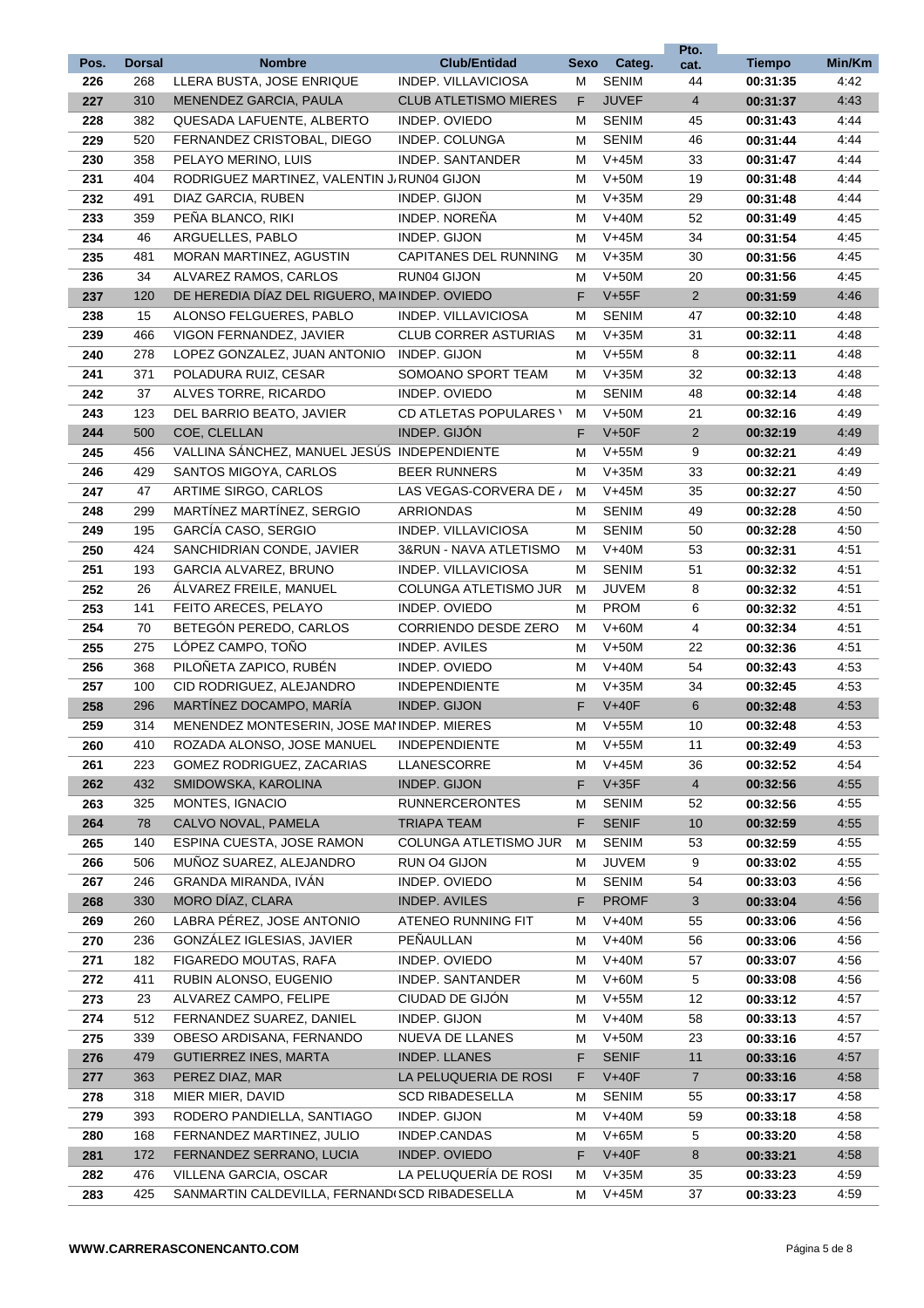|            |               |                                                          |                                       |        |                         | Pto.           |                      |              |
|------------|---------------|----------------------------------------------------------|---------------------------------------|--------|-------------------------|----------------|----------------------|--------------|
| Pos.       | <b>Dorsal</b> | <b>Nombre</b>                                            | <b>Club/Entidad</b>                   | Sexo   | Categ.                  | cat.           | <b>Tiempo</b>        | Min/Km       |
| 284        | 174           | FERNÁNDEZ VAZQUEZ, DANIEL                                | INDEP. AVILES                         | м      | $V+55M$                 | 13             | 00:33:25             | 4:59         |
| 285        | 465           | VIDAL GARCIA, ALEJANDRO                                  | <b>INDEP. LLANES</b><br>INDEP. OVIEDO | м      | $V+35M$                 | 36             | 00:33:35             | 5:00         |
| 286        | 437<br>295    | SOLIS GUTIERREZ, SANTIAGO<br>MARTÍNEZ CRISTÓBAL. EDUARDO | INDEP. GIJON                          | м      | $V+35M$<br><b>SENIM</b> | 37<br>56       | 00:33:35             | 5:00<br>5:00 |
| 287<br>288 | 239           | <b>GONZALEZ MONTES, DAVID</b>                            | INDEP. GIJON                          | м<br>м | $V+40M$                 | 60             | 00:33:36<br>00:33:38 | 5:01         |
|            | 159           | FERNÁNDEZ FERNÁNDEZ, ISABEL                              | INDEP. OVIEDO                         | F.     | <b>SENIF</b>            | 12             |                      | 5:01         |
| 289<br>290 | 251           | HERNANDEZ ALVAREZ, ROCIO                                 | <b>INDEP. GIJON</b>                   | F.     | $V+40F$                 | 9              | 00:33:40<br>00:33:41 | 5:01         |
|            | 480           | GONZALEZ GONZALEZ, CRISTINA                              | <b>CAPITANES DEL RUNNING</b>          | F      | <b>SENIF</b>            | 13             |                      | 5:02         |
| 291<br>292 | 459           | VAZQUEZ FLOREZ, JOSE MARIA                               | INDEP. GIJON                          | м      | $V+35M$                 | 38             | 00:33:44<br>00:33:45 | 5:02         |
|            | 237           | GONZALEZ LOPEZ, MARTA                                    | INDEP. GIJON                          | F.     | $V+35F$                 | 5              |                      | 5:02         |
| 293        |               | LOPEZ, MANUEL                                            | INDEP. GIJON                          |        |                         | 14             | 00:33:45             |              |
| 294        | 274<br>206    | GARCIA MENDOZA, PABLO                                    | <b>EMC TRIATLON</b>                   | м      | $V+55M$<br>$V+35M$      | 39             | 00:33:49             | 5:02<br>5:03 |
| 295        |               | ASPIROZ ARGÜELLES, IGNACIO                               |                                       | м      |                         |                | 00:33:50             |              |
| 296        | 48            |                                                          | INDEP. OVIEDO                         | м      | <b>SENIM</b>            | 57             | 00:33:51             | 5:03         |
| 297        | 502           | RODRIGUEZ GONZALEZ, JOSE ANTC INDEP. GIJON               |                                       | м      | $V+45M$<br>$V+35M$      | 38<br>40       | 00:33:53             | 5:03         |
| 298        | 509           | PEREZ GONZALEZ, JOSE                                     | CIUDAD DE GIJON                       | м      |                         |                | 00:33:53             | 5:03         |
| 299        | 131           | DÍAZ LOPEZ, JOSE HERMINIO                                | INDEP. GIJON                          | м      | $V+50M$                 | 24             | 00:33:58             | 5:04         |
| 300        | 4             | ALCARAZ CLEMENTE, ÁNGEL                                  | INDEP. GIJON                          | м      | $V+50M$                 | 25             | 00:34:00             | 5:04         |
| 301        | 165           | FERNANDEZ GONZALEZ, SERGIO                               | <b>CLUB CORRER ASTURIAS</b>           | м      | <b>SENIM</b>            | 58             | 00:34:01             | 5:04         |
| 302        | 247           | GRANDA RODRIGUEZ, EVA                                    | <b>COLUNGA FIT</b>                    | F      | $V+50F$                 | 3              | 00:34:05             | 5:05         |
| 303        | 12            | ALONSO ARISTAYETA, MIGUEL IVAN CENTRO DON ORIONE         |                                       | М      | $V+40M$                 | 61             | 00:34:09             | 5:05         |
| 304        | 485           | GONZALEZ SANTIAGO, JUAN                                  | INDEP. GIJON                          | м      | $V+35M$                 | 41             | 00:34:09             | 5:05         |
| 305        | 184           | FRESNO, CARLOS                                           | INDEP. GIJON                          | м      | $V+45M$                 | 39             | 00:34:10             | 5:05         |
| 306        | 508           | ALZOLA LLAMELO, MIGUEL                                   | ATLETISMO NAVIA                       | м      | $V+65M$                 | 6              | 00:34:10             | 5:06         |
| 307        | 486           | LOPEZ ALVAREZ, MANUEL ANGEL                              | INDEP. GIJON                          | м      | $V+35M$                 | 42             | 00:34:10             | 5:06         |
| 308        | 462           | VEGA BLANCO, JOSE ANDRES                                 | CENTRO DON ORIONE                     | м      | $V+40M$                 | 62             | 00:34:11             | 5:06         |
| 309        | 16            | ALONSO FERNÁNDEZ, JOSÉ RAMÓN INDEP. OVIEDO               |                                       | м      | $V+60M$                 | 6              | 00:34:12             | 5:06         |
| 310        | 503           | PUMARES CORRALES, OSCAR MANL CLUB DON ORIONE             |                                       | м      | $V+45M$                 | 40             | 00:34:12             | 5:06         |
| 311        | 181           | FIGAREDO DÍAZ, IGNACIO                                   | G.M. LLAMAELLO - VILLAVI(             | м      | $V+45M$                 | 41             | 00:34:13             | 5:06         |
| 312        | 333           | MUÑOZ SUAREZ, EDUARDO                                    | RUN04 GIJON                           | м      | <b>JUVEM</b>            | 10             | 00:34:13             | 5:06         |
| 313        | 337           | NOVEL ALVAREZ. HUGO                                      | RUN04 GIJON                           | м      | <b>SENIM</b>            | 59             | 00:34:13             | 5:06         |
| 314        | 133           | DIAZ ONIS, YOANA                                         | INDEP. OVIEDO                         | F.     | <b>SENIF</b>            | 14             | 00:34:15             | 5:06         |
| 315        | 421           | SANCHEZ PALACIO, CARMEN ANA                              | <b>GRUPO PICU PIENZU</b>              | F      | $V+45F$                 | $\overline{2}$ | 00:34:16             | 5:06         |
| 316        | 343           | ORTA CERAIN, FERNANDO                                    | COLUNGA ATLETISMO JUR                 | м      | $V+60M$                 | $\overline{7}$ | 00:34:16             | 5:06         |
| 317        | 65            | BENITEZ MONSALVE, GLORIA PATRI INDEP. GIJON              |                                       | F      | <b>SENIF</b>            | 15             | 00:34:19             | 5:07         |
| 318        | 516           | FERNANDEZ FERNANDEZ, MARTA                               | ASDECO DIGITAL                        | F      | $V+45F$                 | 3              | 00:34:20             | 5:07         |
| 319        | 157           | FERNANDEZ FERNANDEZ, MANUEL / LLANESCORRE                |                                       | М      | $V+45M$                 | 42             | 00:34:21             | 5:07         |
| 320        | 130           | DIAZ GARCIA, MANUEL EDUARDO                              | LLANESCORRE                           | м      | $V+40M$                 | 63             | 00:34:22             | 5:07         |
| 321        | 357           | PEIXOTO, JUAN                                            | NAVA ATLETISMO                        | м      | $V+45M$                 | 43             | 00:34:32             | 5:09         |
| 322        | 161           | FERNANDEZ GARCIA, SAMUEL                                 | <b>PIVIERDA</b>                       | м      | <b>SENIM</b>            | 60             | 00:34:34             | 5:09         |
| 323        | 494           | SOMOZA PARDO, SANTIAGO                                   | CORRESIERO                            | м      | $V+65M$                 | $\overline{7}$ | 00:34:41             | 5:10         |
| 324        | 493           | QUIROS RODRIGUEZ, JOSE RAMON CORRESIERO                  |                                       | м      | $V+45M$                 | 44             | 00:34:41             | 5:10         |
| 325        | 306           | MENENDEZ BRAÑA, EVA                                      | <b>INDEPENDIENTE</b>                  | F      | $V+45F$                 | $\overline{4}$ | 00:34:43             | 5:10         |
| 326        | 169           | FERNANDEZ MENENDEZ, JAVI                                 | <b>INDEPENDIENTE</b>                  | м      | <b>SENIM</b>            | 61             | 00:34:43             | 5:10         |
| 327        | 33            | ALVAREZ PEREZ, BENJAMIN                                  | ESPORTATE-BIKILA                      | м      | $V+40M$                 | 64             | 00:34:46             | 5:11         |
| 328        | 415           | SANCHEZ, ANIBAL                                          | EL BERRON, SIERO, ASTUF               | м      | $V+45M$                 | 45             | 00:34:50             | 5:12         |
| 329        | 344           | ORTEGA MIRANDA, DOMINICA                                 | INDEP. SORIA                          | F.     | $V+50F$                 | 4              | 00:34:50             | 5:12         |
| 330        | 242           | GONZALEZ RODRIGUEZ, VIRGINIA                             | LA PELUQUERÍA DE ROSI                 | F      | $V+35F$                 | 6              | 00:34:54             | 5:12         |
| 331        | 298           | MARTINEZ LESMES, UBALDINO                                | COLUNGA ATLETISMO JUR                 | м      | $V+60M$                 | 8              | 00:34:54             | 5:12         |
| 332        | 307           | MENENDEZ CAMPO, JOSE CARLOS                              | RCTO ONTIER RUNNERS C                 | м      | $V+50M$                 | 26             | 00:34:56             | 5:12         |
| 333        | 438           | SUAREZ, JOSE                                             | INDEP. OVIEDO                         | м      | $V+45M$                 | 46             | 00:34:59             | 5:13         |
| 334        | 495           | RODRIGUEZ CUESTA, PAULA                                  | RUN O4 GIJON                          | F      | <b>SENIF</b>            | 16             | 00:35:14             | 5:15         |
| 335        | 319           | MIJARES MATEOS, ALBERTO                                  | INDEP. RIBADESELLA                    | М      | $V+50M$                 | 27             | 00:35:16             | 5:15         |
| 336        | 224           | GONZALEZ, SAUL                                           | INDEP. OVIEDO                         | м      | <b>SENIM</b>            | 62             | 00:35:16             | 5:15         |
| 337        | 471           | VILLANUEVA FERNÁNDEZ, ANA                                | INDEP. OVIEDO                         | F      | $V+35F$                 | $\overline{7}$ | 00:35:20             | 5:16         |
| 338        | 152           | FERNANDEZ BLANCO, Mª REYES                               | <b>SCD RIBADESELLA</b>                | F.     | $V+40F$                 | 10             | 00:35:23             | 5:16         |
| 339        | 352           | PAÑEDA CORRAL, MANUEL                                    | INDEP. RIBADESELLA                    | м      | $V+45M$                 | 47             | 00:35:25             | 5:17         |
| 340        | 156           | FERNANDEZ FERNANDEZ, ALBERTO LLANESCORRE                 |                                       | м      | $V+40M$                 | 65             | 00:35:29             | 5:17         |
| 341        | 408           | ROZA ORDOÑEZ, JESUS MANUEL                               | LLANESCORRE                           | м      | $V+45M$                 | 48             | 00:35:29             | 5:17         |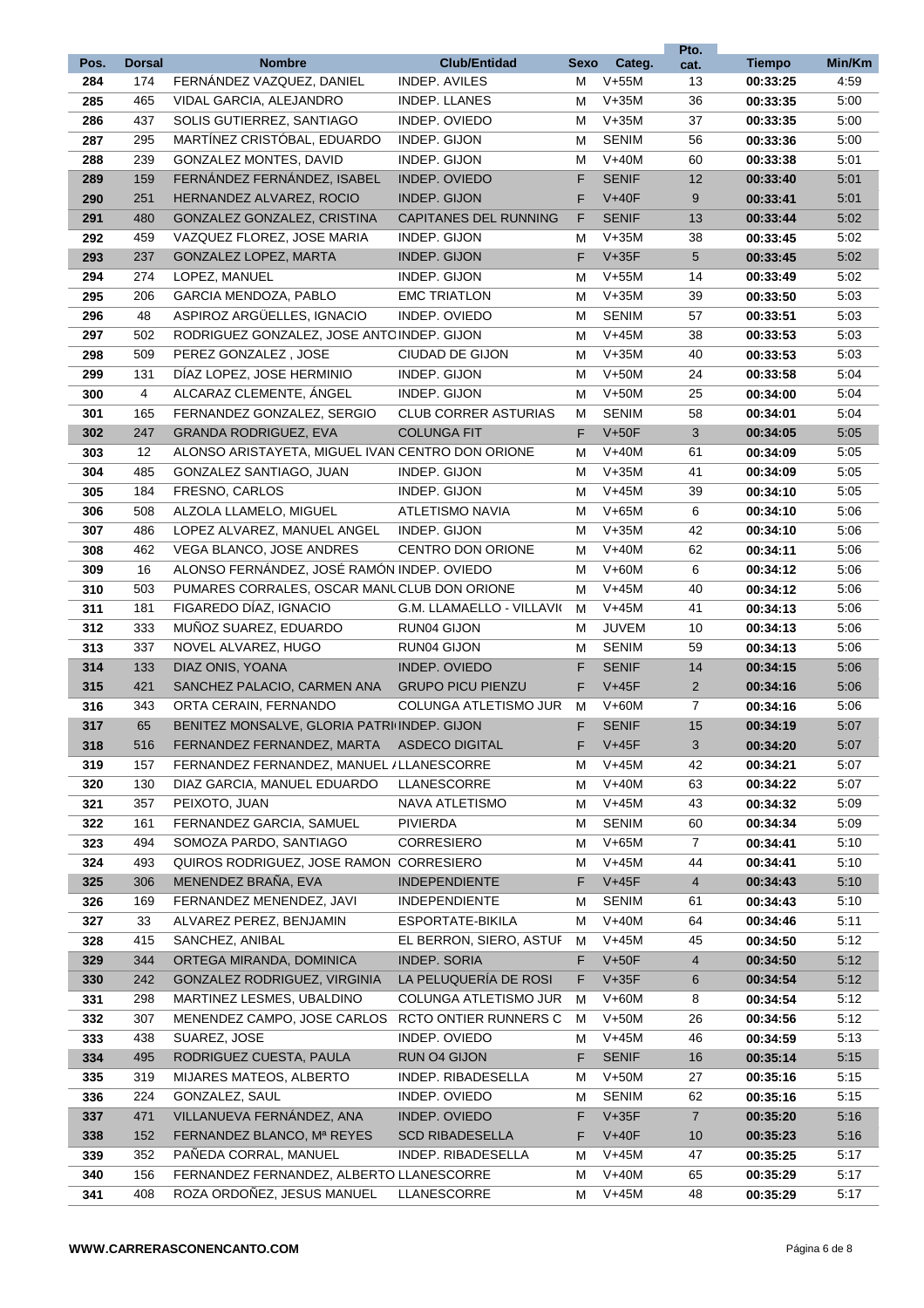|      |               |                                                   |                               |      |              | Pto.           |               |        |
|------|---------------|---------------------------------------------------|-------------------------------|------|--------------|----------------|---------------|--------|
| Pos. | <b>Dorsal</b> | <b>Nombre</b>                                     | <b>Club/Entidad</b>           | Sexo | Categ.       | cat.           | <b>Tiempo</b> | Min/Km |
| 342  | 200           | GARCIA GONZÁLEZ, BEGOÑA                           | LA PELUQUERÍA DE ROSI         | F    | $V+35F$      | 8              | 00:35:30      | 5:17   |
| 343  | 109           | CORONADO JORGE, INMACULADA                        | INDEP. OVIEDO                 | F    | $V+50F$      | 5              | 00:35:30      | 5:18   |
| 344  | 222           | GÓMEZ PÉREZ, VALENTÍN                             | INDEP. OVIEDO                 | М    | $V+45M$      | 49             | 00:35:31      | 5:18   |
| 345  | 515           | ESCOSURA GARCIA, CARLOS ALBER INDEP, GIJON        |                               | м    | $V+55M$      | 15             | 00:35:34      | 5:18   |
| 346  | 147           | FERNÁNDEZ, REBECA                                 | COLUNGA ATLETISMO JUR         | F    | $V+40F$      | 11             | 00:35:35      | 5:18   |
| 347  | 189           | GANCEDO, PEDRO JOSE                               | CANGAS DE ONIS                | м    | $V+45M$      | 50             | 00:35:36      | 5:18   |
| 348  | 496           | RODRIGUEZ CUESTA, VERONICA                        | <b>RUN O4 GIJON</b>           | F    | $V+35F$      | 9              | 00:35:39      | 5:19   |
| 349  | 385           | RABANAL POLO, ROSALIA                             | LA PELUQUERIA DE ROSI         | F.   | $V+45F$      | 5              | 00:35:40      | 5:19   |
| 350  | 113           | CRISTOBAL VALLE, NOELIA                           | COLUNGA ATLETISMO JUR         | F    | $V+40F$      | 12             | 00:35:45      | 5:20   |
| 351  | 283           | LÓPEZ-MONTOTO Y PÉREZ. LUIS                       | C.A.R.ZARAGOZA                | М    | $V+55M$      | 16             | 00:35:51      | 5:21   |
| 352  | 238           | GONZALEZ MARTINEZ, JUAN JOSE                      | INDEP. GIJON                  | М    | $V+40M$      | 66             | 00:35:54      | 5:21   |
| 353  | 335           | NEGUERUELA SUÁREZ, JULIO                          | INDEP. GIJON                  | м    | <b>SENIM</b> | 63             | 00:36:05      | 5:23   |
| 354  | 160           | FERNANDEZ GARCIA, NESTOR                          | <b>PIVIERDA</b>               | м    | <b>SENIM</b> | 64             | 00:36:05      | 5:23   |
| 355  | 514           | <b>GARCIA FONSECA, JESSICA</b>                    | INDEP. GIJON                  | F    | <b>SENIF</b> | 17             | 00:36:06      | 5:23   |
| 356  | 85            | CARMONA ARIJA, JESUS                              | <b>CLUB CORRER ASTURIAS</b>   | м    | $V+40M$      | 67             | 00:36:06      | 5:23   |
| 357  | 513           | <b>GARCIA FONSECA, GARY</b>                       | INDEP. GIJON                  | F.   | $V+40F$      | 13             | 00:36:07      | 5:23   |
| 358  | 96            | CASTRO IGLESIAS, SANTOS GERARI COLUNGA FIT        |                               | М    | $V+55M$      | 17             | 00:36:11      | 5:24   |
| 359  | 484           | MARTINEZ RUBIO, ANA BELEN                         | INDEP. GIJON                  | F    | $V+40F$      | 14             | 00:36:16      | 5:24   |
| 360  | 256           | <b>IGLESIAS LAZARO, DORI</b>                      | <b>ARRIONDAS</b>              | F    | $V+45F$      | 6              | 00:36:21      | 5:25   |
| 361  | 217           | <b>GARCIA SUCO, NOELIA</b>                        | <b>GRUPO PICU PIENZU</b>      | F    | $V+40F$      | 15             | 00:36:21      | 5:25   |
| 362  | 44            | AREA DIEGO, RAFAEL                                | INDEP.CANDAS                  | М    | $V+65M$      | 8              | 00:36:26      | 5:26   |
| 363  | 289           | MARGOLLES GARCIA, TATIANA                         | INDEP. GIJON                  | F.   | $V+40F$      | 16             | 00:36:32      | 5:27   |
| 364  | 55            | BARCENA ALVAREZ, GERMAN                           | INDEP. OVIEDO                 | м    | $V+40M$      | 68             | 00:36:37      | 5:27   |
| 365  | 511           | <b>GARCIA GOMEZ, BEATRIZ</b>                      | INDEP. OVIEDO                 | F    | $V+35F$      | 10             | 00:36:37      | 5:27   |
| 366  | 129           | DIAZ CORREA, SULLY YELEIMA                        | <b>RUN04 GIJON</b>            | F    | <b>SENIF</b> | 18             | 00:36:48      | 5:29   |
| 367  | 155           | FERNANDEZ CORTINA, YOYI                           | <b>RUNNING FEMENINI SIERO</b> | F    | $V+45F$      | $\overline{7}$ | 00:36:52      | 5:30   |
| 368  | 95            | CASTIELLO MONTES, BORJA                           | INDEP. VILLAVICIOSA           | М    | $V+35M$      | 43             | 00:36:52      | 5:30   |
| 369  | 323           | MONESTINA PALACIO, SANTOS                         | <b>CABRANES</b>               | м    | $V+50M$      | 28             | 00:36:54      | 5:30   |
| 370  | 399           | RODRÍGUEZ DÍAZ, ZAIRA                             | ATLÉTICO GIJONES FUMEF        | F    | <b>SENIF</b> | 19             | 00:37:05      | 5:32   |
| 371  | 104           | <b>COELLO CABEZAS, JUDIT</b>                      | INDEP. GIJON                  | F    | <b>SENIF</b> | 20             | 00:37:08      | 5:32   |
| 372  | 201           | <b>GARCIA JUESAS, DANIEL</b>                      | INDEP. OVIEDO                 | М    | $V+45M$      | 51             | 00:37:09      | 5:32   |
| 373  | 457           | VANEGAS MERA, JESSICA                             | <b>INDEP. GIJON</b>           | F.   | $V+40F$      | 17             | 00:37:10      | 5:32   |
| 374  | 334           | NAVAIS, MIRIAM                                    | LAS PALMAS DE GRAN CAN        | F    | <b>SENIF</b> | 21             | 00:37:10      | 5:32   |
| 375  | 66            | <b>BENITO SANCHEZ, LUIS</b>                       | INDEP. OVIEDO                 | м    | $V+50M$      | 29             | 00:37:12      | 5:33   |
| 376  | 522           | <b>VALLE LLERA, LUPE</b>                          | <b>COLUNGA</b>                | F    | $V+55F$      | 3              | 00:37:13      | 5:33   |
| 377  | 507           | MARTINEZ GUTIERREZ, ALEJANDRO RUN O4 GIJON        |                               | М    | $V+55M$      | 18             | 00:37:19      | 5:34   |
| 378  | 98            | CHAACHOO, TAIEB                                   | COLUNGA ATLETISMO JUR         | M    | $V+35M$      | 44             | 00:37:23      | 5:34   |
| 379  | 18            | ALONSO VEGA, MORAIMA                              | ATENEO RUNNING FIT            | F    | <b>SENIF</b> | 22             | 00:37:27      | 5:35   |
| 380  | 414           | SAMA VALDES, LAURA                                | INDEP. GIJON                  | F    | <b>SENIF</b> | 23             | 00:37:28      | 5:35   |
| 381  | 445           | SUAREZ SUAREZ, SONIA                              | RUN04 GIJON                   | F    | $V+45F$      | 8              | 00:37:28      | 5:35   |
| 382  | 143           | FELGUEROSO VILLAR, PEDRO                          | INDEP. GIJON                  | М    | $V+50M$      | 30             | 00:37:28      | 5:35   |
| 383  | 490           | POLO ZAPICO, ANA BELEN                            | INDEP. GIJON                  | F    | <b>SENIF</b> | 24             | 00:37:28      | 5.35   |
| 384  | 301           | MARTINEZ ROJO, BRENDA                             | INDEP. CARAVIA                | F    | <b>SENIF</b> | 25             | 00:37:29      | 5.35   |
| 385  | 364           | PEREZ DIAZ, TATIANA                               | INDEP. OVIEDO                 | F    | $V+35F$      | 11             | 00:37:30      | 5:35   |
| 386  | 232           | GONZALEZ CORUGEDO, FATIMA                         | <b>INDEP. AVILES</b>          | F    | $V+55F$      | $\overline{4}$ | 00:37:36      | 5:36   |
| 387  | 312           | MENÉNDEZ LLORENTE, FRANCISCO CLUB ATLETISMO TINEO |                               | М    | $V+35M$      | 45             | 00:37:43      | 5:37   |
| 388  | 464           | VELEZ, GLORIA                                     | <b>GOFITRUNER</b>             | F    | $V+40F$      | 18             | 00:37:44      | 5:37   |
| 389  | 219           | <b>GARCIA ZAPATERO, ANTONIO</b>                   | LLANESCORRE                   | M    | $V+50M$      | 31             | 00:37:46      | 5:38   |
| 390  | 320           | MILLA TIENDA, CARLOS                              | ATENEO RUNNING FIT VILL       | м    | $V+40M$      | 69             | 00:37:48      | 5:38   |
| 391  | 178           | FERRERO, JAVIER                                   | RUN04 GIJON                   | м    | $V+45M$      | 52             | 00:37:50      | 5:38   |
| 392  | 179           | FERRERO MEDINA, MARIA                             | RUN04 GIJON                   | F    | <b>JUVEF</b> | 5              | 00:37:50      | 5:38   |
| 393  | 353           | PARDO DIAZ, CARMEN                                | INDEP. OVIEDO                 | F    | $V+35F$      | 12             | 00:37:50      | 5:38   |
| 394  | 470           | VILLANUEVA ALVAREZ, VANESSA                       | INDEP. GIJON                  | F    | $V+35F$      | 13             | 00:37:50      | 5:38   |
| 395  | 269           | LLERA LLERA, SERGIO                               | <b>LLAMAELLO</b>              | М    | $V+65M$      | 9              | 00:37:51      | 5:38   |
| 396  | 117           | DE CASTRO, CLAUDIA                                | <b>COLUNGA FIT</b>            | F    | <b>SENIF</b> | 26             | 00:37:59      | 5:40   |
| 397  | 419           | SANCHEZ CURBELO, GUILLERMO                        | INDEP. OVIEDO                 | м    | $V+45M$      | 53             | 00:38:00      | 5:40   |
| 398  | 87            | CARREIRAS VIVERO, MIGUEL ANGEL FIT NATURE         |                               | М    | $V+40M$      | 70             | 00:38:05      | 5:41   |
| 399  | 167           | FERNANDEZ LORENZO, JOSE                           | EL ABUELO                     | м    | $V+65M$      | 10             | 00:38:09      | 5:41   |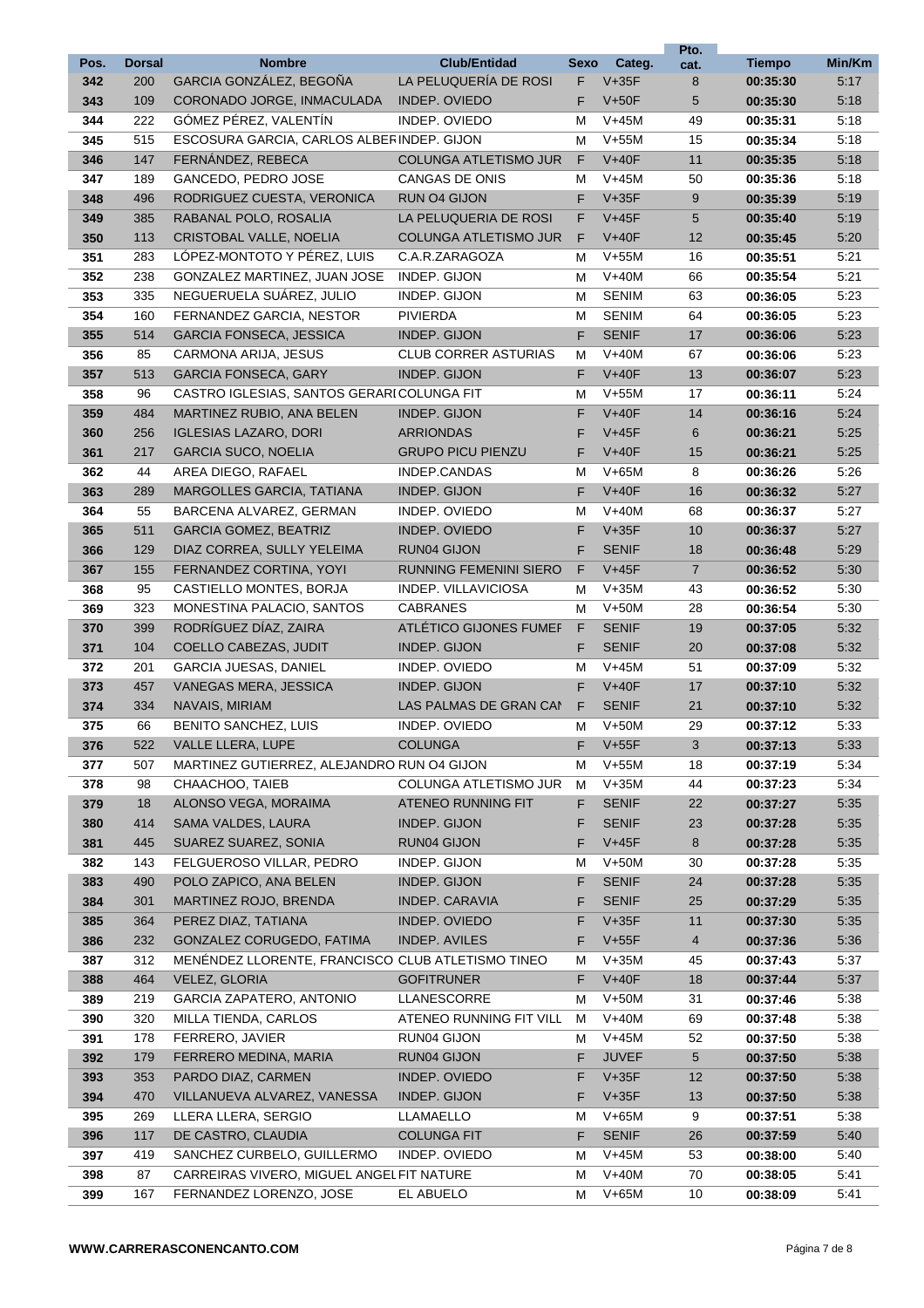| Pos. | <b>Dorsal</b> | <b>Nombre</b>                                     | <b>Club/Entidad</b>         | Sexo | Categ.       | Pto.           | <b>Tiempo</b> | Min/Km |
|------|---------------|---------------------------------------------------|-----------------------------|------|--------------|----------------|---------------|--------|
| 400  | 447           | TAMARGO FDEZ, TAMARA                              | INDEP. OVIEDO               | F    | $V+35F$      | cat.<br>14     | 00:38:14      | 5:42   |
| 401  | 448           | TAMARGO PARDO, ALBERTO                            | INDEP. OVIEDO               | М    | $V+60M$      | 9              | 00:38:14      | 5:42   |
| 402  | 365           | PEREZ DOMINGUEZ, AMAIA                            | RUN04 GIJON                 | F    | $V+35F$      | 15             | 00:38:20      | 5:43   |
| 403  | 213           | <b>GARCIA ROZA, MONTSE</b>                        | <b>COLUNGA FIT</b>          | F    | $V+35F$      | 16             | 00:38:24      | 5:43   |
| 404  | 59            | <b>BARROSO RODILLA, ISABEL</b>                    | <b>INDEPENDIENTE</b>        | F    | $V+50F$      | 6              | 00:38:24      | 5:43   |
| 405  | 31            | ÁLVAREZ MUÑOZ, EMILIO                             | <b>INDEPENDIENTE</b>        | М    | $V+50M$      | 32             | 00:38:24      | 5:43   |
| 406  | 72            | BOLAÑO GONZÁLEZ, PATRICIA                         | INDEP. OVIEDO               | F    | $V+35F$      | 17             | 00:38:38      | 5:46   |
| 407  | 345           | ORTEGA SANTIAGO, CRISTINA                         | <b>RUN04 GIJON</b>          | F    | <b>PROMF</b> | $\overline{4}$ | 00:38:52      | 5:48   |
| 408  | 468           | <b>VILLAMOR LEON, ESTHER</b>                      | POLA DE LAVIANA             | F    | $V+35F$      | 18             | 00:39:00      | 5:49   |
| 409  | 370           | PIS MAOJO, SERGIO                                 | COLUNGA ATLETISMO JUR       | M    | <b>SENIM</b> | 65             | 00:39:04      | 5:49   |
| 410  | 291           | MARTÍN COTARIELLA, ANTONIO                        | COLUNGA ATLETISMO JUR       | M    | <b>SENIM</b> | 66             | 00:39:12      | 5:51   |
| 411  | 446           | SUÁREZ VÁZQUEZ, FRANCISCO                         | ATLETA LOCAL                | м    | $V+40M$      | 71             | 00:39:20      | 5:52   |
| 412  | 523           | VARONA GUTIERREZ, NATIVIDAD                       | <b>INDEPENDIENTE</b>        | F.   | $V+45F$      | 9              | 00:39:24      | 5:52   |
| 413  | 13            | ALONSO BADA, SANDRA                               | <b>INDEP. SANTANDER</b>     | F    | $V+40F$      | 19             | 00:39:24      | 5:52   |
| 414  | 221           | GOMEZ EJEDA, JESUS                                | <b>CORRIENDO DESDE ZERO</b> | М    | $V+45M$      | 54             | 00:39:25      | 5:53   |
| 415  | 29            | ALVAREZ IGLESIAS, BENI                            | INDEP. GIJON                | м    | $V+45M$      | 55             | 00:39:30      | 5:53   |
| 416  | 115           | <b>CUETO RUBIO, PATRICIA</b>                      | INDEP. OVIEDO               | F    | $V+40F$      | 20             | 00:39:35      | 5:54   |
| 417  | 517           | GONZALEZ HEVIA, JOSE LUIS                         | INDEP. GIJON                | м    | $V+50M$      | 33             | 00:39:55      | 5:57   |
| 418  | 284           | LORENCES FERNÁNDEZ, DAVID                         | SOMIEDO                     | м    | <b>SENIM</b> | 67             | 00:40:10      | 5:59   |
| 419  | 153           | FERNÁNDEZ CASERO, PATRICIA                        | <b>INDEP. MIERES</b>        | F    | <b>SENIF</b> | 27             | 00:40:10      | 5:59   |
|      | 489           | HEVIA SANCHEZ, JORGE                              | <b>INDEP. SAMA LAGREO</b>   | м    | <b>SENIM</b> |                | 00:40:17      | 6:00   |
| 420  | 148           | FERNANDEZ ALBARRAN, MARTA                         | INDEP. NAVIA                | F.   | $V+45F$      | 10             | 00:40:23      | 6:01   |
| 421  | 84            | CARAVIA SUAREZ, ALVARO                            | COLUNGA ATLETISMO JUR       | M    | <b>SENIM</b> | 68             | 00:40:25      | 6:01   |
| 422  | 176           | FERNENDEZ, ANDREA                                 | A0075                       | F    | <b>SENIF</b> | 28             | 00:40:29      | 6:02   |
| 423  | 54            | <b>BAO LEGIDO, AUREA</b>                          | <b>MULTIDEPORTES OVIEDO</b> | F    | $V+45F$      | 11             | 00:40:29      | 6:02   |
| 424  | 321           | MIÑARRO, OLIVIER FREDERIC                         | LLANESCORRE                 | М    | $V+40M$      | 72             | 00:40:29      | 6:02   |
| 425  | 417           | SANCHEZ CASADO, ANTONIO                           | MULTIDEPORTES OVIEDO        | м    | $V+40M$      | 73             | 00:40:30      | 6:02   |
| 426  | 379           | PRIETO ROJO, BEGOÑA                               | <b>NAVA ATLETISMO</b>       | F    | $V+40F$      | 21             | 00:40:35      | 6:03   |
| 427  | 418           | SANCHEZ CRUZ, PILAR                               | <b>CANDAS ASTURIAS</b>      | F    | $V+55F$      | 5              | 00:40:35      | 6:03   |
| 428  | 422           | SÁNCHEZ PARÍS, ARACELI                            | INDEP. GIJON                | F    | $V+45F$      | 12             | 00:41:38      | 6:12   |
| 429  | 287           | MALDONADO LARIOS, MIGUEL ANGE INDEP. OVIEDO       |                             | М    | $V+40M$      | 74             | 00:41:38      | 6:12   |
| 430  | 110           | CORONAS DURAN, BEGOÑA                             | INDEP. OVIEDO               | F    | $V+45F$      | 13             | 00:41:43      | 6:13   |
| 431  | 234           | GONZALEZ GONZALEZ, ROSA                           | INDEP. OVIEDO               | F    | $V+50F$      | $\overline{7}$ | 00:41:51      | 6:14   |
| 432  | 42            | ARCE PARDO, FRANCISCO JAVIER                      | INDEP. GIJON                | м    | $V+60M$      | 10             | 00:43:45      | 6:31   |
| 433  | 255           | <b>IGLESIAS DA SILVA, NURIA</b>                   | SOMOANO SPORT TEAM          | F    | $V+35F$      | 19             | 00:43:48      | 6:32   |
| 434  | 119           | DE GODOS SIENRA, FRANCISCO JA\SOMOANO SPORT TEAM  |                             | М    | $V+40M$      | 75             | 00:43:48      | 6:32   |
| 435  | 469           | VILLANUEVA, MARIA DOLORES                         | INDEP. GIJON                | F    | $V+45F$      | 14             | 00:44:07      | 6:35   |
| 436  | 383           | QUEVEDO VALBUENA, JAVIER                          | INDEP. VILLAVICIOSA         | M    | $V+55M$      | 19             | 00:44:13      | 6:36   |
| 437  | 389           | RESTREPO BOLADOS, LEYRE NEYD/CORRIENDO DESDE ZERO |                             | F    | $V+45F$      | 15             | 00:44:40      | 6:40   |
| 438  | 185           | FRIAS SAIZ, MIGUEL ANGEL                          | CORRIENDO DESDE ZERO        | М    | $V+40M$      | 76             | 00:44:40      | 6:40   |
| 439  | 394           | RODRÍGUEZ, BEATRIZ                                | SOMOANO SPORT TEAM          | F    | $V+40F$      | 22             | 00:44:42      | 6:40   |
| 440  | 281           | LOPEZ SOMOANO, JOSE LUIS                          | SOMOANO SPORT TEAM          | м    | $V+35M$      | 46             | 00:44:44      | 6:40   |

De 530 inscritos, 441 han terminado la carrera.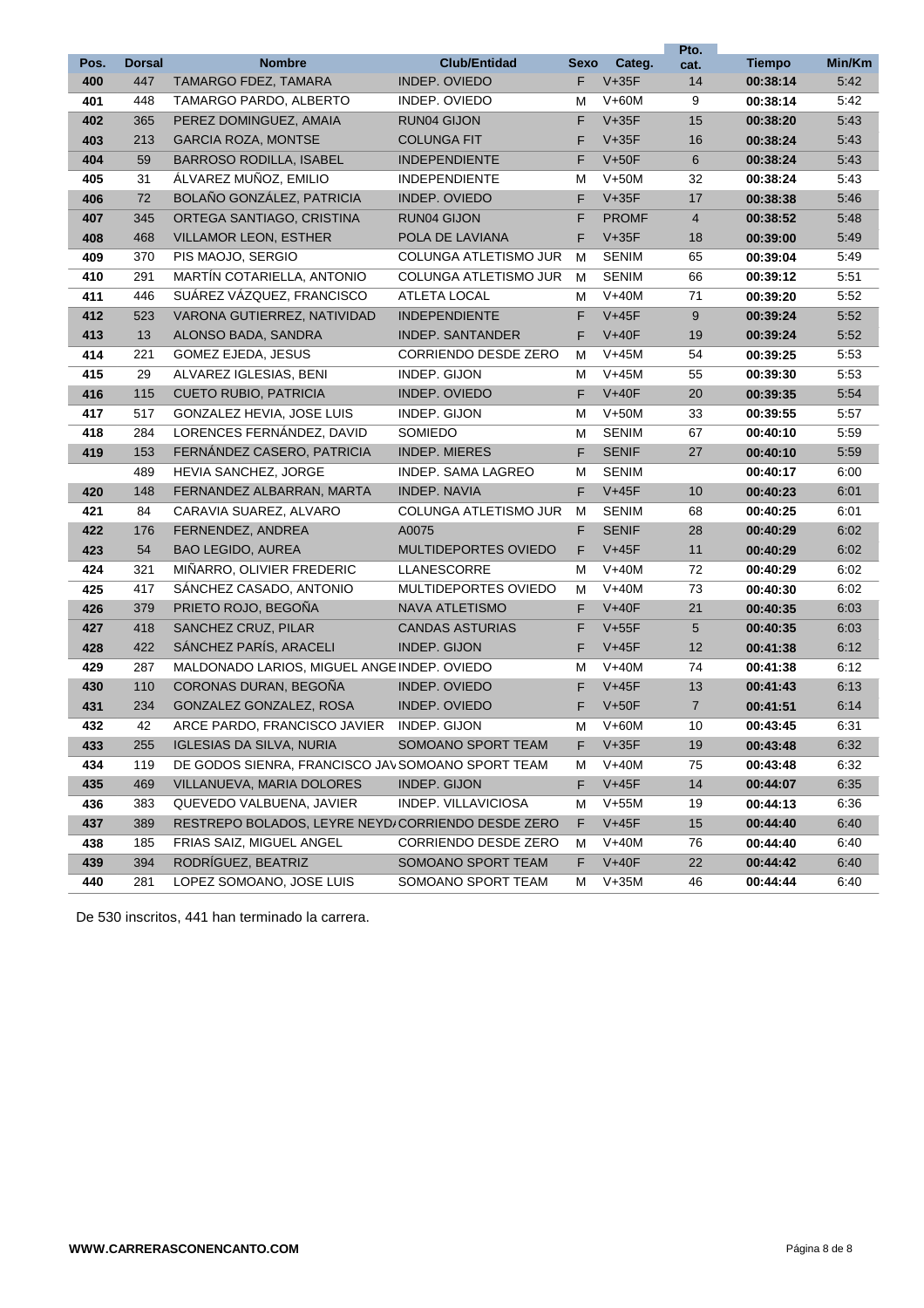

### **CLASIFICACIÓN POR CATEGORIAS**

### XIV EDP CARRERA POPULAR DEL JURÁSICO



**Fecha:**

#### **01/10/2016 Distancia: 6700m**

#### www.carrerasconencanto.com **JUNIOR FEMENINO**

|                         | Pto.Cat. P. Gral. | <b>Dorsal</b> | <b>Tiempo</b> | <b>Nombre</b>                    | <b>Equipo / Club</b>          |  |  |
|-------------------------|-------------------|---------------|---------------|----------------------------------|-------------------------------|--|--|
| 1                       | 135               | 461           | 00:28:44      | VEGA, ALBA                       | <b>ELI TEAM</b>               |  |  |
| <b>JUNIOR MASCULINO</b> |                   |               |               |                                  |                               |  |  |
|                         | Pto.Cat. P. Gral. | <b>Dorsal</b> | <b>Tiempo</b> | <b>Nombre</b>                    | <b>Equipo / Club</b>          |  |  |
| 1                       | $\mathbf{1}$      | 67            | 00:20:43      | <b>BENKERT ELALAOUI, YOUSSEF</b> | A. D. GIJÓN ATLETISMO         |  |  |
| <b>JUVENIL FEMENINO</b> |                   |               |               |                                  |                               |  |  |
|                         |                   |               |               |                                  |                               |  |  |
|                         | Pto.Cat. P. Gral. | <b>Dorsal</b> | <b>Tiempo</b> | <b>Nombre</b>                    | <b>Equipo / Club</b>          |  |  |
|                         | 110               | 439           | 00:27:50      | SUÁREZ, LUCÍA                    | <b>CLUB ORIENTE ATLETISMO</b> |  |  |
| $\overline{2}$          | 143               | 19            | 00:29:03      | ÁLVAREZ, ELSA                    | AD GIJÓN ATLETISMO            |  |  |

**4** 227 310 **00:31:37** MENENDEZ GARCIA, PAULA CLUB ATLETISMO MIERES

**5** 392 179 **00:37:50** FERRERO MEDINA, MARIA RUN04 GIJON

#### **JUVENIL MASCULINO**

|                | Pto.Cat. P. Gral. | <b>Dorsal</b> | <b>Tiempo</b> | <b>Nombre</b>                     | <b>Equipo / Club</b>       |
|----------------|-------------------|---------------|---------------|-----------------------------------|----------------------------|
| 1              | 21                | 93            | 00:23:21      | CASTAÑO LOPEZ, DAVID              | INDEP. GIJON               |
| $\overline{2}$ | 28                | 316           | 00:23:44      | MENÉNDEZ RODRIGUEZ-NORIEGA, DIEGO | ESTADIO GIJÓN              |
| $\mathbf{3}$   | 35                | 504           | 00:24:10      | MEANA ARENAS, MILLAN              | C. EL GAITERO ATLETISMO    |
| 4              | 41                | 327           | 00:24:35      | <b>MORAN VITOS, MANEL</b>         | GIJÓN ATLETISMO            |
| 5              | 83                | 277           | 00:26:33      | LÓPEZ DE LA ROSA, IVÁN            | <b>INDEP. AVILES</b>       |
| 6              | 85                | 433           | 00:26:56      | SMIRNOVS, PAVELS                  | MULTIDEPORTES OVIEDO       |
| 7              | 189               | 443           | 00:30:33      | SUÁREZ GARCIA, SAUL               | INDEP. OVIEDO              |
| 8              | 252               | 26            | 00:32:32      | ÁLVAREZ FREILE, MANUEL            | COLUNGA ATLETISMO JURASICO |
| 9              | 266               | 506           | 00:33:02      | MUÑOZ SUAREZ, ALEJANDRO           | RUN 04 GIJON               |
| 10             | 312               | 333           | 00:34:13      | MUÑOZ SUAREZ, EDUARDO             | RUN04 GIJON                |

#### **PROMESA MASCULINO**

|                | Pto.Cat. P. Gral. Dorsal |     | <b>Tiempo</b> | <b>Nombre</b>              | <b>Equipo / Club</b>  |
|----------------|--------------------------|-----|---------------|----------------------------|-----------------------|
|                | 9                        | 52  | 00:22:20      | BAKKALI. MOHA              | UNIVERSIDAD DE OVIEDO |
| $\overline{2}$ | 16                       | 453 | 00:22:57      | TUSET. RUBEN               | INDEP. GIJON          |
| 3              | 24                       | 348 | 00:23:32      | OTERO FERNÁNDEZ, ALEJANDRO | <b>OCHOBRE</b>        |
| 4              | 52                       | 390 | 00:24:57      | RIVAS LLERA, DANIEL        | UNIVERSIDAD DE OVIEDO |
| 5              | 139                      | 355 | 00:28:51      | PASCUAL AMADO, ENOL        | INDEP. GIJON          |
| 6              | 253                      | 141 | 00:32:32      | FEITO ARECES, PELAYO       | INDEP. OVIEDO         |

#### **PROMESA FEMENINO**

|   | Pto.Cat. P. Gral. Dorsal |     | Tiempo   | <b>Nombre</b>             | Equipo / Club    |
|---|--------------------------|-----|----------|---------------------------|------------------|
|   | 38                       | 229 | 00:24:16 | GONZÁLEZ BLANCO, PAULA    | GIJÓN ATLETISMO  |
| 2 | 131                      | 91  | 00:28:30 | CASTANEDO, ANA            | INDEP. SANTANDER |
| 3 | 268                      | 330 | 00:33:04 | MORO DÍAZ. CLARA          | INDEP. AVILES    |
| 4 | 407                      | 345 | 00:38:52 | ORTEGA SANTIAGO, CRISTINA | RUN04 GIJON      |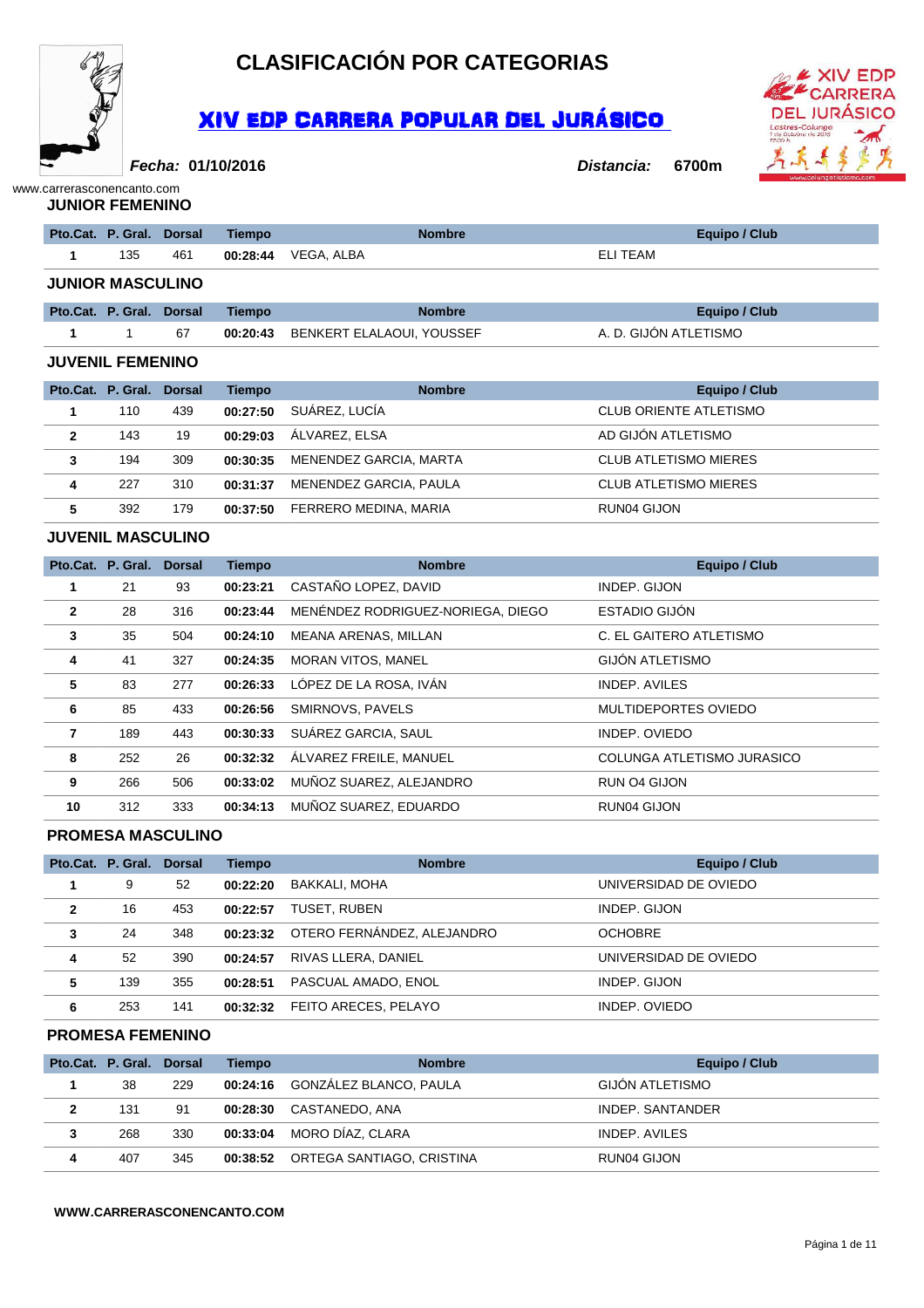#### **SENIOR FEMENINO**

|              | Pto.Cat. P. Gral. Dorsal |     | <b>Tiempo</b> | <b>Nombre</b>                     | <b>Equipo / Club</b>         |
|--------------|--------------------------|-----|---------------|-----------------------------------|------------------------------|
| $\mathbf{1}$ | 31                       | 90  | 00:24:03      | CASANOVA VÁZQUEZ, MARTA           | INDEP. OVIEDO                |
| $\mathbf{2}$ | 56                       | 303 | 00:25:11      | MENDEZ LOPEZ, ITZIAR              | SCD RIBADESELLA              |
| $\mathbf{3}$ | 71                       | 162 | 00:26:06      | FERNANDEZ GARCIA, TAMARA          | LA CEREZAL TEAM              |
| 4            | 92                       | 521 | 00:27:16      | DIEZ MANZANO, MARTA               | ZAMORA                       |
| 5            | 111                      | 282 | 00:27:54      | LOPEZ VIEJO, JESSICA              | LA CEREZAL TEAM              |
| 6            | 165                      | 53  | 00:29:38      | BALBIN SAN MIGUEL, CATALINA       | A. D. GIJÓN ATLETISMO        |
| 7            | 191                      | 380 | 00:30:33      | PRIETO VALLE, EVA                 | INDEP. NOREÑA                |
| 8            | 201                      | 126 | 00:30:47      | DEL CAMPO NORIEGA, AINHOA         | NUEVA DE LLANES              |
| 9            | 221                      | 322 | 00:31:29      | MIYAR FERNÁNDEZ, IRENE            | INDEP. VILLAVICIOSA          |
| 10           | 264                      | 78  | 00:32:59      | CALVO NOVAL, PAMELA               | TRIAPA TEAM                  |
| 11           | 276                      | 479 | 00:33:16      | <b>GUTIERREZ INES, MARTA</b>      | INDEP. LLANES                |
| 12           | 289                      | 159 | 00:33:40      | FERNÁNDEZ FERNÁNDEZ, ISABEL       | INDEP. OVIEDO                |
| 13           | 291                      | 480 | 00:33:44      | GONZALEZ GONZALEZ, CRISTINA       | <b>CAPITANES DEL RUNNING</b> |
| 14           | 314                      | 133 | 00:34:15      | DIAZ ONIS, YOANA                  | INDEP. OVIEDO                |
| 15           | 317                      | 65  | 00:34:19      | BENITEZ MONSALVE, GLORIA PATRICIA | INDEP. GIJON                 |
| 16           | 334                      | 495 | 00:35:14      | RODRIGUEZ CUESTA, PAULA           | RUN 04 GIJON                 |
| 17           | 355                      | 514 | 00:36:06      | <b>GARCIA FONSECA, JESSICA</b>    | INDEP. GIJON                 |
| 18           | 366                      | 129 | 00:36:48      | DIAZ CORREA, SULLY YELEIMA        | RUN04 GIJON                  |
| 19           | 370                      | 399 | 00:37:05      | RODRÍGUEZ DÍAZ, ZAIRA             | ATLÉTICO GIJONES FUMERU      |
| 20           | 371                      | 104 | 00:37:08      | COELLO CABEZAS, JUDIT             | INDEP. GIJON                 |
| 21           | 374                      | 334 | 00:37:10      | NAVAIS, MIRIAM                    | LAS PALMAS DE GRAN CANARIA   |
| 22           | 379                      | 18  | 00:37:27      | ALONSO VEGA, MORAIMA              | ATENEO RUNNING FIT           |
| 23           | 380                      | 414 | 00:37:28      | SAMA VALDES, LAURA                | INDEP. GIJON                 |
| 24           | 383                      | 490 | 00:37:28      | POLO ZAPICO, ANA BELEN            | INDEP. GIJON                 |
| 25           | 384                      | 301 | 00:37:29      | MARTINEZ ROJO, BRENDA             | INDEP. CARAVIA               |
| 26           | 396                      | 117 | 00:37:59      | DE CASTRO, CLAUDIA                | <b>COLUNGA FIT</b>           |
| 27           | 419                      | 153 | 00:40:10      | FERNÁNDEZ CASERO, PATRICIA        | <b>INDEP. MIERES</b>         |
| 28           | 422                      | 176 | 00:40:29      | FERNENDEZ, ANDREA                 | A0075                        |

#### **SENIOR MASCULINO**

|                | Pto.Cat. P. Gral. | <b>Dorsal</b> | <b>Tiempo</b> | <b>Nombre</b>                     | <b>Equipo / Club</b>          |
|----------------|-------------------|---------------|---------------|-----------------------------------|-------------------------------|
| 1              | 2                 | 22            | 00:21:03      | ALVAREZ BENGOA, RAUL              | INDEP. GIJON                  |
| $\overline{2}$ | 5                 | 300           | 00:21:58      | MARTINEZ PUENTE, JOSÉ CEFERINO    | ORIENTE ATLETISMO             |
| 3              | 6                 | 149           | 00:22:02      | FERNANDEZ ALVAREZ, PELAYO         | <b>SCD RIBADESELLA</b>        |
| 4              | 11                | 212           | 00:22:26      | <b>GARCIA QUINTANA, JUAN JOSE</b> | <b>SCD RIBADESELLA</b>        |
| 5              | 18                | 80            | 00:23:04      | CAMINO CASADO, PABLO              | A.D. XENTE CORRENDERA         |
| 6              | 19                | 297           | 00:23:04      | MARTINEZ GARCIA, DIEGO            | <b>CASTRILLON TRIATLON</b>    |
| 7              | 22                | 186           | 00:23:27      | FRIERA, FÉLIX                     | <b>RGCC</b>                   |
| 8              | 25                | 68            | 00:23:39      | BENOMAR, KAMAL                    | <b>CLUB ORIENTE ATLETISMO</b> |
| 9              | 26                | 478           | 00:23:39      | BOUZAGHOU, NABIL                  | ATLETAS DEL BARRIO            |
| 10             | 29                | 434           | 00:23:49      | SOBRADILLO, MARCOS                | LA CEREZAL TEAM               |
| 11             | 37                | 150           | 00:24:15      | FERNANDEZ ALVAREZ, ANGEL          | <b>SCD RIBADESELLA</b>        |
| 12             | 39                | 94            | 00:24:18      | CASTAÑÓN GUTIERREZ, ALEJANDRO     | <b>GIJON ATLETISMO</b>        |
| 13             | 43                | 435           | 00:24:37      | SOLARES, ADRIAN                   | INDEP. OVIEDO                 |
| 14             | 53                | 194           | 00:25:00      | GARCÍA ÁLVAREZ, ADRIÁN            | <b>PASSION BIKE</b>           |
| 15             | 54                | 125           | 00:25:10      | DEL BUSTO SANCHEZ, IGNACIO        | <b>SCD RIBADESELLA</b>        |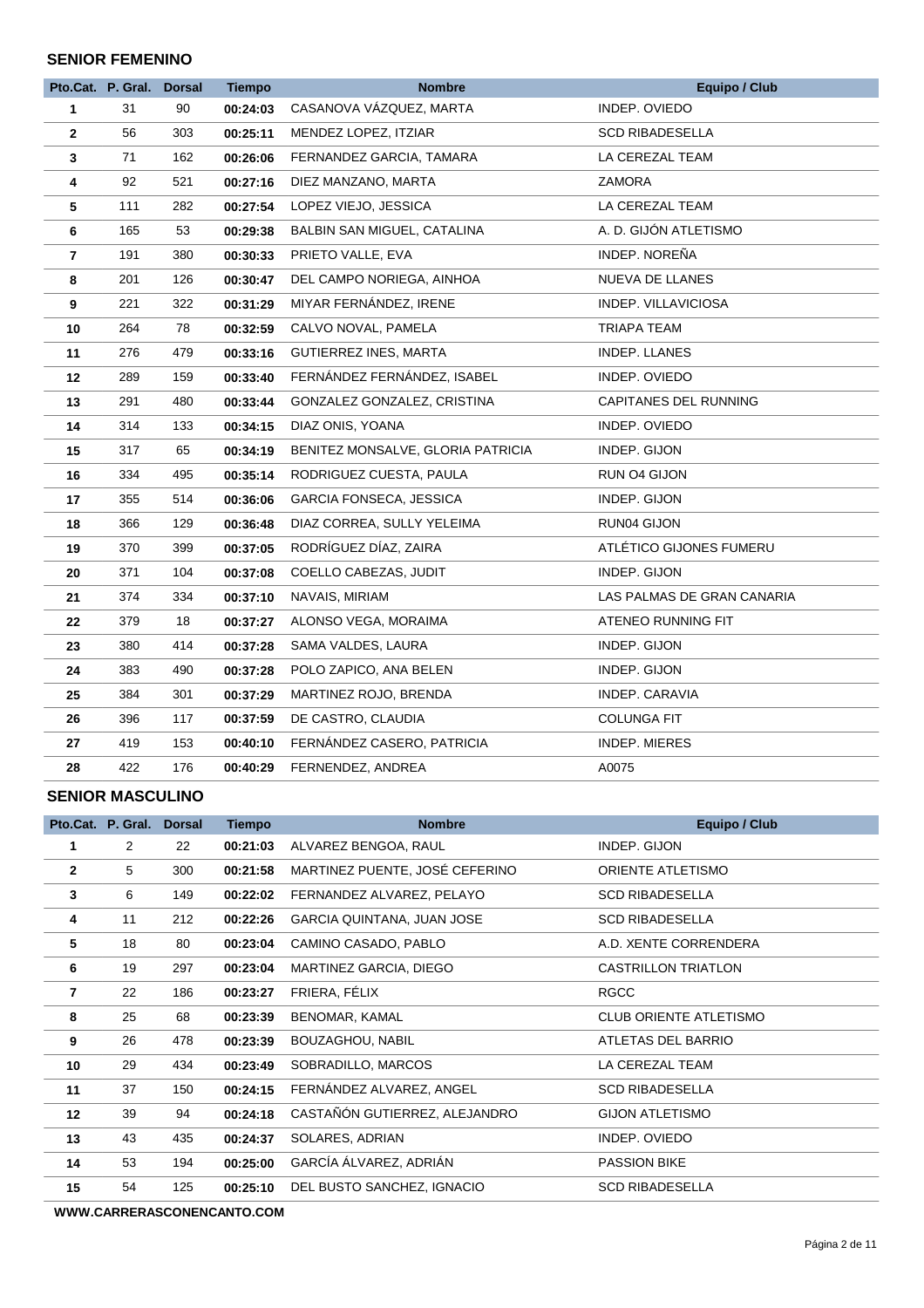#### **SENIOR MASCULINO**

| Pto.Cat. P. Gral. Dorsal   | <b>Tiempo</b> | <b>Nombre</b>                       | <b>Equipo / Club</b>           |
|----------------------------|---------------|-------------------------------------|--------------------------------|
| 16<br>124<br>55            | 00:25:10      | DEL BUSTO SANCHEZ, ALEJANDRO        | <b>SCD RIBADESELLA</b>         |
| 190<br>17<br>59            | 00:25:30      | GAO ALADRO, ENRIQUE                 | INDEP. GIJON                   |
| 3<br>70<br>18              | 00:26:04      | ALARCON CORTES, JESUS               | <b>XIXON RUNNERS</b>           |
| 78<br>$\overline{2}$<br>19 | 00:26:25      | ALARCON CORTES, DIEGO               | INDEP. LUANCO                  |
| 91<br>240<br>20            | 00:27:11      | GONZALEZ MUIÑA, PABLO               | INDEP. OVIEDO                  |
| 97<br>225<br>21            | 00:27:26      | GONZALEZ ALFARO, ALVARO             | INDEP. OVIEDO                  |
| 99<br>454<br>22            | 00:27:28      | VALEIRO ORVIZ, DAVID                | INDEP. GIJON                   |
| 23<br>101<br>41            | 00:27:35      | ARBOLEYA CIFUENTES, SERGIO          | INDEP. OVIEDO                  |
| 24<br>102<br>384           | 00:27:36      | <b>QUINTANA TAMES, CARLOS</b>       | LLANESCORRE                    |
| 25<br>107<br>488           | 00:27:42      | GUTIERREZ ALVAREZ, LUIS MAXIMILIANO | C.D. RIBADESELLA               |
| 26<br>117<br>88            | 00:28:06      | CARRIL DEL RIO, IGNACIO             | S.C.D RIBADESELLA              |
| 27<br>126<br>492           | 00:28:20      | ORDIERES ORTAL, RAUL                | INDEP. VILLAVICIOSA            |
| 400<br>28<br>127           | 00:28:20      | RODRÍGUEZ FERNÁNDEZ, ADRIÁN         | INDEP. MADRID                  |
| 29<br>133<br>342           | 00:28:38      | OROZCO GONZÁLEZ, MARIO              | INDEP. OVIEDO                  |
| 92<br>30<br>137            | 00:28:49      | CASTANEDO, GUILLERMO                | INDEP. OVIEDO                  |
| 141<br>177<br>31           | 00:28:58      | FERREIRO IGLESIAS, PABLO            | INDEP. GIJON                   |
| 145<br>305<br>32           | 00:29:06      | MENENDEZ, JUAN                      | A0075                          |
| 33<br>166<br>258           | 00:29:39      | INDAKOETXEA, MIGUEL                 | INDEP. GIJON                   |
| 34<br>171<br>369           | 00:29:55      | PIÑERA, RAUL                        | INDEP. GIJON                   |
| 35<br>405<br>178           | 00:30:09      | RODRÍGUEZ VÉLEZ, MIGUEL             | INDEP. VALLADOLID              |
| 36<br>183<br>235           | 00:30:19      | GONZÁLEZ GONZÁLEZ, FRANCISCO JAVIER | INDEP. AVILES                  |
| 329<br>37<br>190           | 00:30:33      | MORILLA GONZÁLEZ, ANDRES            | <b>GRUPO CULTURA COVADONGA</b> |
| 38<br>197<br>$\mathbf{1}$  | 00:30:39      | ACEBEDO BAYON, LUIS ALBERTO         | RUN04 GIJON                    |
| 199<br>39<br>452           | 00:30:45      | TOYOS SUÁREZ, JOSÉ MIGUEL           | INDEP. OVIEDO                  |
| 210<br>43<br>40            | 00:31:02      | ARCE SÁNCHEZ, SERGIO                | INDEP. GIJON                   |
| 213<br>118<br>41           | 00:31:06      | DE DIEGO DOMINGUEZ, MARCOS          | INDEP. AVILES                  |
| 215<br>253<br>42           | 00:31:13      | HUERGA MARTINEZ, ALVARO             | INDEP. OVIEDO                  |
| 43<br>225<br>450           | 00:31:31      | TORAL SÁNCHEZ, JUAN                 | LAS PALMAS DE GRAN CANARIA     |
| 44<br>226<br>268           | 00:31:35      | LLERA BUSTA, JOSE ENRIQUE           | INDEP. VILLAVICIOSA            |
| 45<br>382<br>228           | 00:31:43      | QUESADA LAFUENTE, ALBERTO           | INDEP. OVIEDO                  |
| 520<br>46<br>229           | 00:31:44      | FERNANDEZ CRISTOBAL, DIEGO          | INDEP. COLUNGA                 |
| 47<br>238<br>15            | 00:32:10      | ALONSO FELGUERES, PABLO             | INDEP. VILLAVICIOSA            |
| 48<br>242<br>37            | 00:32:14      | ALVES TORRE, RICARDO                | INDEP. OVIEDO                  |
| 299<br>248<br>49           | 00:32:28      | MARTÍNEZ MARTÍNEZ, SERGIO           | ARRIONDAS                      |
| 50<br>249<br>195           | 00:32:28      | GARCÍA CASO, SERGIO                 | INDEP. VILLAVICIOSA            |
| 51<br>251<br>193           | 00:32:32      | GARCIA ALVAREZ, BRUNO               | INDEP. VILLAVICIOSA            |
| 52<br>263<br>325           | 00:32:56      | MONTES, IGNACIO                     | <b>RUNNERCERONTES</b>          |
| 53<br>140<br>265           | 00:32:59      | ESPINA CUESTA, JOSE RAMON           | COLUNGA ATLETISMO JURASICO     |
| 54<br>267<br>246           | 00:33:03      | GRANDA MIRANDA, IVÁN                | INDEP. OVIEDO                  |
| 55<br>278<br>318           | 00:33:17      | MIER MIER, DAVID                    | <b>SCD RIBADESELLA</b>         |
| 56<br>287<br>295           | 00:33:36      | MARTÍNEZ CRISTÓBAL, EDUARDO         | INDEP. GIJON                   |
| 57<br>296<br>48            | 00:33:51      | ASPIROZ ARGÜELLES, IGNACIO          | INDEP. OVIEDO                  |
| 58<br>301<br>165           | 00:34:01      | FERNANDEZ GONZALEZ, SERGIO          | <b>CLUB CORRER ASTURIAS</b>    |
| 337<br>59<br>313           |               |                                     |                                |
|                            | 00:34:13      | NOVEL ALVAREZ, HUGO                 | RUN04 GIJON                    |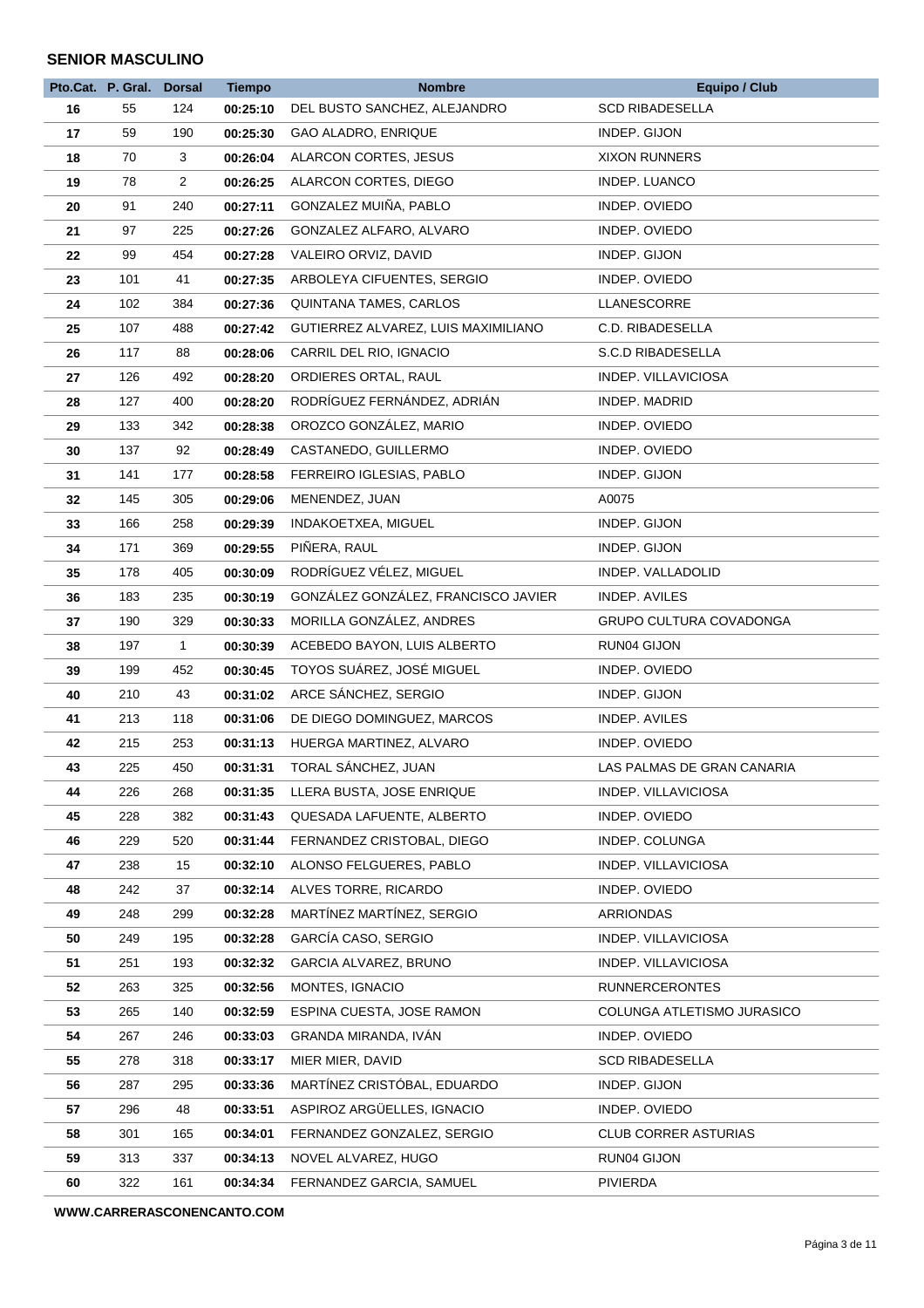#### **SENIOR MASCULINO**

|    | Pto.Cat. P. Gral. | <b>Dorsal</b> | <b>Tiempo</b> | <b>Nombre</b>               | <b>Equipo / Club</b>       |
|----|-------------------|---------------|---------------|-----------------------------|----------------------------|
| 61 | 326               | 169           | 00:34:43      | FERNANDEZ MENENDEZ, JAVI    | <b>INDEPENDIENTE</b>       |
| 62 | 336               | 224           | 00:35:16      | GONZALEZ, SAUL              | INDEP, OVIEDO              |
| 63 | 353               | 335           | 00:36:05      | NEGUERUELA SUÁREZ, JULIO    | INDEP. GIJON               |
| 64 | 354               | 160           | 00:36:05      | FERNANDEZ GARCIA, NESTOR    | <b>PIVIERDA</b>            |
| 65 | 409               | 370           | 00:39:04      | PIS MAOJO, SERGIO           | COLUNGA ATLETISMO JURÁSICO |
| 66 | 410               | 291           | 00:39:12      | MARTÍN COTARIELLA, ANTONIO  | COLUNGA ATLETISMO JURASICO |
| 67 | 418               | 284           | 00:40:10      | LORENCES FERNÁNDEZ, DAVID   | SOMIEDO                    |
|    |                   | 489           | 00:40:17      | <b>HEVIA SANCHEZ, JORGE</b> | INDEP. SAMA LAGREO         |
| 68 | 421               | 84            | 00:40:25      | CARAVIA SUAREZ, ALVARO      | COLUNGA ATLETISMO JURÁSICO |

#### **VETERANAS +35 FEMENINO**

|                   | Pto.Cat. P. Gral. | <b>Dorsal</b> | <b>Tiempo</b> | <b>Nombre</b>                | Equipo / Club         |
|-------------------|-------------------|---------------|---------------|------------------------------|-----------------------|
| 1.                | 114               | 431           | 00:27:58      | SILVA FERNANDEZ, NATALIA     | CARLING GOAL BY MORO  |
| $\mathbf{2}$      | 175               | 241           | 00:30:00      | GONZALEZ PEREZ, VIVIANA      | INDEP. GIJON          |
| 3                 | 186               | 14            | 00:30:27      | ALONSO BLANCO, ANGELES       | <b>SKYPI TEAM</b>     |
| 4                 | 262               | 432           | 00:32:56      | SMIDOWSKA, KAROLINA          | INDEP. GIJON          |
| 5                 | 293               | 237           | 00:33:45      | GONZALEZ LOPEZ, MARTA        | INDEP. GIJON          |
| 6                 | 330               | 242           | 00:34:54      | GONZALEZ RODRIGUEZ, VIRGINIA | LA PELUQUERÍA DE ROSI |
| 7                 | 337               | 471           | 00:35:20      | VILLANUEVA FERNÁNDEZ, ANA    | INDEP. OVIEDO         |
| 8                 | 342               | 200           | 00:35:30      | GARCIA GONZÁLEZ, BEGOÑA      | LA PELUQUERÍA DE ROSI |
| 9                 | 348               | 496           | 00:35:39      | RODRIGUEZ CUESTA, VERONICA   | RUN O4 GIJON          |
| 10                | 365               | 511           | 00:36:37      | <b>GARCIA GOMEZ, BEATRIZ</b> | INDEP. OVIEDO         |
| 11                | 385               | 364           | 00:37:30      | PEREZ DIAZ, TATIANA          | INDEP. OVIEDO         |
| $12 \overline{ }$ | 393               | 353           | 00:37:50      | PARDO DIAZ, CARMEN           | INDEP. OVIEDO         |
| 13                | 394               | 470           | 00:37:50      | VILLANUEVA ALVAREZ, VANESSA  | INDEP. GIJON          |
| 14                | 400               | 447           | 00:38:14      | TAMARGO FDEZ, TAMARA         | INDEP. OVIEDO         |
| 15                | 402               | 365           | 00:38:20      | PEREZ DOMINGUEZ, AMAIA       | RUN04 GIJON           |
| 16                | 403               | 213           | 00:38:24      | <b>GARCIA ROZA, MONTSE</b>   | <b>COLUNGA FIT</b>    |
| 17                | 406               | 72            | 00:38:38      | BOLAÑO GONZÁLEZ, PATRICIA    | INDEP. OVIEDO         |
| 18                | 408               | 468           | 00:39:00      | <b>VILLAMOR LEON, ESTHER</b> | POLA DE LAVIANA       |
| 19                | 433               | 255           | 00:43:48      | IGLESIAS DA SILVA, NURIA     | SOMOANO SPORT TEAM    |

#### **VETERANO +35 MASCULINO**

|                | Pto.Cat. P. Gral. | <b>Dorsal</b> | <b>Tiempo</b> | <b>Nombre</b>                | Equipo / Club                   |
|----------------|-------------------|---------------|---------------|------------------------------|---------------------------------|
|                | 3                 | 62            | 00:21:25      | BEGEGA ORDIZ, ALFREDO        | <b>BARETTINI</b>                |
| $\overline{2}$ | 8                 | 166           | 00:22:16      | FERNÁNDEZ HEVIA, CÉSAR       | POLA DE LENA                    |
| 3              | $12 \overline{ }$ | 203           | 00:22:33      | <b>GARCIA LUGONES, RUBEN</b> | INDEP. GIJON                    |
| 4              | 13                | 158           | 00:22:34      | FERNÁNDEZ FERNÁNDEZ, GUZMÁN  | <b>LLAMEDO SPORT</b>            |
| 5              | 17                | 75            | 00:22:58      | CABRERA FURNIET, DAVID       | INDEP. AVILES                   |
| 6              | 20                | 387           | 00:23:10      | REDONDO SANTIAGO, AITOR      | <b>SKYPI TEAM</b>               |
| 7              | 47                | 340           | 00:24:42      | OLEA COOMONTE, JAVIER        | INDEP. GIJON                    |
| 8              | 51                | 294           | 00:24:57      | MARTÍNEZ CARAVIA, DANIEL     | ARRIONDASATLETISMO-LLAMEDOSPORT |
| 9              | 61                | 252           | 00:25:35      | HORREO ALONSO, DANIEL        | INDEP. VILLAVICIOSA             |
| 10             | 66                | 460           | 00:25:52      | VAZQUEZ RODRIGUEZ, RUBEN     | <b>GIJON ATLETISMO</b>          |
| 11             | 67                | 402           | 00:25:56      | RODRÍGUEZ GONZÁLEZ, ALFONSO  | INDEP. GIJON                    |
| 12             | 74                | 285           | 00:26:18      | LOUZAO SUAREZ, ALFREDO       | INDEP. GIJON                    |
| 13             | 82                | 477           | 00:26:32      | PARRA ALVAREZ, SERGIO        | C.D. RELIEVE                    |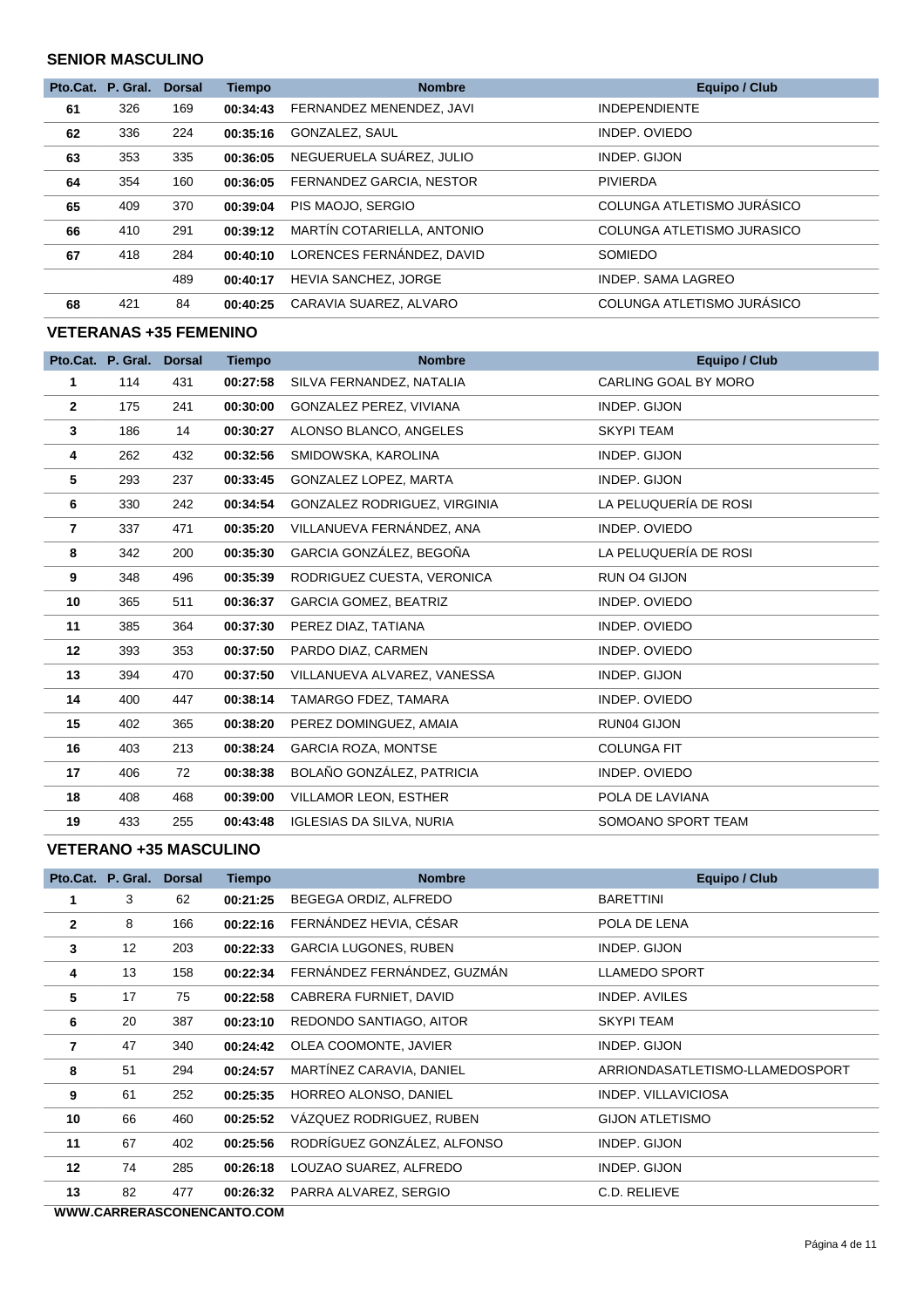#### **VETERANO +35 MASCULINO**

|    | Pto.Cat. P. Gral. Dorsal |     | <b>Tiempo</b> | <b>Nombre</b>                       | <b>Equipo / Club</b>        |
|----|--------------------------|-----|---------------|-------------------------------------|-----------------------------|
| 14 | 94                       | 21  | 00:27:19      | ALVAREZ BEDIA, PABLO                | INDEP. OVIEDO               |
| 15 | 95                       | 230 | 00:27:20      | GONZÁLEZ CASO, DANIEL               | INDEP. OVIEDO               |
| 16 | 103                      | 336 | 00:27:36      | NORIEGA VIGIL, ALBERTO              | COLUNGA ATLETISMO JURASICO  |
| 17 | 115                      | 9   | 00:27:58      | ALMEIDA MULLO, CARLOS VLADIMIR      | <b>PYNOSPERDIUS</b>         |
| 18 | 125                      | 510 | 00:28:17      | MENXTAKA FERNANDEZ, JOGOBEA         | ORIENTE ATLETISMO           |
| 19 | 129                      | 302 | 00:28:25      | MENDEZ FERNANDEZ, ALEJANDRO         | TRIAPA TEAM                 |
| 20 | 138                      | 50  | 00:28:49      | AVIN PIÑERO, RUBEN                  | <b>SCD RIBADESELLA</b>      |
| 21 | 146                      | 151 | 00:29:06      | FERNÁNDEZ ARTACHO, JONATHAN         | <b>GRASIAS</b>              |
| 22 | 148                      | 388 | 00:29:07      | RENDUELES GARCIA, PABLO             | INDEP. GIJON                |
| 23 | 151                      | 473 | 00:29:13      | VILLAR GUTIERREZ, EDUARDO           | INDEP. NOREÑA               |
| 24 | 157                      | 105 | 00:29:22      | COLINAS FERRERAS, JUAN PABLO        | RUN04 GIJON                 |
| 25 | 172                      | 112 | 00:29:55      | COSTOYA VEGA, MARCO ANTONIO         | SCD RIBADESELLA             |
| 26 | 188                      | 244 | 00:30:32      | GONZALEZ VEGA, JAVIER               | INDEP. LUGONES              |
| 27 | 195                      | 271 | 00:30:35      | LOMBARDERO BADA, PABLO              | INDEP. GIJON                |
| 28 | 217                      | 226 | 00:31:16      | GONZÁLEZ ÁLVAREZ, MARCO A.          | <b>INDEP. LASTRES</b>       |
| 29 | 232                      | 491 | 00:31:48      | DIAZ GARCIA, RUBEN                  | INDEP. GIJON                |
| 30 | 235                      | 481 | 00:31:56      | MORAN MARTINEZ, AGUSTIN             | CAPITANES DEL RUNNING       |
| 31 | 239                      | 466 | 00:32:11      | VIGON FERNANDEZ, JAVIER             | <b>CLUB CORRER ASTURIAS</b> |
| 32 | 241                      | 371 | 00:32:13      | POLADURA RUIZ, CESAR                | SOMOANO SPORT TEAM          |
| 33 | 246                      | 429 | 00:32:21      | SANTOS MIGOYA, CARLOS               | <b>BEER RUNNERS</b>         |
| 34 | 257                      | 100 | 00:32:45      | CID RODRIGUEZ, ALEJANDRO            | <b>INDEPENDIENTE</b>        |
| 35 | 282                      | 476 | 00:33:23      | VILLENA GARCIA, OSCAR               | LA PELUQUERÍA DE ROSI       |
| 36 | 285                      | 465 | 00:33:35      | VIDAL GARCIA, ALEJANDRO             | INDEP. LLANES               |
| 37 | 286                      | 437 | 00:33:35      | SOLIS GUTIERREZ, SANTIAGO           | INDEP. OVIEDO               |
| 38 | 292                      | 459 | 00:33:45      | VAZQUEZ FLOREZ, JOSE MARIA          | INDEP. GIJON                |
| 39 | 295                      | 206 | 00:33:50      | GARCIA MENDOZA, PABLO               | <b>EMC TRIATLON</b>         |
| 40 | 298                      | 509 | 00:33:53      | PEREZ GONZALEZ, JOSE                | CIUDAD DE GIJON             |
| 41 | 304                      | 485 | 00:34:09      | GONZALEZ SANTIAGO, JUAN             | INDEP. GIJON                |
| 42 | 307                      | 486 | 00:34:10      | LOPEZ ALVAREZ, MANUEL ANGEL         | INDEP. GIJON                |
| 43 | 368                      | 95  | 00:36:52      | CASTIELLO MONTES, BORJA             | INDEP. VILLAVICIOSA         |
| 44 | 378                      | 98  | 00:37:23      | CHAACHOO, TAIEB                     | COLUNGA ATLETISMO JURASICO  |
| 45 | 387                      | 312 | 00:37:43      | MENENDEZ LLORENTE, FRANCISCO JAVIER | <b>CLUB ATLETISMO TINEO</b> |
| 46 | 440                      | 281 | 00:44:44      | LOPEZ SOMOANO, JOSE LUIS            | SOMOANO SPORT TEAM          |

#### **VETERNAS +40 FEMENINO**

|              | Pto.Cat. P. Gral. | <b>Dorsal</b> | <b>Tiempo</b> | <b>Nombre</b>                 | <b>Equipo / Club</b>    |
|--------------|-------------------|---------------|---------------|-------------------------------|-------------------------|
|              | 79                | 349           | 00:26:25      | OTERO IGLESIAS, LILIANA       | <b>ESPOETATE BIKILA</b> |
| $\mathbf{2}$ | 123               | 61            | 00:28:13      | <b>BEDIA GARCIA, CONSUELO</b> | INDEP. GIJON            |
| 3            | 170               | 499           | 00:29:54      | RODRIGUEZ MARTINEZ, MORAIMA   | RUN 04 GIJON            |
| 4            | 182               | 347           | 00:30:18      | OTERO ALVAREZ, LETICIA        | LA CEREZAL TEAM         |
| 5            | 200               | 286           | 00:30:45      | LUZURIAGA GARCIA, ANA ISABEL  | INDEP. OVIEDO           |
| 6            | 258               | 296           | 00:32:48      | MARTÍNEZ DOCAMPO, MARÍA       | INDEP. GIJON            |
| 7            | 277               | 363           | 00:33:16      | PEREZ DIAZ, MAR               | LA PELUQUERIA DE ROSI   |
| 8            | 281               | 172           | 00:33:21      | FERNANDEZ SERRANO, LUCIA      | INDEP. OVIEDO           |
| 9            | 290               | 251           | 00:33:41      | HERNANDEZ ALVAREZ, ROCIO      | INDEP. GIJON            |
| 10           | 338               | 152           | 00:35:23      | FERNANDEZ BLANCO, Mª REYES    | <b>SCD RIBADESELLA</b>  |
|              |                   |               |               |                               |                         |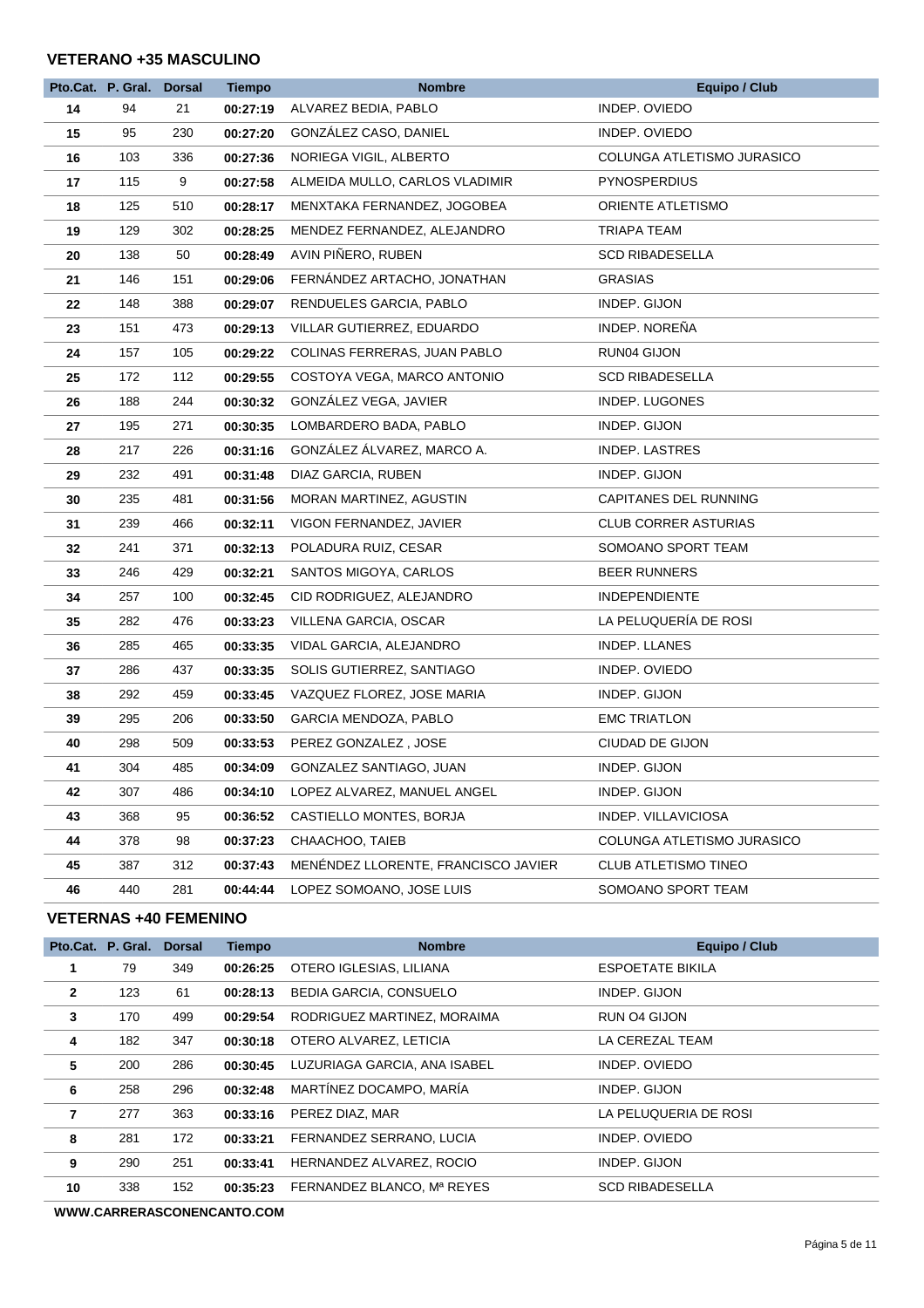#### **VETERNAS +40 FEMENINO**

|    | Pto.Cat. P. Gral. | <b>Dorsal</b> | <b>Tiempo</b> | <b>Nombre</b>                | <b>Equipo / Club</b>       |
|----|-------------------|---------------|---------------|------------------------------|----------------------------|
| 11 | 346               | 147           | 00:35:35      | FERNÁNDEZ, REBECA            | COLUNGA ATLETISMO JURASICO |
| 12 | 350               | 113           | 00:35:45      | CRISTOBAL VALLE, NOELIA      | COLUNGA ATLETISMO JURASICO |
| 13 | 357               | 513           | 00:36:07      | <b>GARCIA FONSECA, GARY</b>  | INDEP. GIJON               |
| 14 | 359               | 484           | 00:36:16      | MARTINEZ RUBIO, ANA BELEN    | INDEP. GIJON               |
| 15 | 361               | 217           | 00:36:21      | <b>GARCIA SUCO, NOELIA</b>   | <b>GRUPO PICU PIENZU</b>   |
| 16 | 363               | 289           | 00:36:32      | MARGOLLES GARCIA, TATIANA    | INDEP. GIJON               |
| 17 | 373               | 457           | 00:37:10      | VANEGAS MERA, JESSICA        | INDEP. GIJON               |
| 18 | 388               | 464           | 00:37:44      | VELEZ, GLORIA                | <b>GOFITRUNER</b>          |
| 19 | 413               | 13            | 00:39:24      | ALONSO BADA, SANDRA          | INDEP. SANTANDER           |
| 20 | 416               | 115           | 00:39:35      | <b>CUETO RUBIO, PATRICIA</b> | INDEP. OVIEDO              |
| 21 | 426               | 379           | 00:40:35      | PRIETO ROJO, BEGOÑA          | NAVA ATLETISMO             |
| 22 | 439               | 394           | 00:44:42      | RODRÍGUEZ, BEATRIZ           | SOMOANO SPORT TEAM         |

#### **VETERANO + 40 MASCULINO**

|              | Pto.Cat. P. Gral. Dorsal |     | <b>Tiempo</b> | <b>Nombre</b>                        | <b>Equipo / Club</b>           |
|--------------|--------------------------|-----|---------------|--------------------------------------|--------------------------------|
| 1            | 4                        | 107 | 00:21:44      | CORDERO BONITO, MAXIMO               | C.D. 2007 LLANERA              |
| $\mathbf{2}$ | $\overline{7}$           | 63  | 00:22:04      | BELVER MUÑOZ, DAVID                  | ASDECODIGITAL                  |
| 3            | 10                       | 367 | 00:22:21      | PEZON MENENDEZ, JUAN MANUEL          | <b>GRUPO CULTURA COVADONGA</b> |
| 4            | 14                       | 71  | 00:22:34      | BOBES ARGÜELLES, NOEL                | <b>GIJON ATLETISMO</b>         |
| 5            | 15                       | 196 | 00:22:51      | <b>GARCIA DIAZ, CARLOS</b>           | <b>TRIATLON GIJON</b>          |
| 6            | 23                       | 233 | 00:23:30      | GONZÁLEZ FERNÁNDEZ, ISRAEL           | INDEP. LUANCO                  |
| 7            | 30                       | 145 | 00:23:53      | FERNANDEZ LOPEZ, CARLOS DAVID        | CORVERA                        |
| 8            | 33                       | 308 | 00:24:08      | MENÉNDEZ FERNÁNDEZ, ALBERTO          | INDEP. GIJON                   |
| 9            | 34                       | 403 | 00:24:09      | RODRIGUEZ GONZALO, DANIEL            | LLANESCORRE                    |
| 10           | 50                       | 76  | 00:24:55      | CABRERA FURNIET, FRANCISCO           | <b>INDEPENDIENTE</b>           |
| 11           | 60                       | 326 | 00:25:32      | MORALA RODRÍGUEZ, ALVARO             | <b>CLUB CORRER ASTURIAS</b>    |
| $12 \,$      | 64                       | 328 | 00:25:50      | MOREDA OTERO, ALBERTO                | INDEP. GIJON                   |
| 13           | 69                       | 30  | 00:26:02      | ALVAREZ LOPEZ, MONCHY                | COLUNGA ATLETISMO JURASICO     |
| 14           | 75                       | 257 | 00:26:21      | <b>IGLESIAS POSTIGO, RAMÓN</b>       | <b>EMC-TRIATLON</b>            |
| 15           | 76                       | 101 | 00:26:24      | CIMENTADA GÓMEZ, PEDRO               | INDEP. SAN SEBASTIAN           |
| 16           | 77                       | 89  | 00:26:25      | CARUS IGLESIAS, RICARDO              | INDEP. GIJON                   |
| 17           | 86                       | 127 | 00:27:01      | DEL PALACIO LACAMBRA, MIGUEL ANTONIO | INDEP. OVIEDO                  |
| 18           | 87                       | 32  | 00:27:05      | ALVAREZ OROZCO, SERGIO JOSE          | M.A.S.RUN                      |
| 19           | 88                       | 501 | 00:27:05      | PIQUERO ALVAREZ, JAVIER              | RUN O4 GIJON                   |
| 20           | 90                       | 207 | 00:27:09      | GARCÍA MENDOZA, JOSÉ MANUEL          | <b>EMC TRIATLON</b>            |
| 21           | 98                       | 290 | 00:27:27      | MARIN CASERO, YONATAN                | INDEP. GIJON                   |
| 22           | 106                      | 11  | 00:27:42      | ALONSO ALVAREZ, FRANCISCO            | INDEP. OVIEDO                  |
| 23           | 108                      | 272 | 00:27:46      | LOPES ALFONSO, PABLO                 | <b>CLUB ATLETISMO MIERES</b>   |
| 24           | 124                      | 391 | 00:28:14      | RIVERA FERNANDEZ, FERNANDO           | <b>SKYPI TEAM</b>              |
| 25           | 130                      | 341 | 00:28:30      | ORDIZ RODRIGUEZ, JAVIER              | INDEP. SAMA DE LANGREO         |
| 26           | 134                      | 406 | 00:28:43      | ROIZ GALLINAR, MIGUEL                | MULTIDEPORTES OVIEDO           |
| 27           | 140                      | 451 | 00:28:57      | TOYOS CAYADO, JOSE ANGEL             | COLUNGA ATLETISMO JURÁSICO     |
| 28           | 142                      | 420 | 00:29:01      | SANCHEZ GUIJO, ANDRES                | LLANESCORRE                    |
| 29           | 144                      | 413 | 00:29:06      | RUS CARRETERO, EDUARDO               | <b>SPORTATE</b>                |
| 30           | 147                      | 218 | 00:29:07      | GARCIA VALDES, FRANCISCO JOSE        | COLUNGA ATLETISMO JURASICO     |
| 31           | 155                      | 482 | 00:29:18      | GONZALEZ LOPEZ, GONZALO              | INDEP. GIJON                   |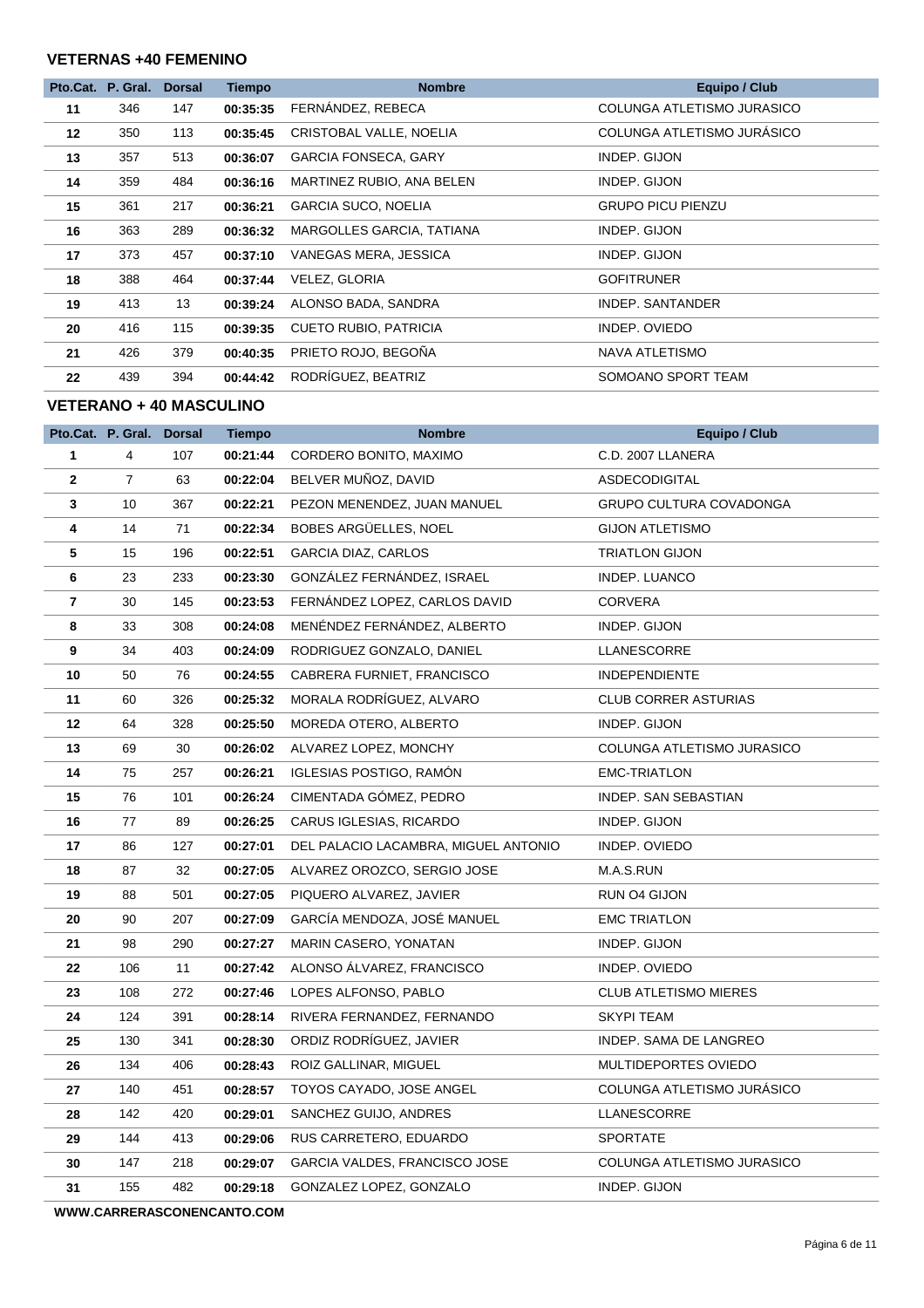#### **VETERANO + 40 MASCULINO**

|    | Pto.Cat. P. Gral. Dorsal |     | <b>Tiempo</b> | <b>Nombre</b>                     | <b>Equipo / Club</b>            |
|----|--------------------------|-----|---------------|-----------------------------------|---------------------------------|
| 32 | 156                      | 180 | 00:29:20      | FIDALGO, ALBERTO                  | <b>INDEP. CARAVIA</b>           |
| 33 | 158                      | 116 | 00:29:24      | DAVILA GARCIA, ISMAEL             | <b>INDEP. MIERES</b>            |
| 34 | 163                      | 187 | 00:29:33      | FUENTES CERNUDA, CARLOS           | INDEP. GIJON                    |
| 35 | 164                      | 210 | 00:29:35      | <b>GARCIA PEREZ, ALBERTO</b>      | LAS VEGAS-CORVERA DE ASTURIAS   |
| 36 | 167                      | 111 | 00:29:44      | COSTALES ALONSO, ADRIAN           | COLUNGA ATLETISMO JURASICO      |
| 37 | 169                      | 455 | 00:29:53      | VALLINA, MARCOS                   | EL ENTREGO                      |
| 38 | 173                      | 487 | 00:29:55      | <b>BUSTA ROSALES, RAFAEL</b>      | <b>INDEP. LASTRES</b>           |
| 39 | 176                      | 498 | 00:30:05      | MORILLO OTERO, MIGUEL             | RUN O4 GIJON                    |
| 40 | 179                      | 114 | 00:30:09      | CUE BERRIO, JUAN MANUE L          | LLANESCORRE                     |
| 41 | 181                      | 386 | 00:30:16      | REDONDO QUIES, ISRAEL             | RUN04 GIJON                     |
| 42 | 187                      | 280 | 00:30:31      | LOPEZ RODRIGUEZ, IVAN ROGELIO     | <b>RUNNERCERONTES</b>           |
| 43 | 193                      | 103 | 00:30:34      | COBIELLA RODRIGUEZ, JOSE MANUEL   | INDEP. GIJON                    |
| 44 | 196                      | 102 | 00:30:38      | CISNEROS JIMENEZ, PEDRO LUIS      | INDEP. GIJON                    |
| 45 | 205                      | 262 | 00:30:52      | LAGO LAMAS, FERNANDO              | INDEP. OVIEDO                   |
| 46 | 207                      | 171 | 00:30:57      | FERNANDEZ RODRIGUEZ, ABEL         | PIEDRAS BLANCAS                 |
| 47 | 214                      | 449 | 00:31:10      | TOBÍO FERNANDEZ, JONATAN          | INDEP. GIJON                    |
| 48 | 219                      | 134 | 00:31:22      | DIAZ REQUEJO, FAUSTINO            | LA ESPINA                       |
| 49 | 220                      | 362 | 00:31:26      | PEREZ GONZALEZ, JAVIER            | INDEP. OVIEDO                   |
| 50 | 222                      | 86  | 00:31:29      | CARRASCAL FERNÁNDEZ, JESÚS        | INDEP. OVIEDO                   |
| 51 | 223                      | 175 | 00:31:31      | FERNÁNDEZ VEGA, JOSE LUIS         | <b>COLUNGA FIT</b>              |
| 52 | 233                      | 359 | 00:31:49      | PEÑA BLANCO, RIKI                 | INDEP. NOREÑA                   |
| 53 | 250                      | 424 | 00:32:31      | SANCHIDRIAN CONDE, JAVIER         | 3&RUN - NAVA ATLETISMO          |
| 54 | 256                      | 368 | 00:32:43      | PILOÑETA ZAPICO, RUBÉN            | INDEP. OVIEDO                   |
| 55 | 269                      | 260 | 00:33:06      | LABRA PÉREZ, JOSE ANTONIO         | ATENEO RUNNING FIT              |
| 56 | 270                      | 236 | 00:33:06      | GONZÁLEZ IGLESIAS, JAVIER         | PEÑAULLAN                       |
| 57 | 271                      | 182 | 00:33:07      | FIGAREDO MOUTAS, RAFA             | INDEP. OVIEDO                   |
| 58 | 274                      | 512 | 00:33:13      | FERNANDEZ SUAREZ, DANIEL          | INDEP. GIJON                    |
| 59 | 279                      | 393 | 00:33:18      | RODERO PANDIELLA, SANTIAGO        | INDEP. GIJON                    |
| 60 | 288                      | 239 | 00:33:38      | GONZALEZ MONTES, DAVID            | INDEP. GIJON                    |
| 61 | 303                      | 12  | 00:34:09      | ALONSO ARISTAYETA, MIGUEL IVAN    | CENTRO DON ORIONE               |
| 62 | 308                      | 462 | 00:34:11      | <b>VEGA BLANCO, JOSE ANDRES</b>   | CENTRO DON ORIONE               |
| 63 | 320                      | 130 | 00:34:22      | DIAZ GARCIA, MANUEL EDUARDO       | LLANESCORRE                     |
| 64 | 327                      | 33  | 00:34:46      | ALVAREZ PEREZ, BENJAMIN           | ESPORTATE-BIKILA                |
| 65 | 340                      | 156 | 00:35:29      | FERNANDEZ FERNANDEZ, ALBERTO      | LLANESCORRE                     |
| 66 | 352                      | 238 | 00:35:54      | GONZALEZ MARTINEZ, JUAN JOSE      | INDEP. GIJON                    |
| 67 | 356                      | 85  | 00:36:06      | CARMONA ARIJA, JESUS              | CLUB CORRER ASTURIAS            |
| 68 | 364                      | 55  | 00:36:37      | BARCENA ALVAREZ, GERMAN           | INDEP. OVIEDO                   |
| 69 | 390                      | 320 | 00:37:48      | MILLA TIENDA, CARLOS              | ATENEO RUNNING FIT VILLAVICIOSA |
| 70 | 398                      | 87  | 00:38:05      | CARREIRAS VIVERO, MIGUEL ANGEL    | FIT NATURE                      |
| 71 | 411                      | 446 | 00:39:20      | SUÁREZ VÁZQUEZ, FRANCISCO         | ATLETA LOCAL                    |
| 72 | 424                      | 321 | 00:40:29      | MIÑARRO, OLIVIER FREDERIC         | LLANESCORRE                     |
| 73 | 425                      | 417 | 00:40:30      | SANCHEZ CASADO, ANTONIO           | MULTIDEPORTES OVIEDO            |
| 74 | 429                      | 287 | 00:41:38      | MALDONADO LARIOS, MIGUEL ANGEL    | INDEP. OVIEDO                   |
| 75 | 434                      | 119 | 00:43:48      | DE GODOS SIENRA, FRANCISCO JAVIER | SOMOANO SPORT TEAM              |
| 76 | 438                      | 185 | 00:44:40      | FRIAS SAIZ, MIGUEL ANGEL          | CORRIENDO DESDE ZERO            |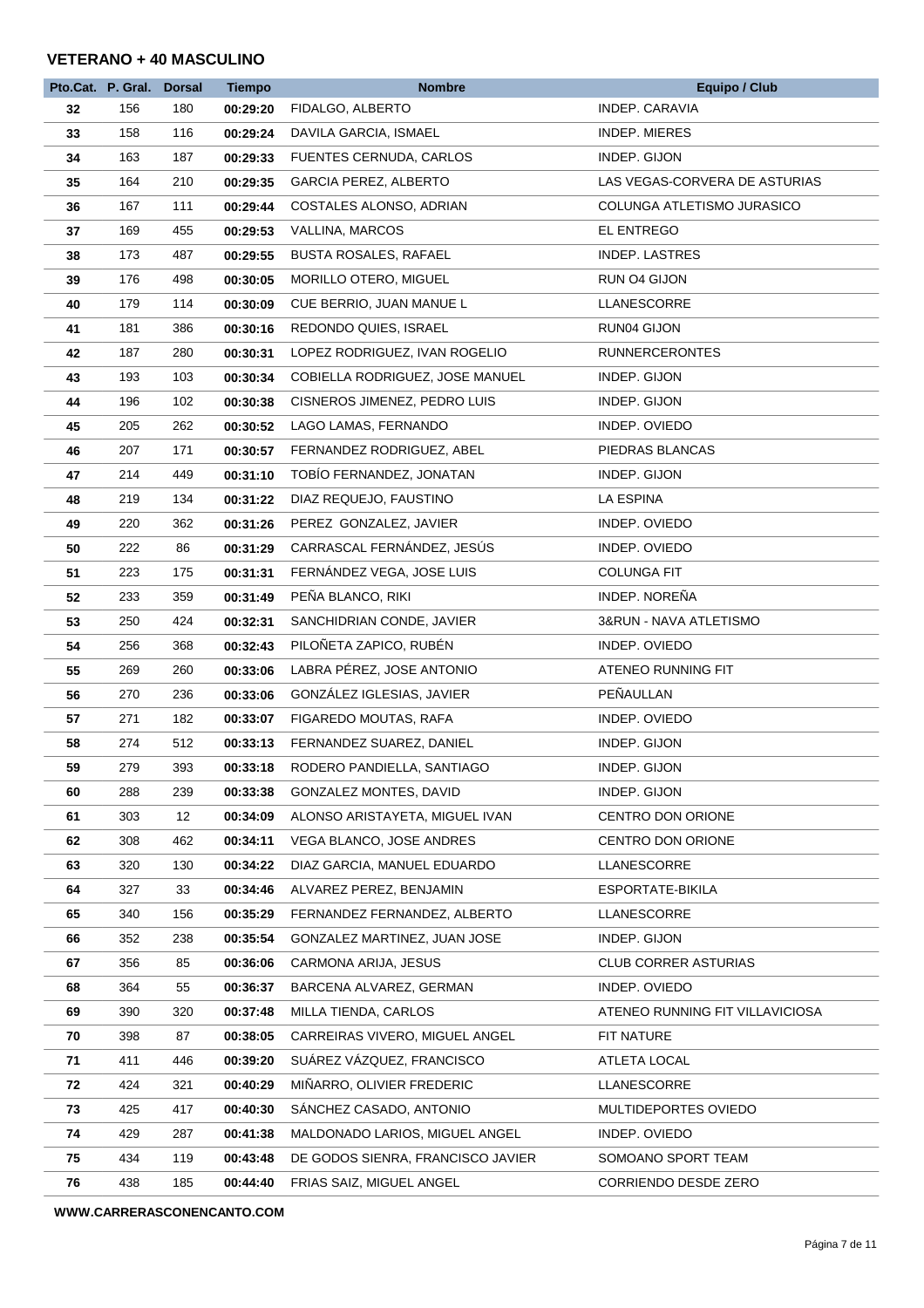#### **VETERANAS +45 FEMENINO**

|                | Pto.Cat. P. Gral. | <b>Dorsal</b> | <b>Tiempo</b> | <b>Nombre</b>                 | <b>Equipo / Club</b>          |
|----------------|-------------------|---------------|---------------|-------------------------------|-------------------------------|
| 1              | 132               | 392           | 00:28:31      | ROBLEDO PIÑERA, YOLANDA       | <b>ELI TEAM</b>               |
| $\overline{2}$ | 315               | 421           | 00:34:16      | SANCHEZ PALACIO, CARMEN ANA   | <b>GRUPO PICU PIENZU</b>      |
| $\mathbf{3}$   | 318               | 516           | 00:34:20      | FERNANDEZ FERNANDEZ, MARTA    | <b>ASDECO DIGITAL</b>         |
| 4              | 325               | 306           | 00:34:43      | MENENDEZ BRAÑA, EVA           | <b>INDEPENDIENTE</b>          |
| 5              | 349               | 385           | 00:35:40      | RABANAL POLO, ROSALIA         | LA PELUQUERIA DE ROSI         |
| 6              | 360               | 256           | 00:36:21      | <b>IGLESIAS LAZARO, DORI</b>  | <b>ARRIONDAS</b>              |
| $\overline{7}$ | 367               | 155           | 00:36:52      | FERNANDEZ CORTINA, YOYI       | <b>RUNNING FEMENINI SIERO</b> |
| 8              | 381               | 445           | 00:37:28      | SUAREZ SUAREZ, SONIA          | RUN04 GIJON                   |
| 9              | 412               | 523           | 00:39:24      | VARONA GUTIERREZ, NATIVIDAD   | <b>INDEPENDIENTE</b>          |
| 10             | 420               | 148           | 00:40:23      | FERNANDEZ ALBARRAN, MARTA     | INDEP, NAVIA                  |
| 11             | 423               | 54            | 00:40:29      | BAO LEGIDO, AUREA             | MULTIDEPORTES OVIEDO          |
| 12             | 428               | 422           | 00:41:38      | SÁNCHEZ PARÍS, ARACELI        | INDEP. GIJON                  |
| 13             | 430               | 110           | 00:41:43      | CORONAS DURAN, BEGOÑA         | INDEP. OVIEDO                 |
| 14             | 435               | 469           | 00:44:07      | VILLANUEVA, MARIA DOLORES     | INDEP. GIJON                  |
| 15             | 437               | 389           | 00:44:40      | RESTREPO BOLADOS, LEYRE NEYDA | CORRIENDO DESDE ZERO          |

#### **VETERANO +45 MASCULINO**

|              | Pto.Cat. P. Gral. Dorsal |     | <b>Tiempo</b> | <b>Nombre</b>                       | <b>Equipo / Club</b>            |
|--------------|--------------------------|-----|---------------|-------------------------------------|---------------------------------|
| 1            | 27                       | 74  | 00:23:43      | BUENO LORENZO, MANUEL IGNACIO       | INDEP. GIJON                    |
| $\mathbf{2}$ | 32                       | 77  | 00:24:06      | CALVENTE GARCIA, JOSE LUIS          | ASDECO DIGITAL                  |
| 3            | 40                       | 173 | 00:24:21      | FERNÁNDEZ TEZANOS, CLEMENTE         | C.D.E. LÁBARO DE CANTABRIA      |
| 4            | 42                       | 444 | 00:24:37      | SUAREZ GONZALEZ, VITALIANO          | <b>SCD RIBADESELLA</b>          |
| 5            | 44                       | 82  | 00:24:40      | CAÑAS LÓPEZ, EDUARDO                | ATLETAS POPULARES VALLADOLID    |
| 6            | 46                       | 265 | 00:24:42      | LAVAYOS LOPEZ, MANUEL               | C.D.2007 LLANERA                |
| 7            | 48                       | 442 | 00:24:44      | SUÁREZ FERNANDEZ, ISMAEL            | INDEP. AVILES                   |
| 8            | 62                       | 378 | 00:25:37      | PRIDA ENCINAS, JUAN CARLOS          | CANGAS DE ONIS CICLISMO-DUATLON |
| 9            | 63                       | 245 | 00:25:38      | GORRIA, PEDRO                       | ABLES-LLANERA                   |
| 10           | 68                       | 267 | 00:25:57      | LLANIO PUENTE, MIGUEL ANGEL         | INDEP. AVILES                   |
| 11           | 72                       | 472 | 00:26:08      | VILLAR ALVAREZ, EDUARDO             | INDEP. GIJON                    |
| 12           | 73                       | 366 | 00:26:17      | PEREZ ESCRIBANO, FRANCISCANO JAVIER | INDEP. LUANCO                   |
| 13           | 93                       | 57  | 00:27:17      | BARCIA LÓPEZ, JAVIER                | PILOÑA DEPORTE                  |
| 14           | 96                       | 436 | 00:27:24      | SOLÉ DEL VALLE, JUAN                | ATLETISMO VILLAVICOSA           |
| 15           | 100                      | 81  | 00:27:28      | CAMPORRO DEL CORRO, JUAN CARLOS     | CAREVA TEAM                     |
| 16           | 104                      | 409 | 00:27:36      | ROZA SERRANO, JUAN                  | INDEP. GIJON                    |
| 17           | 109                      | 397 | 00:27:47      | RODRIGUEZ CASTRO, RICARDO           | INDEP. GIJON                    |
| 18           | 113                      | 192 | 00:27:58      | GARCÍA DIAZ, RICARDO                | CARLING GOAL BY MORO            |
| 19           | 118                      | 483 | 00:28:07      | ARBOLEYA PAYO, JULIO CESAR          | RUN 04 GIJON                    |
| 20           | 121                      | 227 | 00:28:10      | GONZALEZ AZCARRATE, GONZALO         | RUN04 GIJON                     |
| 21           | 122                      | 209 | 00:28:11      | GARCÍA MERINO, PABLO                | INDEP. GIJON                    |
| 22           | 128                      | 315 | 00:28:20      | MENENDEZ MUÑOZ, ANTONIO             | POSADA DE LLANERA               |
| 23           | 162                      | 428 | 00:29:33      | SANTOS FERNÁNDEZ, LUIS MIGUEL       | INDEP. GIJON                    |
| 24           | 184                      | 350 | 00:30:22      | OVIES MUSLERA, JOSÉ MANUEL          | INDEP. OVIEDO                   |
| 25           | 185                      | 474 | 00:30:22      | VILLAR MORODO, JOSÉ MIGUEL          | LLANESCORRE                     |
| 26           | 192                      | 24  | 00:30:34      | ALVAREZ FERNANDEZ, MANUEL           | INDEP. GIJON                    |
| 27           | 203                      | 248 | 00:30:49      | GUTIERREZ CUERVO, JORGE             | INDEP. VILLAVICIOSA             |
| 28           | 204                      | 164 | 00:30:49      | FERNANDEZ GONZALEZ, ANTONIO F.      | INDEP. GIJON                    |
|              |                          |     |               |                                     |                                 |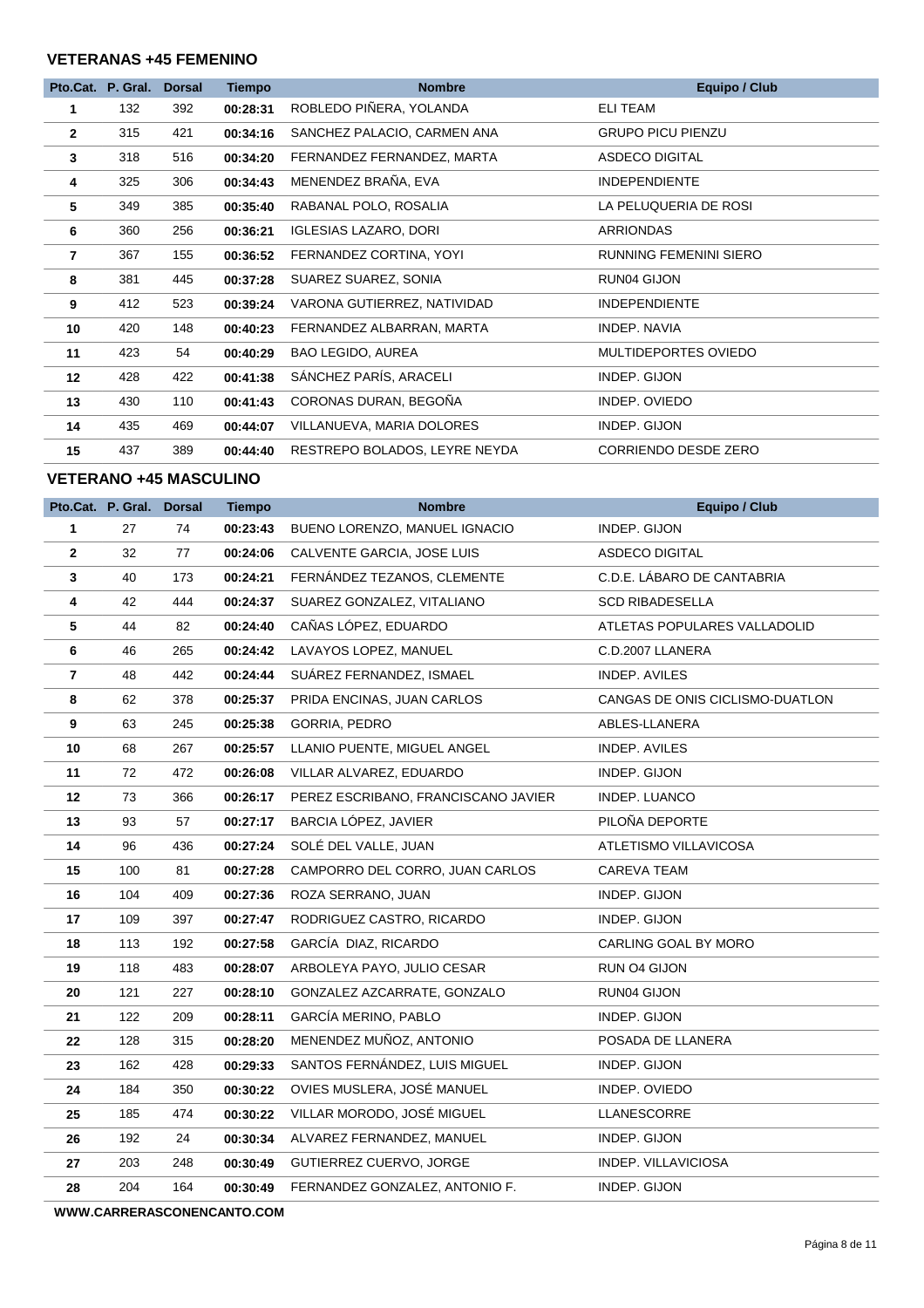#### **VETERANO +45 MASCULINO**

|    | Pto.Cat. P. Gral. | <b>Dorsal</b> | <b>Tiempo</b> | <b>Nombre</b>                       | <b>Equipo / Club</b>          |
|----|-------------------|---------------|---------------|-------------------------------------|-------------------------------|
| 29 | 208               | 505           | 00:31:02      | MIRAVALLES MARTINEZ, JOSE MANUEL    | INDEP. VILLAVICIOSA           |
| 30 | 209               | 518           | 00:31:02      | PAREDES GONZALEZ, JOSE ALBERTO      | INDEP. OVIEDO                 |
| 31 | 211               | 475           | 00:31:02      | VILLAR RODRÍGUEZ, MARCOS            | CIUDAD DE GIJÓN               |
| 32 | 216               | 208           | 00:31:14      | GARCÍA MENENDEZ, JOSÉ LUIS          | INDEP. OVIEDO                 |
| 33 | 230               | 358           | 00:31:47      | PELAYO MERINO, LUIS                 | <b>INDEP. SANTANDER</b>       |
| 34 | 234               | 46            | 00:31:54      | ARGUELLES, PABLO                    | INDEP. GIJON                  |
| 35 | 247               | 47            | 00:32:27      | ARTIME SIRGO, CARLOS                | LAS VEGAS-CORVERA DE ASTURIAS |
| 36 | 261               | 223           | 00:32:52      | GOMEZ RODRIGUEZ, ZACARIAS           | LLANESCORRE                   |
| 37 | 283               | 425           | 00:33:23      | SANMARTIN CALDEVILLA, FERNANDO      | <b>SCD RIBADESELLA</b>        |
| 38 | 297               | 502           | 00:33:53      | RODRIGUEZ GONZALEZ, JOSE ANTONIO    | INDEP. GIJON                  |
| 39 | 305               | 184           | 00:34:10      | FRESNO, CARLOS                      | INDEP. GIJON                  |
| 40 | 310               | 503           | 00:34:12      | PUMARES CORRALES, OSCAR MANUEL      | CLUB DON ORIONE               |
| 41 | 311               | 181           | 00:34:13      | FIGAREDO DÍAZ, IGNACIO              | G.M. LLAMAELLO - VILLAVICIOSA |
| 42 | 319               | 157           | 00:34:21      | FERNANDEZ FERNANDEZ, MANUEL AGUSTIN | LLANESCORRE                   |
| 43 | 321               | 357           | 00:34:32      | PEIXOTO, JUAN                       | NAVA ATLETISMO                |
| 44 | 324               | 493           | 00:34:41      | QUIROS RODRIGUEZ, JOSE RAMON        | <b>CORRESIERO</b>             |
| 45 | 328               | 415           | 00:34:50      | SANCHEZ, ANIBAL                     | EL BERRON, SIERO, ASTURIAS    |
| 46 | 333               | 438           | 00:34:59      | SUAREZ, JOSE                        | INDEP. OVIEDO                 |
| 47 | 339               | 352           | 00:35:25      | PAÑEDA CORRAL, MANUEL               | INDEP. RIBADESELLA            |
| 48 | 341               | 408           | 00:35:29      | ROZA ORDOÑEZ, JESUS MANUEL          | LLANESCORRE                   |
| 49 | 344               | 222           | 00:35:31      | GÓMEZ PÉREZ, VALENTÍN               | INDEP. OVIEDO                 |
| 50 | 347               | 189           | 00:35:36      | GANCEDO, PEDRO JOSE                 | CANGAS DE ONIS                |
| 51 | 372               | 201           | 00:37:09      | <b>GARCIA JUESAS, DANIEL</b>        | INDEP. OVIEDO                 |
| 52 | 391               | 178           | 00:37:50      | FERRERO, JAVIER                     | RUN04 GIJON                   |
| 53 | 397               | 419           | 00:38:00      | SANCHEZ CURBELO, GUILLERMO          | INDEP. OVIEDO                 |
| 54 | 414               | 221           | 00:39:25      | GOMEZ EJEDA, JESUS                  | CORRIENDO DESDE ZERO          |
| 55 | 415               | 29            | 00:39:30      | ALVAREZ IGLESIAS, BENI              | INDEP. GIJON                  |

#### **VETERANAS +50 FEMENINO**

|                | Pto.Cat. P. Gral. Dorsal |     | <b>Tiempo</b> | <b>Nombre</b>                     | <b>Equipo / Club</b> |
|----------------|--------------------------|-----|---------------|-----------------------------------|----------------------|
|                | 206                      | 106 | 00:30:56      | COLLAZO MARIÑAS, MARIA DEL CARMEN | INDEP, MIERES        |
| $\overline{2}$ | 244                      | 500 | 00:32:19      | COE. CLELLAN                      | INDEP. GIJÓN         |
| 3              | 302                      | 247 | 00:34:05      | <b>GRANDA RODRIGUEZ, EVA</b>      | <b>COLUNGA FIT</b>   |
| 4              | 329                      | 344 | 00:34:50      | ORTEGA MIRANDA, DOMINICA          | INDEP, SORIA         |
| 5              | 343                      | 109 | 00:35:30      | CORONADO JORGE, INMACULADA        | INDEP. OVIEDO        |
| 6              | 404                      | 59  | 00:38:24      | <b>BARROSO RODILLA, ISABEL</b>    | <b>INDEPENDIENTE</b> |
|                | 431                      | 234 | 00:41:51      | GONZALEZ GONZALEZ, ROSA           | INDEP. OVIEDO        |

#### **VETERANO +50 MASCULINO**

|                | Pto.Cat. P. Gral. Dorsal |     | <b>Tiempo</b> | <b>Nombre</b>                     | Equipo / Club              |
|----------------|--------------------------|-----|---------------|-----------------------------------|----------------------------|
| 1              | 36                       | 407 | 00:24:12      | ROZA MORO, LUIS                   | ASDECO DIGITAL             |
| $\overline{2}$ | 45                       | 199 | 00:24:41      | GARCIA GAZAPO, JOSE LUIS          | ATLETISMO TINEO            |
| $\mathbf{3}$   | 49                       | 38  | 00:24:52      | AMARO GARCIA, LUIS                | COLUNGA ATLETISMO JURÁSICO |
| 4              | 57                       | 122 | 00:25:29      | DE LA VEGA, LUIS FRANCISCO        | <b>GIJON ATLETISMO</b>     |
| 5              | 65                       | 426 | 00:25:51      | SANTANA GARCIA, JOSE              | S.M.R.A                    |
| 6              | 81                       | 49  | 00:26:30      | AVANZAS RODRIGUEZ, MANUEL ANTONIO | <b>GIJON ATLETISMO</b>     |
| 7              | 84                       | 356 | 00:26:45      | PASCUAL DIEZ, JOSÉ MANUEL         | INDEP. GIJON               |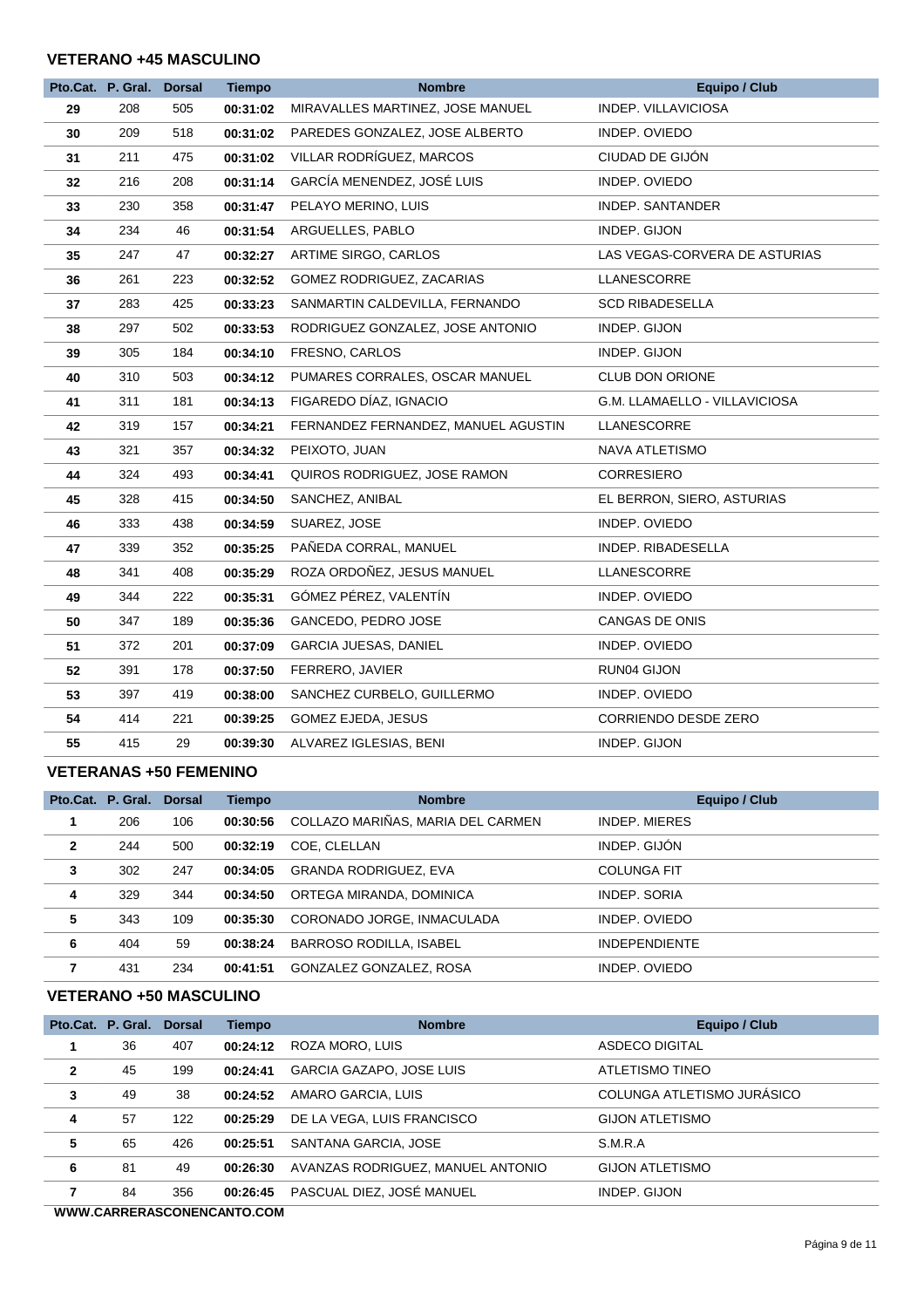#### **VETERANO +50 MASCULINO**

|    | Pto.Cat. P. Gral. Dorsal |                | <b>Tiempo</b> | <b>Nombre</b>                       | <b>Equipo / Club</b>            |
|----|--------------------------|----------------|---------------|-------------------------------------|---------------------------------|
| 8  | 89                       | 79             | 00:27:07      | CAMBIELLA AMANDI, FERNANDO          | <b>INDEPENDIENTE</b>            |
| 9  | 105                      | 467            | 00:27:41      | VILLAMANDOS LLANES, JOSE MARIA      | INDEP. GIJON                    |
| 10 | 112                      | 137            | 00:27:55      | DOS SANTOS GONZALEZ, JOSÉ ANTONIO   | LA CEREZAL TEAM                 |
| 11 | 136                      | 138            | 00:28:44      | DOSANTOS CASTAÑON, ELIAS            | <b>CHANWAS</b>                  |
| 12 | 150                      | 142            | 00:29:10      | FELGUERES GONZALEZ, RAFAEL          | <b>SCD RIBADESELLA</b>          |
| 13 | 154                      | 83             | 00:29:18      | CARAVES SOBERADO, JULIO             | <b>INDEP. SUARIAS</b>           |
| 14 | 159                      | 519            | 00:29:24      | CORRAL CORRAL, JOSE LUIS            | INDEP. RIBADESELLA              |
| 15 | 180                      | $\overline{7}$ | 00:30:16      | ALEJANDRO YUSTE, JUAN LUIS          | CD ATLETAS POPULARES VALLADOLID |
| 16 | 198                      | 497            | 00:30:42      | AGUILAR GALINDO, JAVIER             | RUN O4 GIJON                    |
| 17 | 212                      | 332            | 00:31:04      | MUÑOZ MACIAS, ALEJANDRO             | RUN04 GIJON                     |
| 18 | 218                      | 69             | 00:31:21      | BERMEJO MORATE, ENRIQUE             | <b>INDEPENDIENTE</b>            |
| 19 | 231                      | 404            | 00:31:48      | RODRIGUEZ MARTINEZ, VALENTIN JAVIER | RUN04 GIJON                     |
| 20 | 236                      | 34             | 00:31:56      | ALVAREZ RAMOS, CARLOS               | RUN04 GIJON                     |
| 21 | 243                      | 123            | 00:32:16      | DEL BARRIO BEATO, JAVIER            | CD ATLETAS POPULARES VALLADOLID |
| 22 | 255                      | 275            | 00:32:36      | LÓPEZ CAMPO, TOÑO                   | INDEP. AVILES                   |
| 23 | 275                      | 339            | 00:33:16      | OBESO ARDISANA, FERNANDO            | NUEVA DE LLANES                 |
| 24 | 299                      | 131            | 00:33:58      | DÍAZ LOPEZ, JOSE HERMINIO           | INDEP. GIJON                    |
| 25 | 300                      | $\overline{4}$ | 00:34:00      | ALCARAZ CLEMENTE, ÁNGEL             | INDEP. GIJON                    |
| 26 | 332                      | 307            | 00:34:56      | MENENDEZ CAMPO, JOSE CARLOS         | RCTO ONTIER RUNNERS CLUB        |
| 27 | 335                      | 319            | 00:35:16      | MIJARES MATEOS, ALBERTO             | INDEP. RIBADESELLA              |
| 28 | 369                      | 323            | 00:36:54      | MONESTINA PALACIO, SANTOS           | <b>CABRANES</b>                 |
| 29 | 375                      | 66             | 00:37:12      | <b>BENITO SANCHEZ, LUIS</b>         | INDEP. OVIEDO                   |
| 30 | 382                      | 143            | 00:37:28      | FELGUEROSO VILLAR, PEDRO            | INDEP. GIJON                    |
| 31 | 389                      | 219            | 00:37:46      | <b>GARCIA ZAPATERO, ANTONIO</b>     | LLANESCORRE                     |
| 32 | 405                      | 31             | 00:38:24      | ÁLVAREZ MUÑOZ, EMILIO               | <b>INDEPENDIENTE</b>            |
| 33 | 417                      | 517            | 00:39:55      | GONZALEZ HEVIA, JOSE LUIS           | INDEP. GIJON                    |

#### **VETERANS +55 FEMENINO**

|              | Pto.Cat. P. Gral. Dorsal |     | Tiempo   | <b>Nombre</b>                      | Equipo / Club          |
|--------------|--------------------------|-----|----------|------------------------------------|------------------------|
|              | 119                      | 374 | 00:28:08 | POSADA ALAS, TENSI                 | <b>SCD RIBADESELLA</b> |
| $\mathbf{2}$ | 237                      | 120 | 00:31:59 | DE HEREDIA DÍAZ DEL RIGUERO, MARÍA | INDEP, OVIEDO          |
| 3            | 376                      | 522 | 00:37:13 | VALLE LLERA, LUPE                  | <b>COLUNGA</b>         |
| 4            | 386                      | 232 | 00:37:36 | GONZALEZ CORUGEDO, FATIMA          | INDEP, AVILES          |
| 5            | 427                      | 418 | 00:40:35 | SANCHEZ CRUZ, PILAR                | <b>CANDAS ASTURIAS</b> |

#### **VETERANO +55 MASCULINO**

|              | Pto.Cat. P. Gral. | <b>Dorsal</b> | <b>Tiempo</b> | <b>Nombre</b>                    | <b>Equipo / Club</b>            |  |
|--------------|-------------------|---------------|---------------|----------------------------------|---------------------------------|--|
|              | 58                | 416           | 00:25:29      | SANCHEZ BERBES, ROBERTO          | <b>SCD RIBADESELLA</b>          |  |
| $\mathbf{2}$ | 116               | 25            | 00:28:03      | ALVAREZ FERNÁNDEZ, MANUEL JOSÉ   | CIUDAD DE GIJÓN                 |  |
| 3            | 120               | 231           | 00:28:09      | GONZALEZ CONDE, MAXI             | <b>SCD RIBADESELLA</b>          |  |
| 4            | 152               | 463           | 00:29:16      | VEGA PEREZ, FRANCISCO JAVIER     | INDEP. OVIEDO                   |  |
| 5            | 153               | 128           | 00:29:17      | DELGADO CHAMORRO, FRANCISCO      | <b>GIJON ATLETISMO</b>          |  |
| 6            | 160               | 360           | 00:29:25      | PEÑA JIMENEZ, PABLO              | INDEP. SORIA                    |  |
| 7            | 202               | 220           | 00:30:48      | GIL MUÑIZ, JAVIER                | CD ATLETAS POPULARES VALLADOLID |  |
| 8            | 240               | 278           | 00:32:11      | LOPEZ GONZALEZ, JUAN ANTONIO     | INDEP. GIJON                    |  |
| 9            | 245               | 456           | 00:32:21      | VALLINA SÁNCHEZ, MANUEL JESÚS    | <b>INDEPENDIENTE</b>            |  |
| 10           | 259               | 314           | 00:32:48      | MENENDEZ MONTESERIN, JOSE MANUEL | INDEP. MIERES                   |  |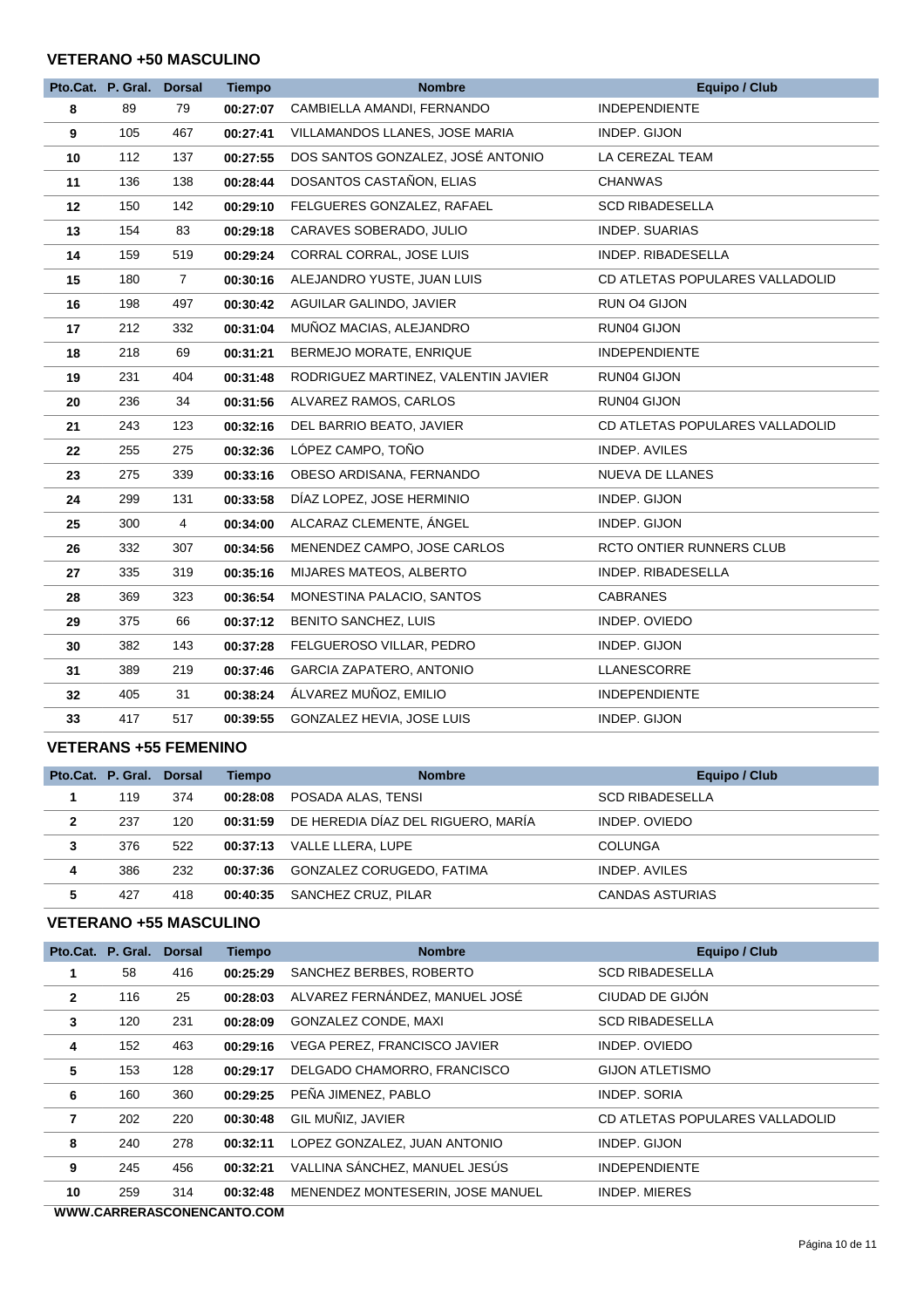#### **VETERANO +55 MASCULINO**

|    | Pto.Cat. P. Gral. | <b>Dorsal</b> | <b>Tiempo</b> | <b>Nombre</b>                   | Equipo / Club        |
|----|-------------------|---------------|---------------|---------------------------------|----------------------|
| 11 | 260               | 410           | 00:32:49      | ROZADA ALONSO, JOSE MANUEL      | <b>INDEPENDIENTE</b> |
| 12 | 273               | 23            | 00:33:12      | ALVAREZ CAMPO, FELIPE           | CIUDAD DE GIJÓN      |
| 13 | 284               | 174           | 00:33:25      | FERNÁNDEZ VAZQUEZ, DANIEL       | <b>INDEP. AVILES</b> |
| 14 | 294               | 274           | 00:33:49      | LOPEZ. MANUEL                   | INDEP. GIJON         |
| 15 | 345               | 515           | 00:35:34      | ESCOSURA GARCIA, CARLOS ALBERTO | INDEP. GIJON         |
| 16 | 351               | 283           | 00:35:51      | LÓPEZ-MONTOTO Y PÉREZ, LUIS     | C.A.R.ZARAGOZA       |
| 17 | 358               | 96            | 00:36:11      | CASTRO IGLESIAS, SANTOS GERARDO | <b>COLUNGA FIT</b>   |
| 18 | 377               | 507           | 00:37:19      | MARTINEZ GUTIERREZ, ALEJANDRO   | RUN O4 GIJON         |
| 19 | 436               | 383           | 00:44:13      | QUEVEDO VALBUENA, JAVIER        | INDEP. VILLAVICIOSA  |

#### **VETERANO +60 MASCULINO**

|                | Pto.Cat. P. Gral. | <b>Dorsal</b> | <b>Tiempo</b> | <b>Nombre</b>                | <b>Equipo / Club</b>       |
|----------------|-------------------|---------------|---------------|------------------------------|----------------------------|
| 1              | 168               | 215           | 00:29:45      | GARCIA SUAREZ, AVELINO       | INDEP. AVILES              |
| $\overline{2}$ | 174               | 270           | 00:29:56      | LOBO SUAREZ, JOSE LUIS       | OCHOBRE EL ENTREGO         |
| 3              | 224               | 139           | 00:31:31      | EGÜEN FELGUERES, FERNANDO    | COLUNGA ATLETISMO JURASICO |
| 4              | 254               | 70            | 00:32:34      | BETEGÓN PEREDO, CARLOS       | CORRIENDO DESDE ZERO       |
| 5              | 272               | 411           | 00:33:08      | RUBIN ALONSO, EUGENIO        | INDEP. SANTANDER           |
| 6              | 309               | 16            | 00:34:12      | ALONSO FERNÁNDEZ, JOSÉ RAMÓN | INDEP. OVIEDO              |
| 7              | 316               | 343           | 00:34:16      | ORTA CERAIN, FERNANDO        | COLUNGA ATLETISMO JURASICO |
| 8              | 331               | 298           | 00:34:54      | MARTINEZ LESMES, UBALDINO    | COLUNGA ATLETISMO JURASICO |
| 9              | 401               | 448           | 00:38:14      | TAMARGO PARDO, ALBERTO       | INDEP. OVIEDO              |
| 10             | 432               | 42            | 00:43:45      | ARCE PARDO, FRANCISCO JAVIER | INDEP. GIJON               |

#### **VETERANO +65 MASCULINO**

|              | Pto.Cat. P. Gral. | <b>Dorsal</b> | <b>Tiempo</b> | <b>Nombre</b>                 | Equipo / Club        |
|--------------|-------------------|---------------|---------------|-------------------------------|----------------------|
|              | 80                | 132           | 00:26:28      | DIAZ MARTINEZ, SANTIAGO       | FISIOTERAPIA BARRETO |
| $\mathbf{2}$ | 149               | 8             | 00:29:09      | ALENUS, LUDO                  | RUN04 GIJON          |
| 3            | 161               | 243           | 00:29:30      | GONZÁLEZ RODRÍGUEZ, VÍCTOR M. | INDEP, OVIEDO        |
| 4            | 177               | 376           | 00:30:07      | PRALLONG ÁLVAREZ, PEDRO       | INDEP. GIJON         |
| 5            | 280               | 168           | 00:33:20      | FERNANDEZ MARTINEZ, JULIO     | INDEP.CANDAS         |
| 6            | 306               | 508           | 00:34:10      | ALZOLA LLAMELO, MIGUEL        | ATLETISMO NAVIA      |
| 7            | 323               | 494           | 00:34:41      | SOMOZA PARDO, SANTIAGO        | <b>CORRESIERO</b>    |
| 8            | 362               | 44            | 00:36:26      | AREA DIEGO, RAFAEL            | INDEP.CANDAS         |
| 9            | 395               | 269           | 00:37:51      | LLERA LLERA, SERGIO           | LLAMAELLO            |
| 10           | 399               | 167           | 00:38:09      | FERNANDEZ LORENZO, JOSE       | EL ABUELO            |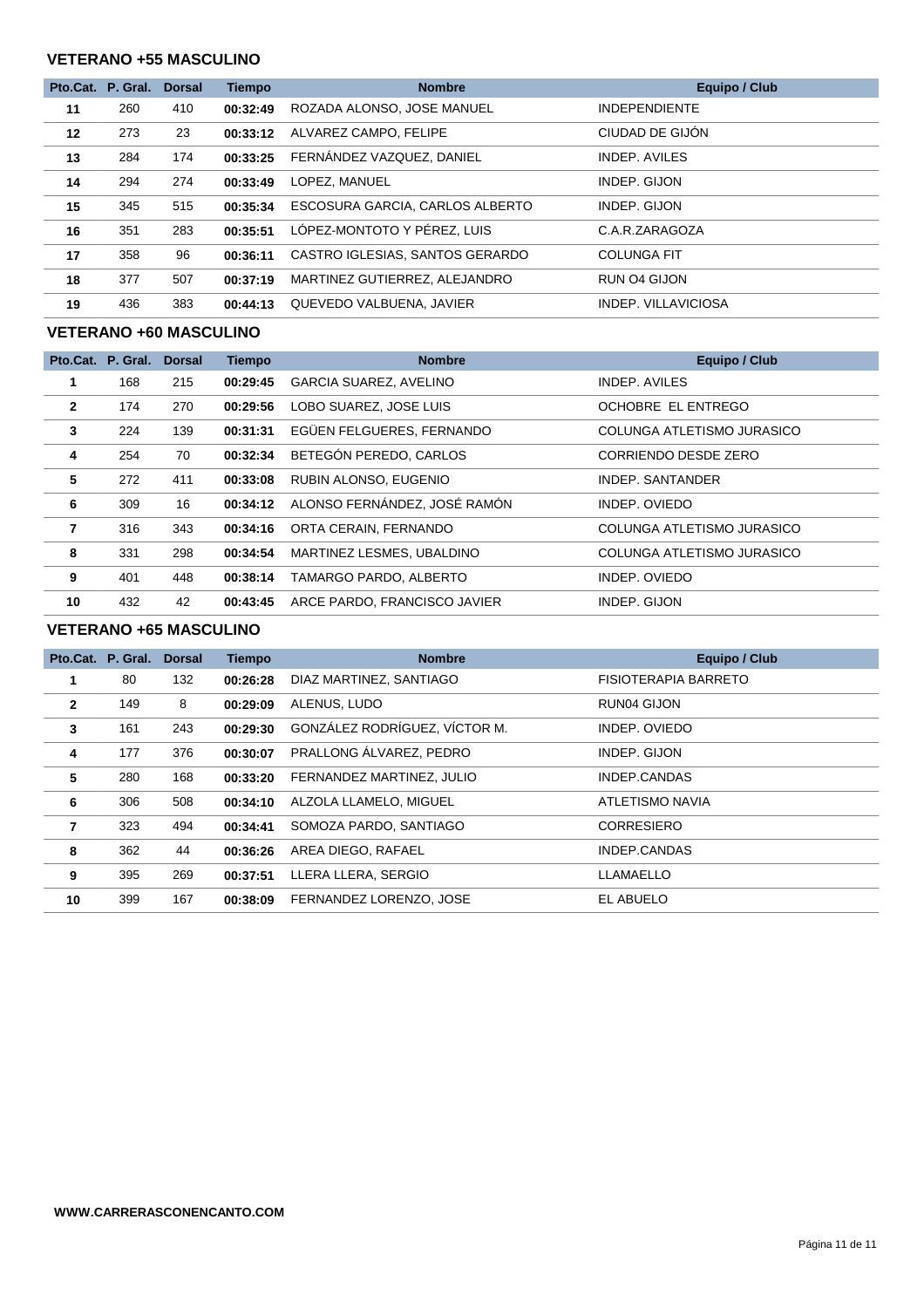## CLASIFICACION LOCALES HOMBRES



**XIV EDP CARRERA POPULAR DEL JURÁSICO**

**Fecha: 01/10/2016 Edición:**

Edición: 14

EXIV EDP **DEL JURÁSICO** Lastres-Colungo<br>Lastres-Colungo<br>12:00 h.

第五年多先

 $\rightarrow$ 

| <b>Puesto</b>  | <b>Dorsal</b> | <b>Tiempo</b> | <b>Nombre Participante</b>      | Sexo | Categoria    | Club / Entidad / Equipo       |
|----------------|---------------|---------------|---------------------------------|------|--------------|-------------------------------|
| 1              | 407           | 00:24:12      | ROZA MORO, LUIS                 | м    | $V+50M$      | <b>ASDECO DIGITAL</b>         |
| $\overline{2}$ | 38            | 00:24:52      | AMARO GARCIA, LUIS              | м    | $V+50M$      | COLUNGA ATLETISMO JURÁSICO    |
| 3              | 30            | 00:26:02      | ALVAREZ LOPEZ, MONCHY           | M    | $V+40M$      | COLUNGA ATLETISMO JURASICO    |
| 4              | 101           | 00:26:24      | CIMENTADA GÓMEZ, PEDRO          | M    | $V+40M$      | <b>INDEP. SAN SEBASTIAN</b>   |
| 5              | 336           | 00:27:36      | NORIEGA VIGIL, ALBERTO          | M    | $V+35M$      | COLUNGA ATLETISMO JURASICO    |
| 6              | 341           | 00:28:30      | ORDIZ RODRÍGUEZ, JAVIER         | M    | $V+40M$      | <b>INDEP. SAMA DE LANGREO</b> |
| $\overline{7}$ | 451           | 00:28:57      | TOYOS CAYADO, JOSE ANGEL        | M    | $V+40M$      | COLUNGA ATLETISMO JURÁSICO    |
| 8              | 218           | 00:29:07      | GARCIA VALDES, FRANCISCO JOSE   | M    | $V+40M$      | COLUNGA ATLETISMO JURASICO    |
| 9              | 111           | 00:29:44      | COSTALES ALONSO, ADRIAN         | M    | $V+40M$      | COLUNGA ATLETISMO JURASICO    |
| 10             | 226           | 00:31:16      | GONZÁLEZ ÁLVAREZ, MARCO A.      | M    | $V+35M$      | <b>INDEP. LASTRES</b>         |
| 11             | 175           | 00:31:31      | FERNÁNDEZ VEGA, JOSE LUIS       | M    | $V+40M$      | <b>COLUNGA FIT</b>            |
| 12             | 139           | 00:31:31      | EGÜEN FELGUERES, FERNANDO       | M    | $V+60M$      | COLUNGA ATLETISMO JURASICO    |
| 13             | 520           | 00:31:44      | FERNANDEZ CRISTOBAL, DIEGO      | M    | <b>SENIM</b> | <b>INDEP. COLUNGA</b>         |
| 14             | 26            | 00:32:32      | ÁLVAREZ FREILE. MANUEL          | M    | <b>JUVEM</b> | COLUNGA ATLETISMO JURASICO    |
| 15             | 140           | 00:32:59      | ESPINA CUESTA, JOSE RAMON       | М    | <b>SENIM</b> | COLUNGA ATLETISMO JURASICO    |
| 16             | 343           | 00:34:16      | ORTA CERAIN, FERNANDO           | M    | $V+60M$      | COLUNGA ATLETISMO JURASICO    |
| 17             | 161           | 00:34:34      | FERNANDEZ GARCIA, SAMUEL        | M    | <b>SENIM</b> | <b>PIVIERDA</b>               |
| 18             | 169           | 00:34:43      | FERNANDEZ MENENDEZ, JAVI        | M    | <b>SENIM</b> | <b>INDEPENDIENTE</b>          |
| 19             | 298           | 00:34:54      | MARTINEZ LESMES, UBALDINO       | М    | $V+60M$      | COLUNGA ATLETISMO JURASICO    |
| 20             | 160           | 00:36:05      | <b>FERNANDEZ GARCIA, NESTOR</b> | М    | <b>SENIM</b> | <b>PIVIERDA</b>               |
| 21             | 96            | 00:36:11      | CASTRO IGLESIAS, SANTOS         | M    | $V+55M$      | <b>COLUNGA FIT</b>            |
| 22             | 370           | 00:39:04      | PIS MAOJO, SERGIO               | M    | <b>SENIM</b> | COLUNGA ATLETISMO JURÁSICO    |
| 23             | 291           | 00:39:12      | MARTÍN COTARIELLA, ANTONIO      | M    | <b>SENIM</b> | COLUNGA ATLETISMO JURASICO    |
| 24             | 446           | 00:39:20      | SUÁREZ VÁZQUEZ, FRANCISCO       | M    | $V+40M$      | <b>ATLETA LOCAL</b>           |
| 25             | 84            | 00:40:25      | CARAVIA SUAREZ, ALVARO          | М    | <b>SENIM</b> | COLUNGA ATLETISMO JURÁSICO    |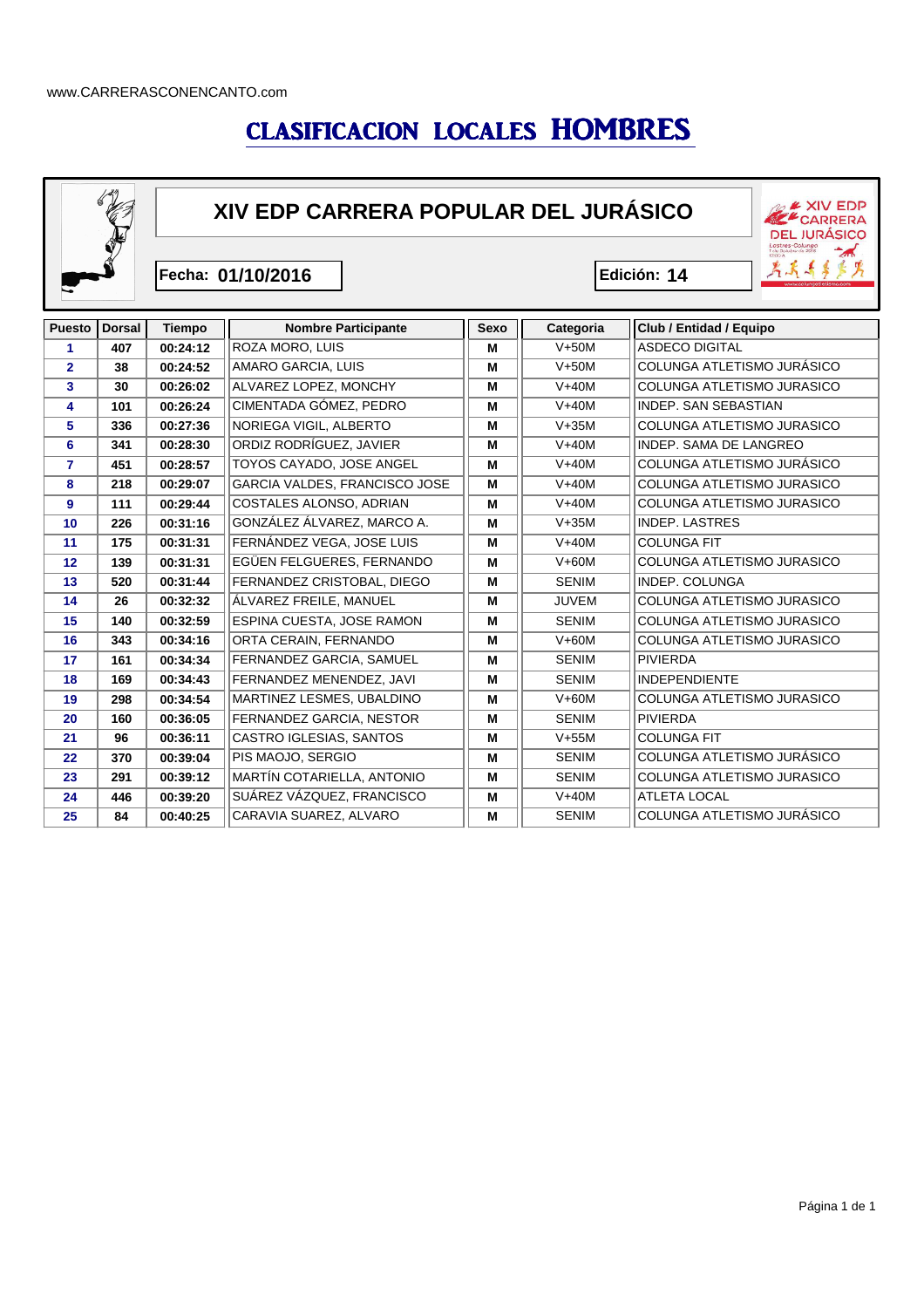### CLASIFICACION LOCALES MUJERES



|    | 247 | 00.34.05 | GRANDA RODRIGUEZ, EVA      |   | $V+50F$      | ICOLUNGA FIT                      |
|----|-----|----------|----------------------------|---|--------------|-----------------------------------|
| 3  | 306 | 00:34:43 | MENENDEZ BRAÑA. EVA        | Е | $V+45F$      | INDEPENDIENTE                     |
| 4  | 147 | 00:35:35 | FERNÁNDEZ. REBECA          | Е | $V+40F$      | <b>COLUNGA ATLETISMO JURASICO</b> |
| 5  | 113 | 00:35:45 | CRISTOBAL VALLE. NOELIA    | Е | $V+40F$      | COLUNGA ATLETISMO JURASICO        |
| 6  | 522 | 00:37:13 | VALLE LLERA. LUPE          | Е | $V+55F$      | <b>COLUNGA</b>                    |
| 7  | 18  | 00:37:27 | ALONSO VEGA, MORAIMA       | Е | <b>SENIF</b> | <b>ATENEO RUNNING FIT</b>         |
| 8  | 301 | 00:37:29 | MARTINEZ ROJO, BRENDA      | Е | <b>SENIF</b> | INDEP. CARAVIA                    |
| 9  | 117 | 00:37:59 | DE CASTRO, CLAUDIA         | Е | <b>SENIF</b> | <b>COLUNGA FIT</b>                |
| 10 | 213 | 00:38:24 | <b>GARCIA ROZA, MONTSE</b> | Е | $V+35F$      | <b>COLUNGA FIT</b>                |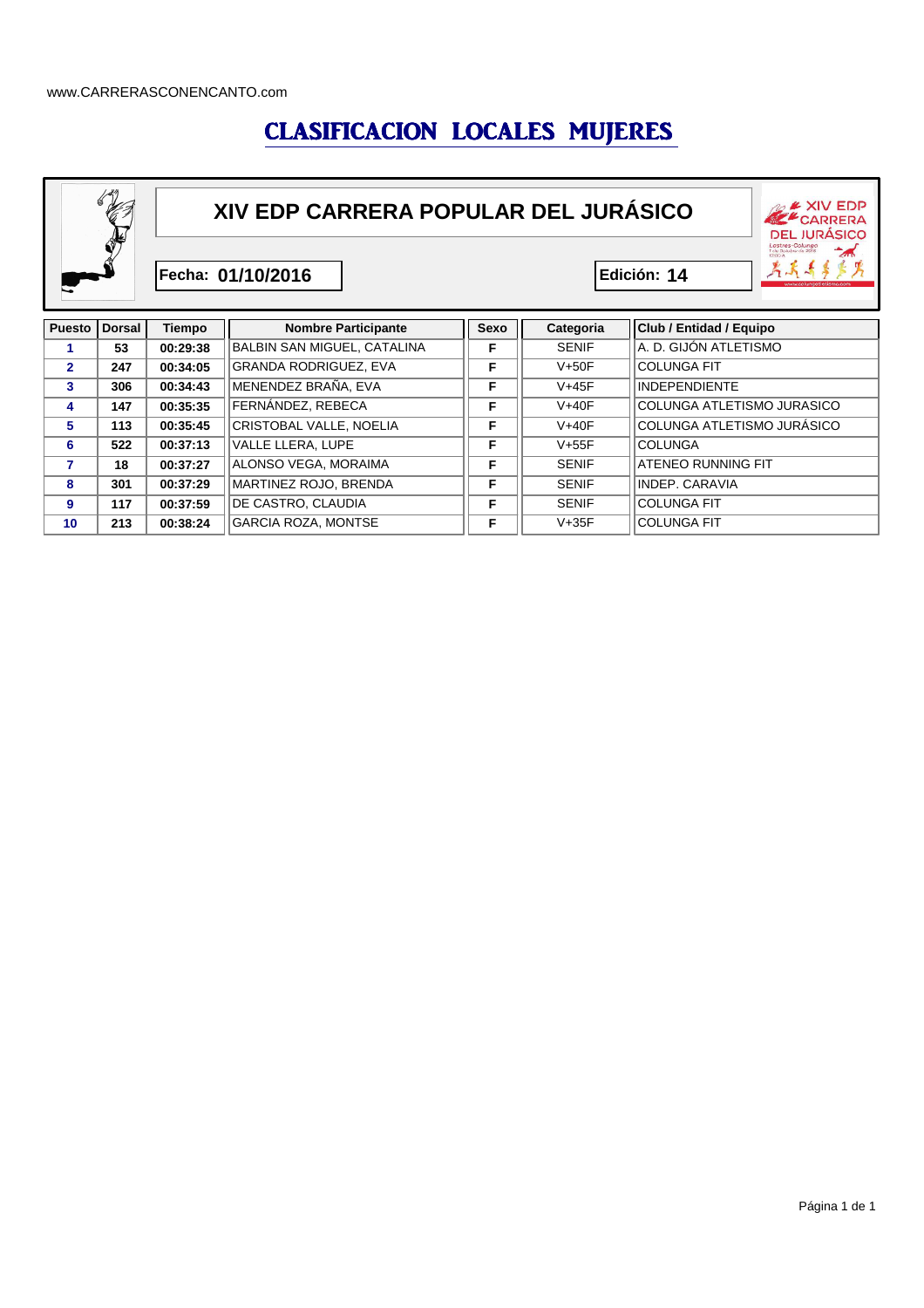## **CLASIFICACIÓN PEQUEÑOS 2016**

| <b>GENERAL</b>                                            | <b>NOMBRE</b>                                                                                                                              | <b>CATEGORIA</b>                                                                                                                              | <b>CLUB</b>                                                                      |
|-----------------------------------------------------------|--------------------------------------------------------------------------------------------------------------------------------------------|-----------------------------------------------------------------------------------------------------------------------------------------------|----------------------------------------------------------------------------------|
| 1                                                         | Carla García González                                                                                                                      | <b>Chupetin Femenino</b>                                                                                                                      | Gijón Atletismo                                                                  |
| $\overline{2}$                                            | Laura Velasco Rodríguez                                                                                                                    | <b>Chupetin Femenino</b>                                                                                                                      | Independiente                                                                    |
| 3                                                         | Marina Canda Bouza                                                                                                                         | <b>Chupetin Femenino</b>                                                                                                                      | Átletico Fumeru                                                                  |
| $\overline{4}$                                            | Helena Fernández Ferrer                                                                                                                    | <b>Chupetin Femenino</b>                                                                                                                      | <b>Atletico Fumeru</b>                                                           |
| 5                                                         | Sofia Mosquea Botías                                                                                                                       | <b>Chupetin Femenino</b>                                                                                                                      | Independiente                                                                    |
| 6                                                         | Vera Fernández Rodríguez                                                                                                                   | <b>Chupetin Femenino</b>                                                                                                                      | Independiente                                                                    |
| $\overline{7}$                                            | <b>Blanca Alonso Barbara</b>                                                                                                               | <b>Chupetin Femenino</b>                                                                                                                      | Colunga Atletismo                                                                |
| 8                                                         | Celia Ordiz Lopez                                                                                                                          | <b>Chupetin Femenino</b>                                                                                                                      | Independiente                                                                    |
| 9                                                         | Claudia Fernández Sánchez                                                                                                                  | <b>Chupetin Femenino</b>                                                                                                                      | Independiente                                                                    |
| 10                                                        | Eva García-Asenjo Mendez                                                                                                                   | <b>Chupetin Femenino</b>                                                                                                                      | Independiente                                                                    |
| 11                                                        | Angela Rodríguez García                                                                                                                    | <b>Chupetin Femenino</b>                                                                                                                      | Independiente                                                                    |
| 12                                                        | Julia Álvarez Fernández                                                                                                                    | <b>Chupetin Femenino</b>                                                                                                                      | Colunga Atletismo                                                                |
| 13                                                        | Zoe Silva Lago                                                                                                                             | <b>Chupetin Femenino</b>                                                                                                                      | Independiente                                                                    |
| 14                                                        | Catalina Fernández García                                                                                                                  | <b>Chupetin Femenino</b>                                                                                                                      | Independiente                                                                    |
| 1<br>$\overline{c}$<br>3<br>$\overline{\mathcal{A}}$<br>5 | Diego García-Asenjo Mendez<br>Jesús García Navarro<br>Bertran Alonso Fernández<br><b>Alvaro Moral Del Blanco</b><br>Diego García Margolles | <b>Chupetin Masculino</b><br><b>Chupetin Masculino</b><br><b>Chupetin Masculino</b><br><b>Chupetin Masculino</b><br><b>Chupetin Masculino</b> | Independiente<br>Independiente<br>Inmaculada<br>Gijón Atletismo<br>Independiente |
| 6<br>$\overline{7}$                                       | <b>Omar Alvarez Coyado</b><br>Miguel Gómez Cordero                                                                                         | <b>Chupetin Masculino</b><br><b>Chupetin Masculino</b>                                                                                        | Colunga Atletismo<br>Independiente                                               |
| 8                                                         | Andoni Borsu Zapico                                                                                                                        | <b>Chupetin Masculino</b>                                                                                                                     | <b>Atletismo Mieres</b>                                                          |
| 9                                                         | Miguel del Palacio Díaz                                                                                                                    | <b>Chupetin Masculino</b>                                                                                                                     | Independiente                                                                    |
| 10                                                        | Thiago López Cendrón García                                                                                                                | <b>Chupetin Masculino</b>                                                                                                                     | Independiente                                                                    |
| 11                                                        | Jaime González-Posada Vigil                                                                                                                | <b>Chupetin Masculino</b>                                                                                                                     | Independiente                                                                    |
| 12                                                        | <b>Miguel Crespo Agrelo</b>                                                                                                                | <b>Chupetin Masculino</b>                                                                                                                     | Independiente                                                                    |
| 13                                                        | Ian Alonso Gómez                                                                                                                           | <b>Chupetin Masculino</b>                                                                                                                     | Independiente                                                                    |
| 14                                                        | Sergio Villar García                                                                                                                       | <b>Chupetin Masculino</b>                                                                                                                     | Independiente                                                                    |
| 15                                                        | Oliver Llera Rodríguez                                                                                                                     | <b>Chupetin Masculino</b>                                                                                                                     | Independiente                                                                    |
| 16                                                        | Saul González Urbaneja                                                                                                                     | <b>Chupetin Masculino</b>                                                                                                                     | Gijón Atletismo                                                                  |
| 17                                                        | Daniel Huerta Álvarez                                                                                                                      | <b>Chupetin Masculino</b>                                                                                                                     | Independiente                                                                    |
| 18                                                        | Eric Granda Candás                                                                                                                         | <b>Chupetin Masculino</b>                                                                                                                     | Independiente                                                                    |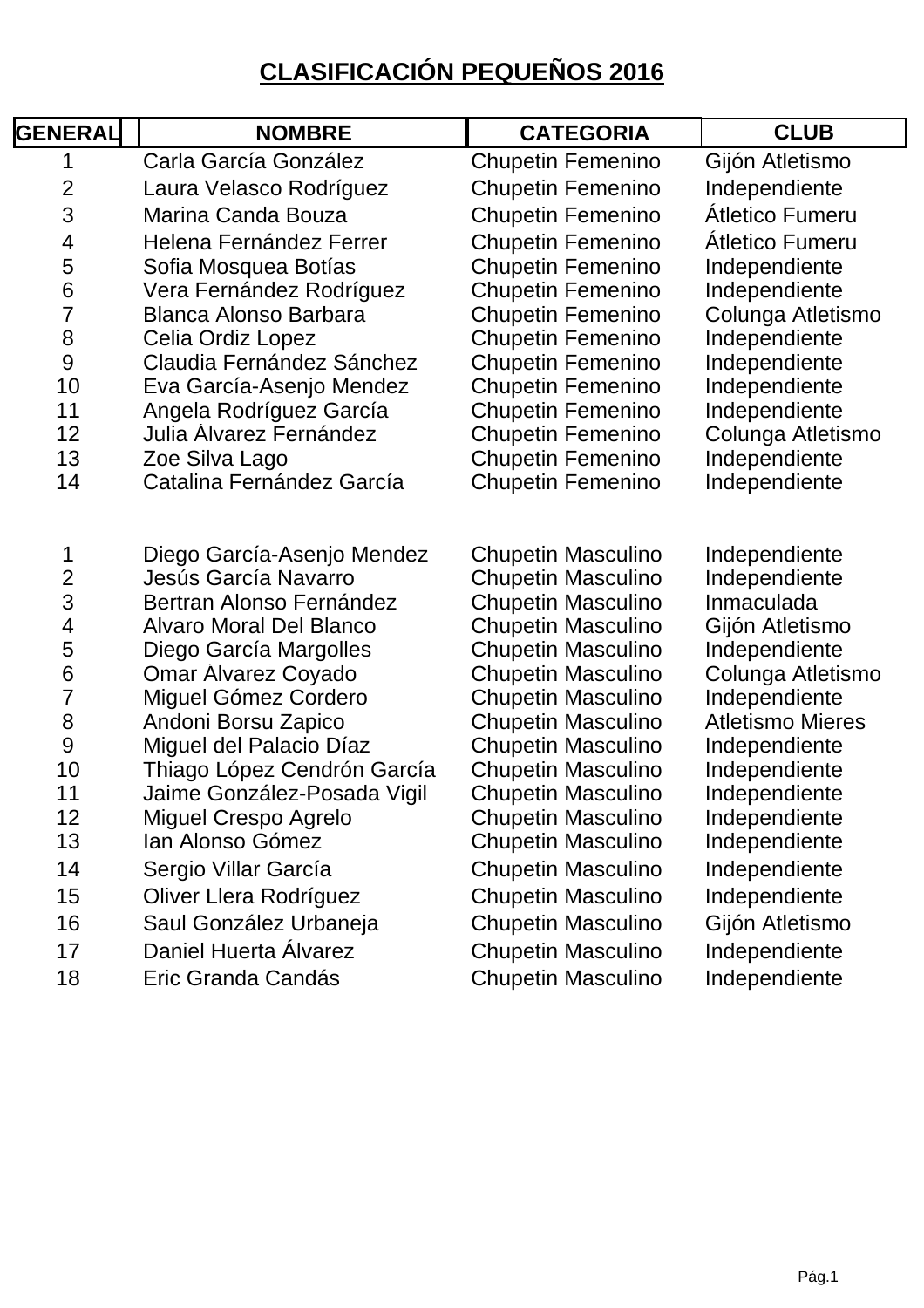# **CLASIFICACIÓN MINIBENJAMIN 2016**

| <b>GENERAI</b>           | <b>NOMBRE</b>                                       | <b>CATEGORIA</b>                               | <b>CLUB</b>                      |
|--------------------------|-----------------------------------------------------|------------------------------------------------|----------------------------------|
| 1                        | Noa García López                                    | Minibenjamin Femenino                          | Independiente                    |
| $\overline{2}$           | Alicia Alonso Rodríguez                             | Minibenjamín Femenino                          | Independiente                    |
| 3                        | Emma Llera Rodríguez                                | Minibenjamín Femenino                          | <b>Villaviciosa Gaitero</b>      |
| 4                        | Laura Carpio Merino                                 | Minibenjamin Femenino                          | Gijón Atletismo                  |
| 5                        | Estefania Lopes Fernández                           | Minibenjamin Femenino                          | Independiente                    |
| $\,6$                    | Ana Rodríguez Monte                                 | Minibenjamín Femenino                          | Independiente                    |
| $\overline{7}$           | Sofia Alvaro Alvarez                                | Minibenjamín Femenino                          | <b>Carrefour Bezana</b>          |
| 8                        | Daniela Escalona Beato                              | Minibenjamín Femenino                          | <b>Atletico Fumeru</b>           |
| 9                        | <b>Mar Rivera Alvarez</b>                           | Minibenjamín Femenino                          | Estadio Gijón                    |
| 10<br>11                 | Iranzu Jimenez Suberviola                           | Minibenjamín Femenino                          | Gaitero Atletismo                |
| 12                       | Daniela Busto Fernández                             | Minibenjamín Femenino<br>Minibenjamín Femenino | Gijón Atletismo<br>Independiente |
| 13                       | Ariana Díaz Argüero<br>Nagore Baragaño Iglesias     | Minibenjamin Femenino                          | Independiente                    |
|                          |                                                     |                                                |                                  |
| 1                        | Rodrigo García-Asenjo Mendez Minibenjamín Masculino |                                                | Independiente                    |
| $\overline{c}$           | Daniel Fernández Alonso                             | Minibenjamín Masculino                         | Carrefour Bezana                 |
| 3                        | Hugo González Urbaneja                              | Minibenjamin Masculino                         | Gijón Atletismo                  |
| $\overline{\mathcal{A}}$ | Mateo Jimenez Suberviola                            | Minibenjamín Masculino                         | Gaitero Atletismo                |
| 5                        | Alejandro Llames Pérez                              | Minibenjamin Masculino                         | <b>Atletico Fumeru</b>           |
| $6\phantom{a}$           | Diego Dos Santos Roces                              | Minibenjamin Masculino                         | Independiente                    |
| $\overline{7}$           | Alvaro Rodríguez García                             | Minibenjamín Masculino                         | Independiente                    |
| 8                        | Fabian Granda Acebedo                               | Minibenjamín Masculino                         | Independiente                    |
| $\overline{9}$           | Eduardo Villar García                               | Minibenjamín Masculino                         | Átletico Fumeru                  |
| 10                       | Manuel del Palacio Díaz                             | Minibenjamín Masculino                         | Independiente                    |
| 11                       | Jorge Roza Fernández                                | Minibenjamín Masculino                         | Independiente                    |
| 12                       | Mateo Alonso Pérez                                  | Minibenjamín Masculino Independiente           |                                  |
| 13                       | Mateo Pando Soto                                    | Minibenjamín Masculino Independiente           |                                  |
| 14                       | Miguel Fernández Martínez                           | Minibenjamín Masculino Independiente           |                                  |
| 15                       | Francisco Mosquea Botías                            | Minibenjamín Masculino Independiente           |                                  |
| 16                       | Pablo Mesa García                                   | Minibenjamín Masculino A. Atlética Avilesina   |                                  |
| 17                       | Jairo Sánchez Fernández                             | Minibenjamin Masculino Gijón Atletismo         |                                  |
| 18                       | Adrian Suárez Suárez                                | Minibenjamín Masculino Colunga Atletismo       |                                  |
| 19                       | Nicolás Huerta Álvarez                              | Minibenjamin Masculino Independiente           |                                  |
| 20                       | Olai Duarte Trapote                                 | Minibenjamín Masculino Gijón Atletismo         |                                  |
| 21                       | <b>Carlos Cabrero Ponte</b>                         | Minibenjamín Masculino Independiente           |                                  |
| 22                       | Adrian González Fernández                           | Minibenjamín Masculino Independiente           |                                  |
| 23                       | <b>Abel Cotarelo</b>                                | Minibenjamín Masculino Gijón Atletismo         |                                  |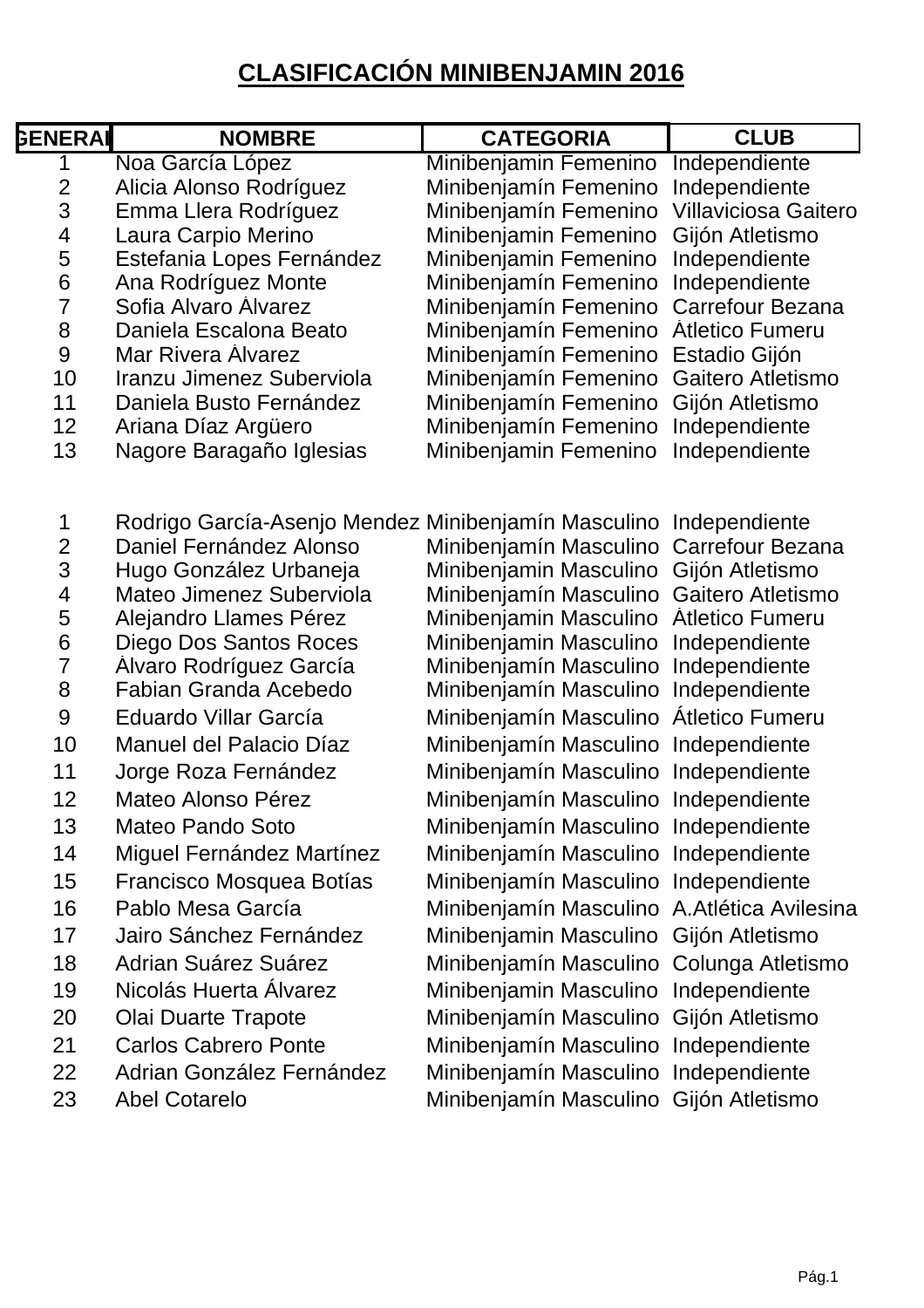## **CLASIFICACIÓN BENJAMIN 2016**

| <b>GENERAL</b> | <b>NOMBRE</b>               | <b>CATEGORIA</b>   | <b>CLUB</b>              |
|----------------|-----------------------------|--------------------|--------------------------|
| 1              | Andrea García Navarro       | Benjamín Femenino  | Atlética Avilesina       |
| $\overline{2}$ | Lucia García González       | Benjamín Femenino  | Gijón Atletismo          |
| 3              | Alba Ordíz Rodríguez        | Benjamín Femenino  | Est. Gijón Langreo       |
| 4              | Lucia Benites Barro         | Benjamín Femenino  | Gijón Atletismo          |
| 5              | Candela Leiceaga Castro     | Benjamín Femenino  | A. Atlética Avilesina    |
| 6              | Lena Silva Lago             | Benjamín Femenino  | Gijón Atletismo          |
| $\overline{7}$ | <b>Celia Canto Carreras</b> | Benjamín Femenino  | Independiente            |
| 8              | <b>Janire Díaz Alvarez</b>  | Benjamín Femenino  | Gijón Atletismo          |
| 9              | Cecilia Cristobal González  | Benjamín Femenino  | Colunga Atletismo        |
| 10             | Azucena López Fernández     | Benjamín Femenino  | Independiente            |
| 11             | Carla García Fernández      | Benjamín Femenino  | Gijón Atletismo          |
| 12             | Elena Rivera Alvarez        | Benjamín Femenino  | Estadio Gijón            |
| 13             | Laura Villena Gónzalez      | Benjamín Femenino  | Independiente            |
| 14             | Llara Lloris Espina         | Benjamín Femenino  | <b>Ensinluz Cabranes</b> |
| 15             | Adriana Martínez Martínez   | Benjamín Femenino  | Independiente            |
| 16             | Irene Camporro Fernández    | Benjamín Femenino  | <b>Atletico Fumeru</b>   |
| 17             | Cecilia Rodríguez Fernández | Benjamín Femenino  | Gijón Atletismo          |
| 18             | Candela García Pardo        | Benjamín Femenino  | <b>Ensinluz Cabranes</b> |
| 19             | Claudia Alonso González     | Benjamín Femenino  | Gijón Atletismo          |
| 20             | Marta Rodriguez Monte       | Benjamín Femenino  | Independiente            |
| 21             | Claudia Manzano             | Benjamín Femenino  | Independiente            |
| 22             | Sara Olivar Coya            | Benjamín Femenino  | Independiente            |
|                |                             |                    |                          |
| 1              | Diego Suárez Dickson        | Benjamín Masculino | Estadio Gijón            |
| $\overline{2}$ | <b>Samuel Vara Rios</b>     | Benjamín Masculino | Independiente            |
| 3              | Abdysa Cwceiu               | Benjamín Masculino | Gijón Atletismo          |
| 4              | Raul Suárez Pérez           | Benjamín Masculino | <b>Atletismo Corvera</b> |

- 5 Diego Canto Carreras Benjamín Masculino Independiente
- 6 Sergio Morales Del Blanco Benjamín Masculino Gijón Atletismo
- 7 Nel Duarte Trapote Benjamín Masculino Gijón Atletismo
- 8 Hugo González Corrales Benjamín Masculino Ensinluz Cabranes
- 9 Joaquín Venegas Llorís Benjamín Masculino Ensinluz Cabranes
- 
- 
- 13 Oliver Escalona Beato Benjamín Masculino Átletico Fumeru
- 14 Adrían Martínez Méndez Benjamín Masculino Independiente
- 15 Daniel Vara Rios Benjamín Masculino Independiente
- 16 Fernando Patallo Benjamín Masculino Loyola Bdo
- 17 Alvaro Castro Benjamín Masculino Átletico Fumeru
- 18 Nicolas Fernández Fuentes Benjamín Masculino Llamaeyo

10 Álvaro García Margolles Benjamín Masculino Independiente 11 Marcos Covieya Ortega Benjamín Masculino Gijón Atletismo 12 Nicola Menchaca Benjamín Masculino Oriente Atletismo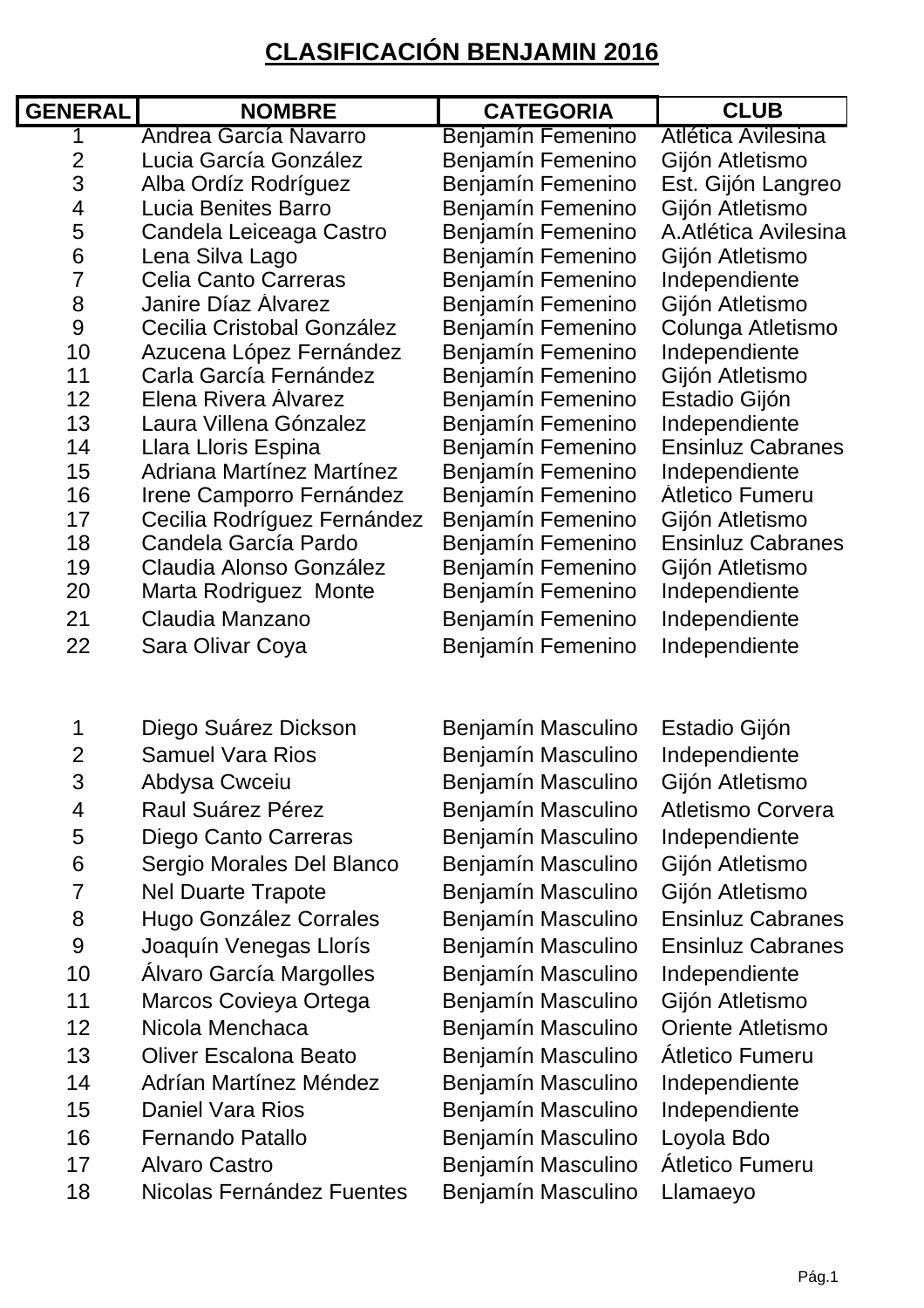# **CLASIFICACIÓN ALEVIN 2016**

| <b>GENERAL</b>           | <b>NOMBRE</b>                  | <b>CATEGORIA</b>     | <b>CLUB</b>                                                         |
|--------------------------|--------------------------------|----------------------|---------------------------------------------------------------------|
|                          | Angela Rodríguez Grela         | Alevín Femenino      | Gijón Atletismo                                                     |
| $\overline{2}$           | Lucia Fernández Alonso         | Alevín Femenino      | Carrefour Bezana                                                    |
| 3                        | Covadonga Alvarez Rios         | Alevín Femenino      | A. Atlética Avilesina                                               |
| $\overline{4}$           | Aroa Alvaro Alvarez            | Alevín Femenino      | Carrefour Bezana                                                    |
| 5                        | Angelica Velasco Flores        | Alevín Femenino      | Gijón Atletismo                                                     |
| 6                        | Aitana Sánchez Clemente        | Alevín Femenino      | <b>Atletismo Corvera</b>                                            |
| $\overline{7}$           | Dafne Sanchidrian Prieto       | Alevín Femenino      | Estadio Gijón                                                       |
| 8                        | Nadia Llana Ferreras           | Alevín Femenino      | Gijón Atletismo                                                     |
| 9                        | Diana Fernández Berzosa        | Alevín Femenino      | Carrefour Bezana                                                    |
| 10                       | <b>Blanca Cabrero Ponte</b>    | Alevín Femenino      | Independiente                                                       |
| 11                       | Leire González Regueiro        | Alevín Femenino      | Atletismo Corvera                                                   |
| 12                       | Natalia Patallo                | Alevín Femenino      | Loyola                                                              |
| 13                       | Cayetana Gutiérrez Matínez     | Alevín Femenino      | Independiente                                                       |
| 14                       | Mencia González-Posada Vigil   | Alevín Femenino      | Independiente                                                       |
|                          |                                |                      |                                                                     |
| 1                        | Lucas Mesa García              | Alevín Masculino     | A. Atlética Avilesina                                               |
| $\overline{c}$           | Ibrahim Morala Hidalgo         | Alevín Masculino     | Gijón Atletismo                                                     |
| 3                        | Enzo Alonso Fernández          | Alevín Masculino     | Gijón Atletismo                                                     |
| $\overline{\mathcal{A}}$ | Abdu Morala Hidalgo            | Alevín Masculino     | Gijón Atletismo                                                     |
| 5                        | Pelayo Castro                  | Alevín Masculino     | Independiente                                                       |
| 6                        | Pelayo Alvarez Rios            | Alevín Masculino     | A. Atlética Avilesina                                               |
| $\overline{7}$           | Adriano Espinosa González      | Alevín Masculino     | Gijón Atletismo                                                     |
| റ                        | $T_{\alpha}$ hiaa Duada Caraía | معنان بممول المئبرول | $\bigcap_{i=1}^{n}$ and $\bigcap_{i=1}^{n}$ and $\bigcap_{i=1}^{n}$ |

8 Tobias Rueda García **Macculino Gigón Atletismo**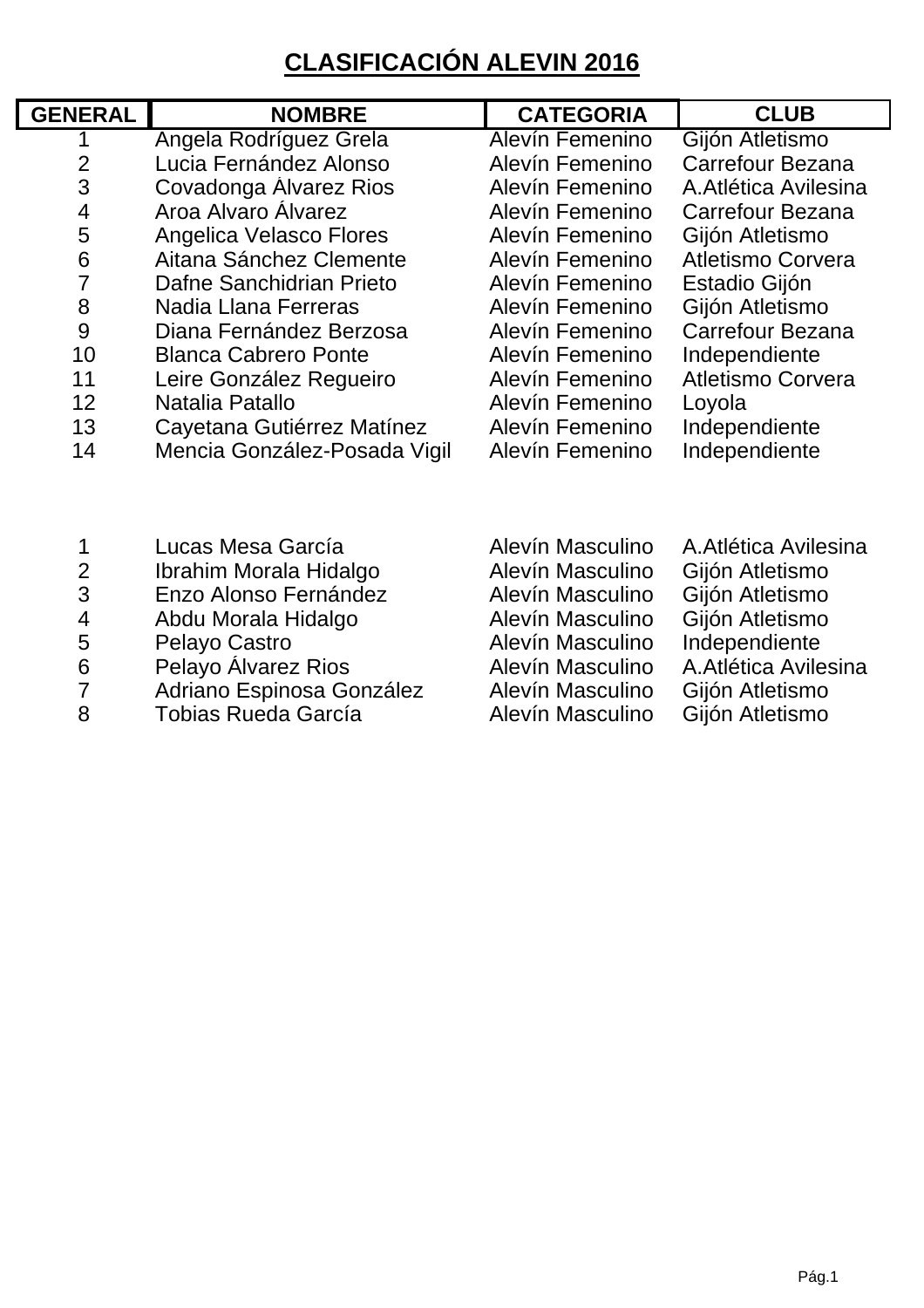# **CLASIFICACIÓN INFANTIL 2016**

| <b>NOMBRE</b>                                                                                                                                                      | <b>CATEGORIA</b>                                                                                                                                       | <b>CLUB</b>                                                                                                                                                        |
|--------------------------------------------------------------------------------------------------------------------------------------------------------------------|--------------------------------------------------------------------------------------------------------------------------------------------------------|--------------------------------------------------------------------------------------------------------------------------------------------------------------------|
| <b>Mariam Benkert Elalaoui</b>                                                                                                                                     | Infantil Femenino                                                                                                                                      | Gijón Atletismo                                                                                                                                                    |
| Aroa Calvo Gómez                                                                                                                                                   | Infantil Femenino                                                                                                                                      | Gijón Atletismo                                                                                                                                                    |
| Naira Pita Méndez                                                                                                                                                  | Infantil Femenino                                                                                                                                      | Gijón Atletismo                                                                                                                                                    |
| Lucia Martínez Tirador                                                                                                                                             | Infantil Femenino                                                                                                                                      | Independiente                                                                                                                                                      |
| Claudia Treviño Llaneza                                                                                                                                            | Infantil Femenino                                                                                                                                      | Estadio Gijón                                                                                                                                                      |
| Mar Huerta Crespo                                                                                                                                                  | Infantil Femenino                                                                                                                                      | Independiente                                                                                                                                                      |
| Naroa Gorria Rozas                                                                                                                                                 | Infantil Femenino                                                                                                                                      | Llanera Atletismo                                                                                                                                                  |
| <b>Ines Peixoto Robledo</b>                                                                                                                                        | Infantil Femenino                                                                                                                                      | <b>Atletico Fumeru</b>                                                                                                                                             |
| Sara Nogueiro García                                                                                                                                               | Infantil Femenino                                                                                                                                      | Gijón Atletismo                                                                                                                                                    |
| Lucas García Gil<br>Daniel Díaz Sierra<br>Alejandro Torres García<br><b>Héctor Gorria Rozas</b><br>Mario Escalona Beato<br>Elias García Sánchez<br>Diego Rodríguez | Infantil Masculino<br>Infantil Masculino<br>Infantil Masculino<br>Infantil Masculino<br>Infantil Masculino<br>Infantil Masculino<br>Infantil Masculino | <b>Atletico Fumeru</b><br>Gijón Atletismo<br>Estadio Gijón<br>Llanera Atletismo<br><b>Atletico Fumeru</b><br>Independiente<br>Gijón Atletismo<br>Atletismo Corvera |
|                                                                                                                                                                    | Adrián Sánchez Clemente                                                                                                                                | Infantil Masculino                                                                                                                                                 |